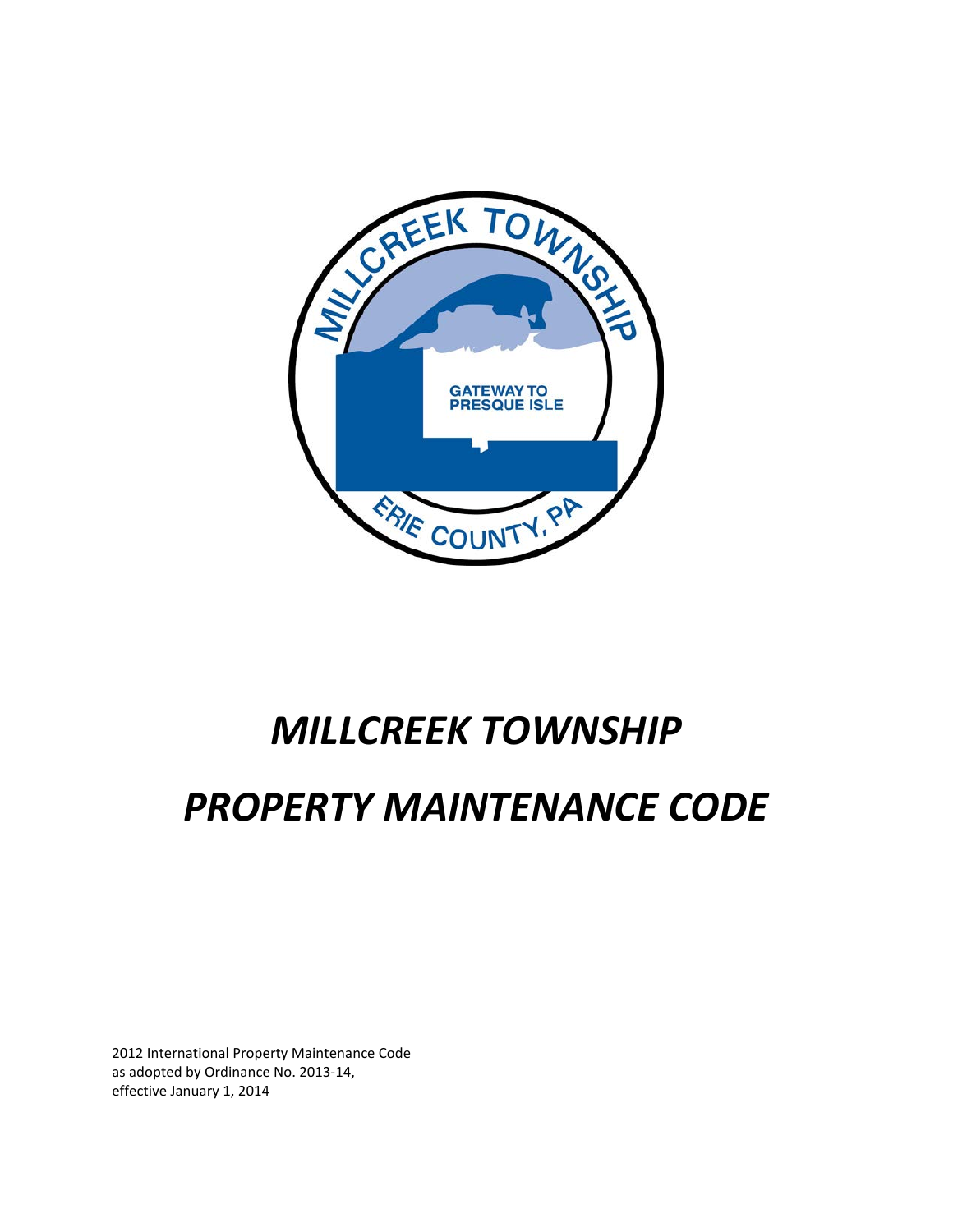# **TABLE OF CONTENTS**

| <b>CHAPTER 1</b> | <b>SCOPE AND ADMINISTRATION</b>                         | $1 - 1 - 1 - 12$ |
|------------------|---------------------------------------------------------|------------------|
|                  | Section 101 - General                                   | $1 - 1$          |
|                  | Section 102 - Applicability                             | $1 - 1 - 1 - 2$  |
|                  | Section 103 - Department of Property Maintenance Insp'n | $1 - 3$          |
|                  | Section 104 - Duties and Powers of the Code Official    | $1 - 3 - 1 - 4$  |
|                  | Section 105 - Approval                                  | $1 - 4$          |
|                  | Section 106 - Violations                                | $1 - 5$          |
|                  | Section 107 - Notices and Orders                        | $1 - 6$          |
|                  | Section 108 - Unsafe Structures and Equipment           | $1 - 7 - 1 - 8$  |
|                  | Section 109 - Emergency Measures                        | $1 - 9$          |
|                  | Section 110 - Demolition                                | $1 - 10$         |
|                  | Section 111 - Means of Appeal                           | $1 - 11 - 1.12$  |
|                  | Section 112 - Stop Work Order                           | $1 - 12$         |
| <b>CHAPTER 2</b> | <b>DEFINITIONS</b>                                      | $2 - 1 - 2 - 3$  |
|                  | Section 201 - Scope                                     | $2 - 1$          |
|                  | Section 202 - General Definitions                       | $2 - 1 - 2 - 3$  |
| <b>CHAPTER 3</b> | <b>GENERAL REQUIREMENTS</b>                             | $3-1 - 3-10$     |
|                  | Section 301 - General                                   | $3 - 1$          |
|                  | Section 302 - Exterior Property Areas                   | $3 - 1 - 3 - 2$  |
|                  | Section 303 - Swimming Pools, Spas and Hot Tubs         | $3 - 3$          |
|                  | Section 304 - Exterior Structure                        | $3 - 4 - 3 - 6$  |
|                  | Section 305 - Interior Structure                        | $3 - 7$          |
|                  | Section 306 - Component Serviceability                  | $3-7 - 3-8$      |
|                  | Section 307 - Handrails and Guardrails                  | $3-9$            |
|                  | Section 308 - Rubbish and Garbage                       | $3-9$            |
|                  | Section 309 - Pest Elimination                          | $3 - 10$         |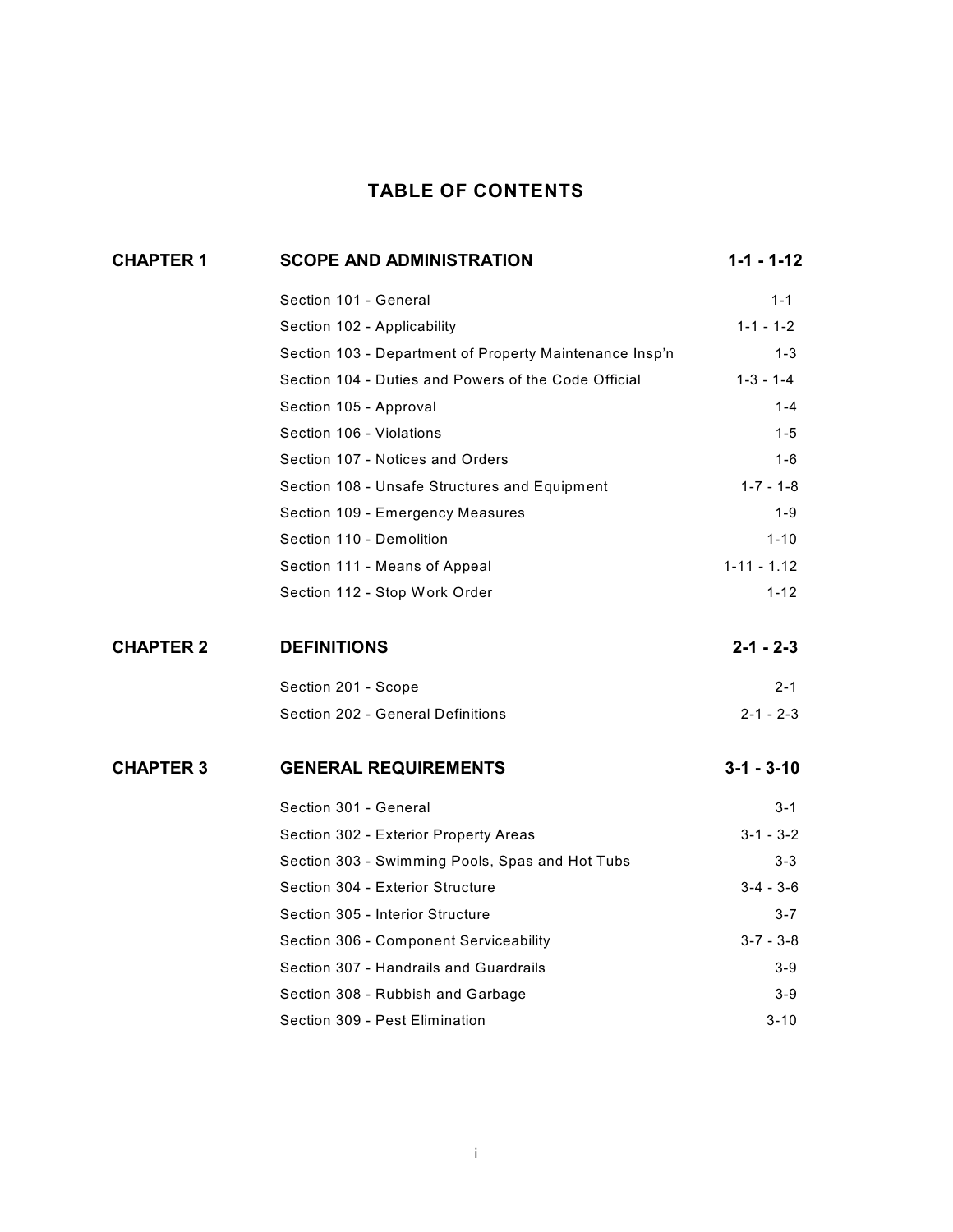# **TABLE OF CONTENTS** (continued)

| <b>CHAPTER 4</b> | LIGHT, VENTILATION AND OCCUPANCY LIMITATIONS 4-1 - 4-3        |                 |  |  |
|------------------|---------------------------------------------------------------|-----------------|--|--|
|                  | Section 401 - General                                         | $4 - 1$         |  |  |
|                  | Section 402 - Light                                           | $4 - 1$         |  |  |
|                  | Section 403 - Ventilation                                     | $4 - 1 - 4 - 2$ |  |  |
|                  | Section 404 - Occupancy Limitations                           | $4 - 2 - 4 - 3$ |  |  |
| <b>CHAPTER 5</b> | <b>PLUMBING FACILITIES AND FIXTURE REQUIREMENTS 5-1 - 5.3</b> |                 |  |  |
|                  | Section 501 - General                                         | $5 - 1$         |  |  |
|                  | Section 502 - Required Facilities                             | $5 - 1$         |  |  |
|                  | Section 503 - Toilet Rooms                                    | $5 - 1$         |  |  |
|                  | Section 504 - Plumbing Systems and Fixtures                   | $5 - 2$         |  |  |
|                  | Section 505 - Water System                                    | $5 - 2$         |  |  |
|                  | Section 506 - Sanitary Drainage System                        | $5 - 3$         |  |  |
|                  | Section 507 - Storm Drainage                                  | $5 - 3$         |  |  |
| <b>CHAPTER 6</b> | MECHANICAL AND ELECTRICAL REQUIREMENTS                        |                 |  |  |
|                  | Section 601 - General                                         | $6 - 1$         |  |  |
|                  | Section 602 - Heating Facilities                              | $6 - 1$         |  |  |
|                  | Section 603 - Mechanical Equipment                            | $6 - 2$         |  |  |
|                  | Section 604 - Electrical Facilities                           | $6 - 2 - 6 - 3$ |  |  |
|                  | Section 606 - Electrical Equipment                            | $6 - 3$         |  |  |
|                  | Section 606 - Elevators, Escalators and Dumbwaiters           | $6 - 4$         |  |  |
|                  | Section 607 - Duct Systems                                    | $6 - 4$         |  |  |
| <b>CHAPTER 7</b> | <b>FIRE SAFETY REQUIREMENTS</b>                               |                 |  |  |
|                  | Section 701 - General                                         | $7 - 1$         |  |  |
|                  | Section 702 - Means of Egress                                 | $7 - 1$         |  |  |
|                  | Section 703 - Fire Resistance Ratings                         | $7 - 1$         |  |  |
|                  | Section 704 - Fire Protection Systems                         | $7 - 2$         |  |  |
| <b>CHAPTER 8</b> | <b>REFERENCED STANDARDS</b>                                   | $8 - 1 - 8 - 2$ |  |  |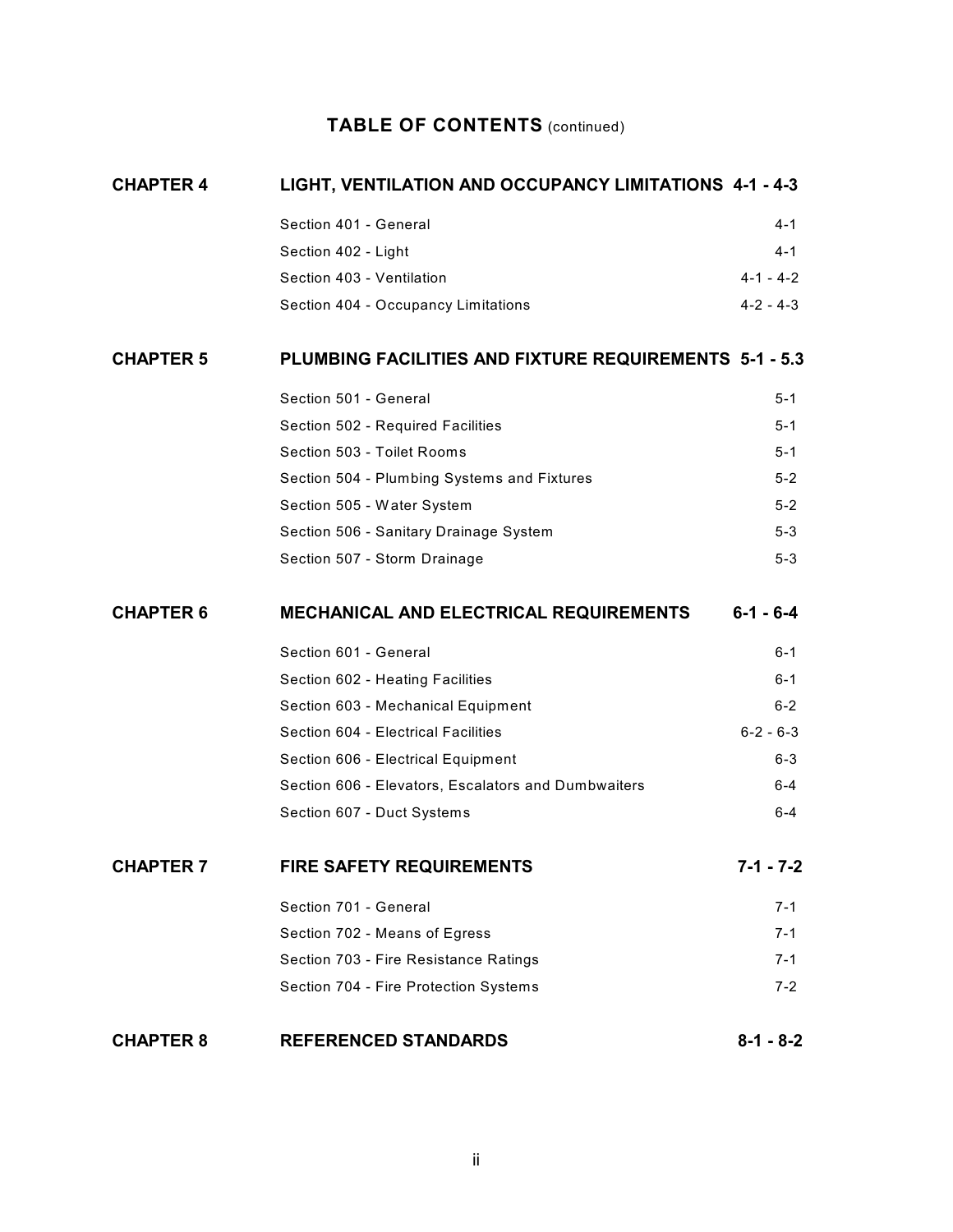# **2012 INTERNATIONAL PROPERTY MAINTENANCE CODE AS ADOPTED BY MILLCREEK TOWNSHIP**

(ORDINANCE NO. 2013-14, EFFECTIVE 1/1/2014)

# **CHAPTER 1 - SCOPE AND ADMINISTRATION**

### **PART 1 - SCOPE AND APPLICATION**

#### **SECTION 101 GENERAL**

This section sets forth the scope and intent of the code as it applies to existing structures.

**101.1 Title.** These regulations shall be known as the *International Property Maintenance Code of Millcreek Township, Erie, County, Pennsylvania*, hereinafter referred to as "this Code."

**101.2 Scope.** The provisions of this code shall apply to all existing residential and nonresidential structures and all existing premises and constitute minimum requirements and standards for premises, structures, equipment and facilities for light, ventilation, space, heating, sanitation, protection from the elements, life safety, safety from fire and other hazards, and for safe and sanitary maintenance; the responsibility of owners, operators and occupants; the occupancy of existing structures and premises, and for administration, enforcement and penalties.

**101.3 Intent.** This code shall be construed to secure its expressed intent, which is to ensure public health, safety and welfare insofar as they are affected by the continued occupancy and maintenance of structures and premises. Existing structures and premises that do not comply with these provisions shall be altered or repaired to provide a minimum level of health and safety as required herein.

**101.4 Severability.** If a section, subsection, sentence, clause or phrase of this code is, for any reason, held to be unconstitutional, such decision shall not affect the validity of the remaining portions of this code.

#### **SECTION 102 APPLICABILITY**

**102.1 General.** W here there is a conflict between a general requirement and a specific requirement, the specific requirement shall govern. W here differences occur between provisions of this Code and the referenced standards, the provisions of this Code shall apply. W here, in a specific case, different sections of this Code specify different requirements, the most restrictive shall govern.

**102.2 Maintenance.** Equipment, systems, devices and safeguards required by this Code or a previous regulation or code under which the structure or premises was constructed, altered or repaired shall be maintained in good working order. No owner, operator or occupant shall cause any service, facility, equipment or utility which is required under this section to be removed from or shut off from or discontinued for any occupied building, except for such temporary interruption as necessary while repairs or alterations are in progress. The requirements of this Code are not intended to provide the basis for removal or abrogation of fire protection and safety systems and devices in existing structures. Except as otherwise specified herein, the owner or the owner's designated agent shall be responsible for the maintenance of buildings, structures and premises.

**102.3 Application of other codes.** Repairs, additions or alterations to a structure, or changes of occupancy, shall be done in accordance with the procedures and provisions of the International Building Code, International Energy Conservation Code, International Fire Code, International Fuel Gas Code, International Mechanical Code, International Residential Code, International Plumbing Code and NFPA 70. Nothing in this Code shall be construed to cancel, modify or set aside any provision of the International Zoning Code.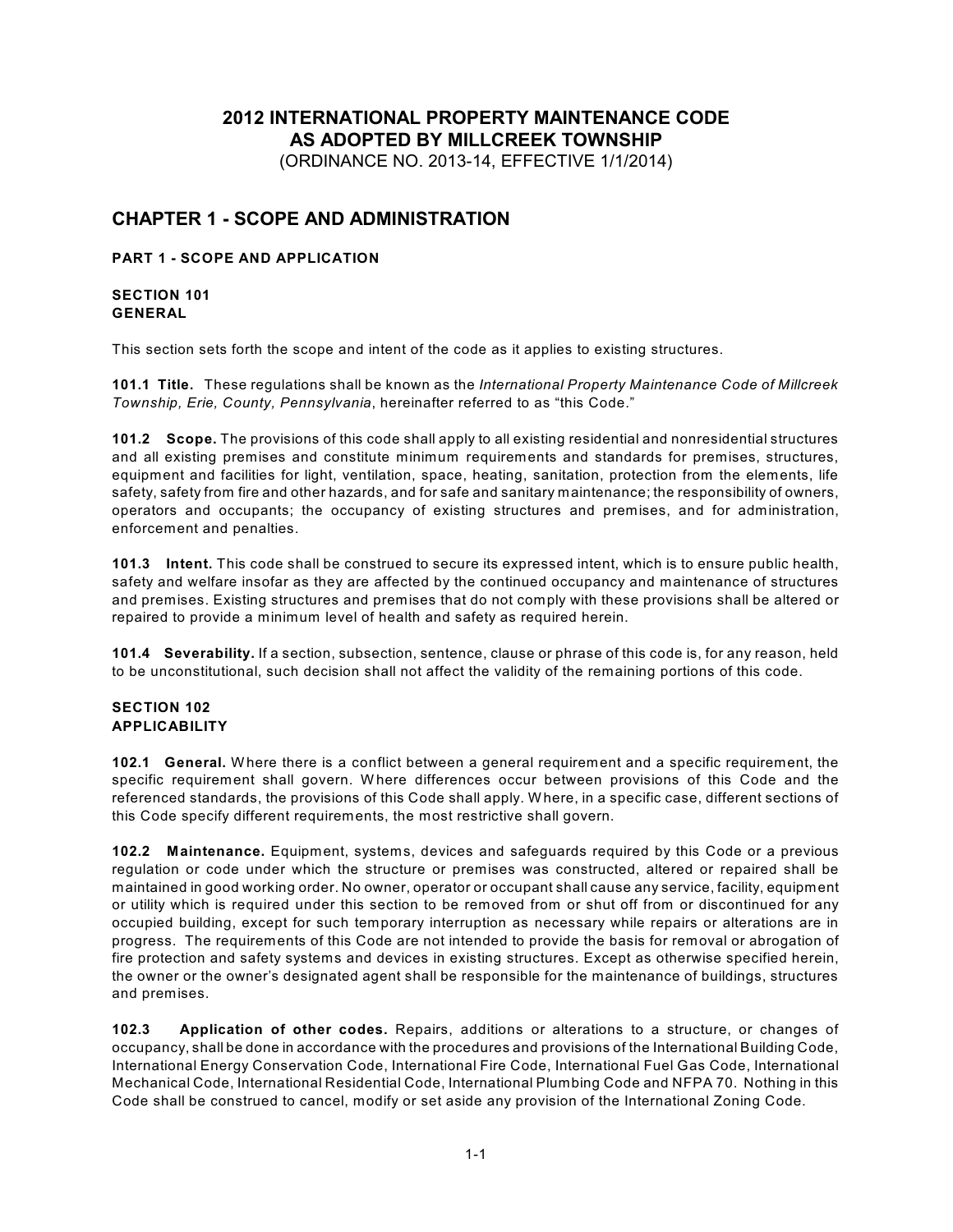**102.4 Existing remedies.** The provisions in this Code shall not be construed to abolish or impair existing remedies of the jurisdiction or its officers or agencies relating to the removal or demolition of any structure which is dangerous, unsafe and insanitary.

**102.5 Workmanship.** Repairs, maintenance work, alterations or installations which are caused directly or indirectly by the enforcement of this Code shall be executed and installed in a workmanlike manner and installed in accordance with the manufacturer's instructions.

**102.6 Historic buildings.** The provisions of this Code shall not be mandatory for existing buildings or structures designated as historic buildings when such buildings or structures are judged by the code official to be safe and in the public interest of health, safety and welfare.

**102.7 Referenced codes and standards.** The codes and standards referenced in this Code shall be those that are listed in Chapter 8 and considered part of the requirements of this Code to the prescribed extent of each such reference and as further regulated in Sections 102.7.1 and 102.7.2.

**Exception:** Where enforcement of a Code provision would violate the conditions of the listing of the equipment or appliance, the conditions of the listing shall apply.

**102.7.1 Conflicts.** W here conflicts occur between provisions of this Code and the referenced standards, the provisions of this Code shall apply.

**102.7.2 Provisions in referenced codes and standards.** W here the extent of the reference to a referenced code or standard includes subject matter that is within the scope of this Code, the provisions of this Code, as applicable, shall take precedence over the provisions in the referenced code or standard.

**102.8 Requirements not covered by code.** Requirements necessary for the strength, stability or proper operation of an existing fixture, structure or equipment, or for the public safety, health and general welfare, not specifically covered by this Code, shall be determined by the code official.

**102.9 Application of references.** References to chapter or section numbers, or to provisions not specifically identified by number, shall be construed to refer to such chapter, section or provision of this Code.

**102.10 Other laws.** The provisions of this Code shall not be deemed to nullify any provisions of local, state or federal law.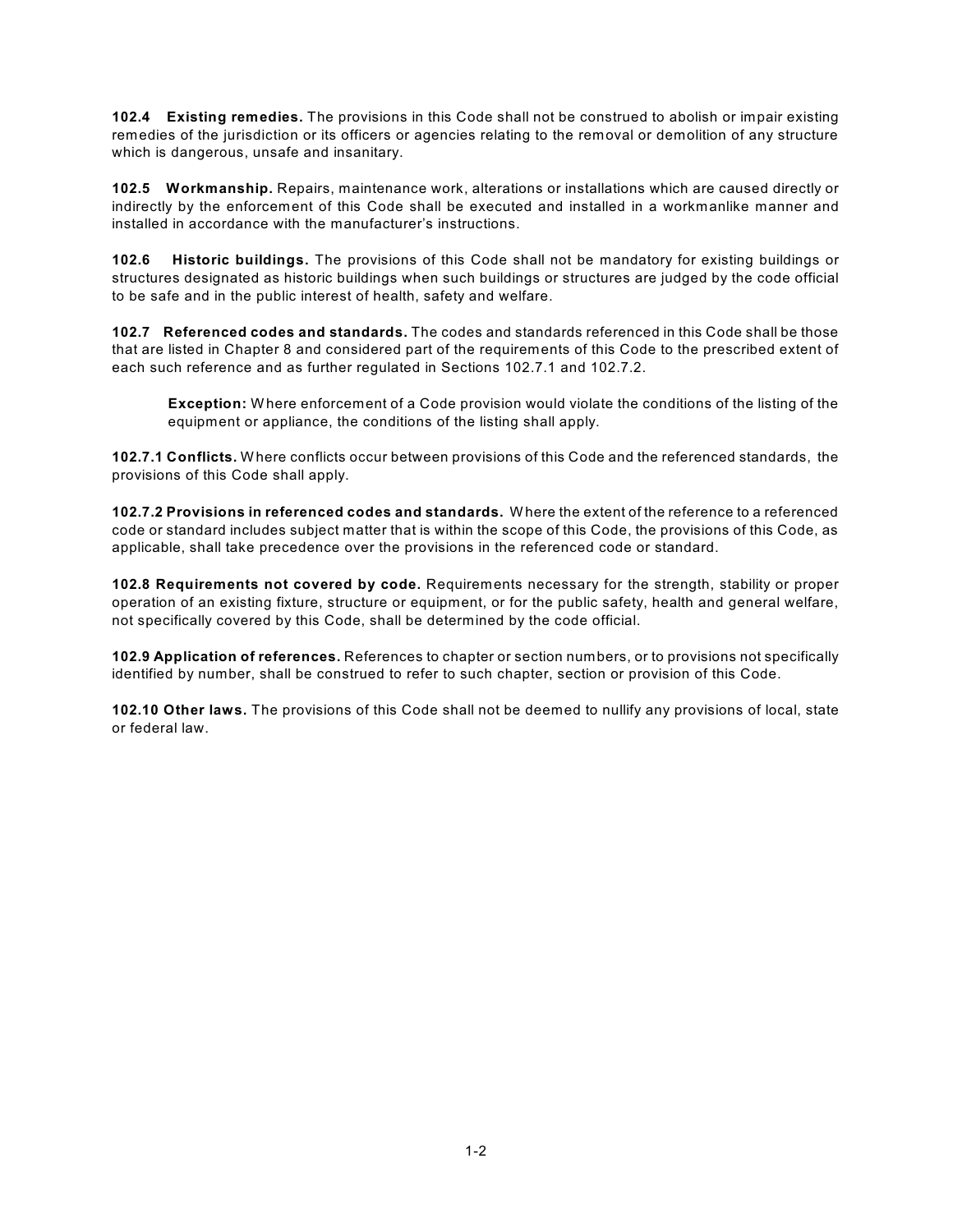#### **PART 2—ADMINISTRATION AND ENFORCEMENT**

#### **SECTION 103 DEPARTMENT OF PROPERTY MAINTENANCE INSPECTION**

**103.1 General.** The Board of Supervisors shall have authority to determine whether to employ or retain an entity or one or more persons to administer and enforce the regulations of this Code. The entity retained or the person in charge of the office or department shall be known as the code official.

**103.2 Appointment.** The code official shall be appointed by the Board of Supervisors or be that retained entity or person in charge of a retained entity as approved by the Board of Supervisors.

**103.3 Deputies.** In accordance with the prescribed procedures of the Township, the Board of Supervisors shall employ one or more deputies if this Code is enforced by a department of the Township or, if the Township retains an entity to enforce this Code, said entity shall appoint such deputy(ies) as are deemed appropriate. Deputies shall have such powers as are delegated by a retained code official or, if none, as directed by the Board of Supervisors.

**103.4 Liability.** The code official, member of the board of appeals and other persons employed or retained to enforce this Code, while acting for Millcreek Township in good faith and without malice or recklessness in the discharge of the duties required by this Code or other pertinent law or ordinance, shall not thereby be rendered liable personally, an dis hereby relieved from all personal liability for any damage accruing to persons or property as a result of an act or by reason of an act or omission in the discharge of official duties.

**103.5 Fees.** The fees for activities and services performed by persons and/or entities in carrying out responsibilities under this Code shall be as set forth on such schedule as may be adopted by the Board of Supervisors and amended from time to time.

#### **SECTION 104 DUTIES AND POWERS OF THE CODE OFFICIAL**

**104.1 General.** The code official is hereby authorized and directed to enforce the provisions of this Code. The code official shall have the authority to render interpretations of this Code and to adopt policies and procedures in order to clarify the application of its provisions. Such interpretations, policies and procedures shall be in compliance with the intent and purpose of this Code. Such policies and procedures shall not have the effect of waiving requirements specifically provided for in this Code.

**104.2 Inspections.** The code official shall make all of the required inspections, or shall accept reports of inspection by approved agencies or individuals. All reports of such inspections shall be in writing and be certified by a responsible officer of such approved agency or by the responsible individual. The code official is authorized to engage such expert opinion as deemed necessary to report upon unusual technical issues that arise, subject to the approval of the appointing authority.

**104.3 Right of entry.** W here it is necessary to make an inspection to enforce the provisions of this Code, or whenever the code official has reasonable cause to believe that there exists in a structure or upon a premises a condition in violation of this Code, the code official is authorized to enter the structure or premises at reasonable times to inspect or perform the duties imposed by this Code, provided that:

- 1.04.3.1 If such structure or premises is occupied the code official shall present credentials to the occupant and request entry.
- 1.04.3.2 If such structure or premises is unoccupied, the code official shall first make a reasonable effort to locate the owner or other person having charge or control of the structure or premises and request entry.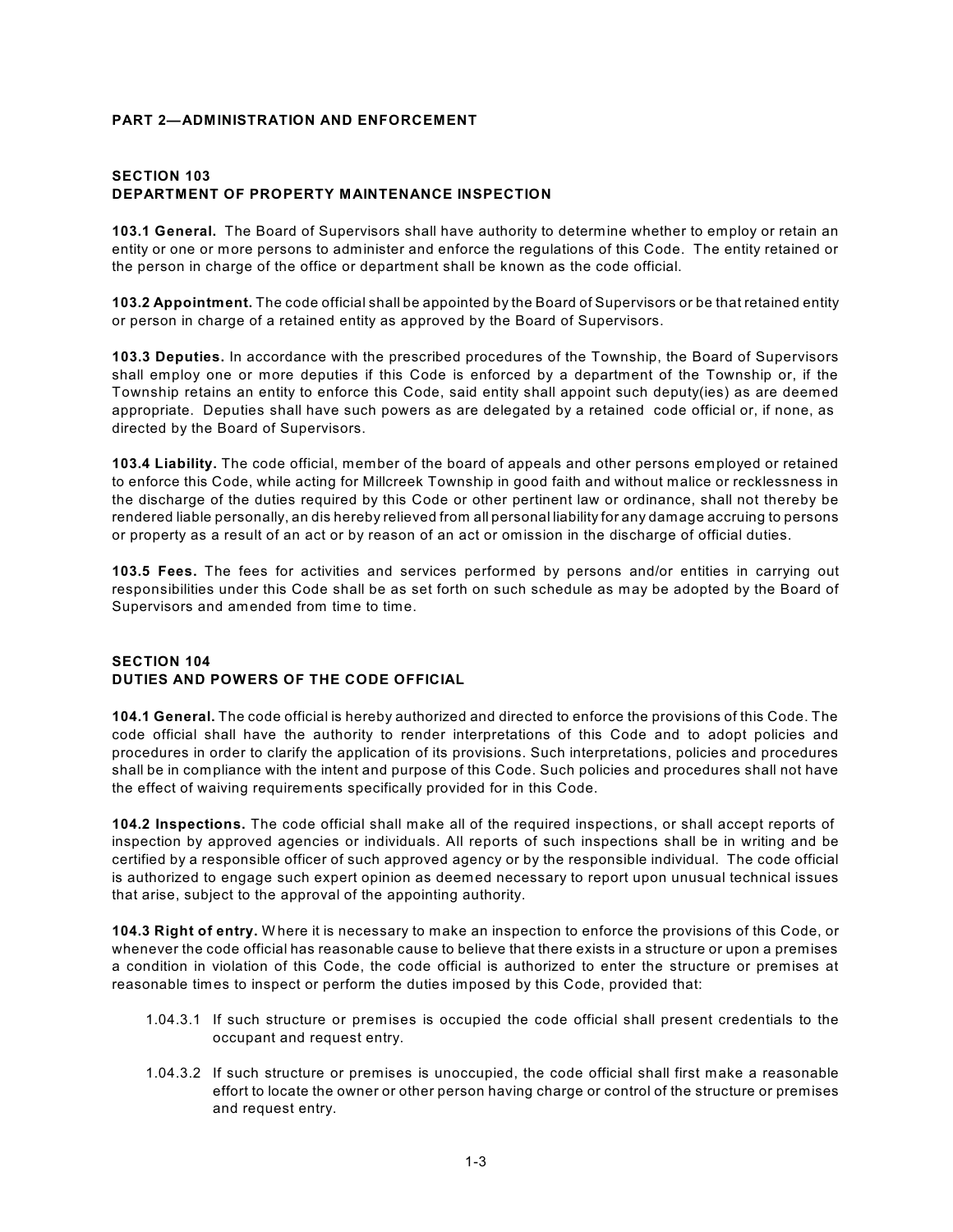1.04.3.3 If entry is refused, the code official shall have recourse to the remedies provided by law to secure entry. Such recourse shall be pursued only with authorization by the Board of Supervisors and then only in cases posing a serious threat to fire or other safety or issues relating to number of residents in a dwelling.

**104.4 Identification.** The code official shall carry proper identification when inspecting structures or premises in the performance of duties under this Code.

**104.5 Notices and orders.** The code official shall issue all necessary notices or orders to ensure compliance with this Code.

**104.6 Department records.** The code official shall keep official records of all business and activities of the department specified in the provisions of this Code. Such records shall be retained in the official records for the period required for retention of public records.

#### **SECTION 105 APPROVAL**

**105.1 Modifications.** W henever there are practical difficulties involved in carrying out the provisions of this Code, the code official shall have the authority to grant modifications for individual cases upon application of the owner or owner's representative, provided the code official shall first find that special individual reason makes the strict letter of this Code impractical and the modification is in compliance with the intent and purpose of this Code and that such modification does not lessen health, life and fire safety requirements. The details of action granting modifications shall be recorded and entered in the department files.

**105.2 Alternative materials, methods and equipment.** The provisions of this Code are not intended to prevent the installation of any material or to prohibit any method of construction not specifically prescribed by this Code, provided that any such alternative has been approved. An alternative material or method of construction shall be approved where the code official finds that the proposed design is satisfactory and complies with the intent of the provisions of this Code, and that the material, method or work offered is, for the purpose intended, at least the equivalent of that prescribed in this Code in quality, strength, effectiveness, fire resistance, durability and safety.

**105.3 Required testing.** W henever there is insufficient evidence of compliance with the provisions of this Code, or evidence that a material or method does not conform to the requirements of this Code, or in order to substantiate claims for alternative materials or methods, the code official shall have the authority to require tests to be made as evidence of compliance at no expense to the jurisdiction.

**105.3.1 Test methods.** Test methods shall be as specified in this Code or by other recognized test standards. In the absence of recognized and accepted test methods, the code official shall be permitted to approve appropriate testing procedures performed by an approved agency.

**105.3.2 Test reports.** Reports of tests shall be retained by the code official for the period required for retention of public records.

**105.4 Used material and equipment.** The use of used materials which meet the requirements of this Code for new materials is permitted. Materials, equipment and devices shall not be reused unless such elements are in good repair or have been reconditioned and tested when necessary, placed in good and proper working condition and approved by the code official.

**105.5 Approved materials and equipment.** Materials, equipment and devices approved by the code official shall be constructed and installed in accordance with such approval.

**105.6 Research reports.** Supporting data, where necessary to assist in the approval of materials or assemblies not specifically provided for in this Code, shall consist of valid research reports from approved sources.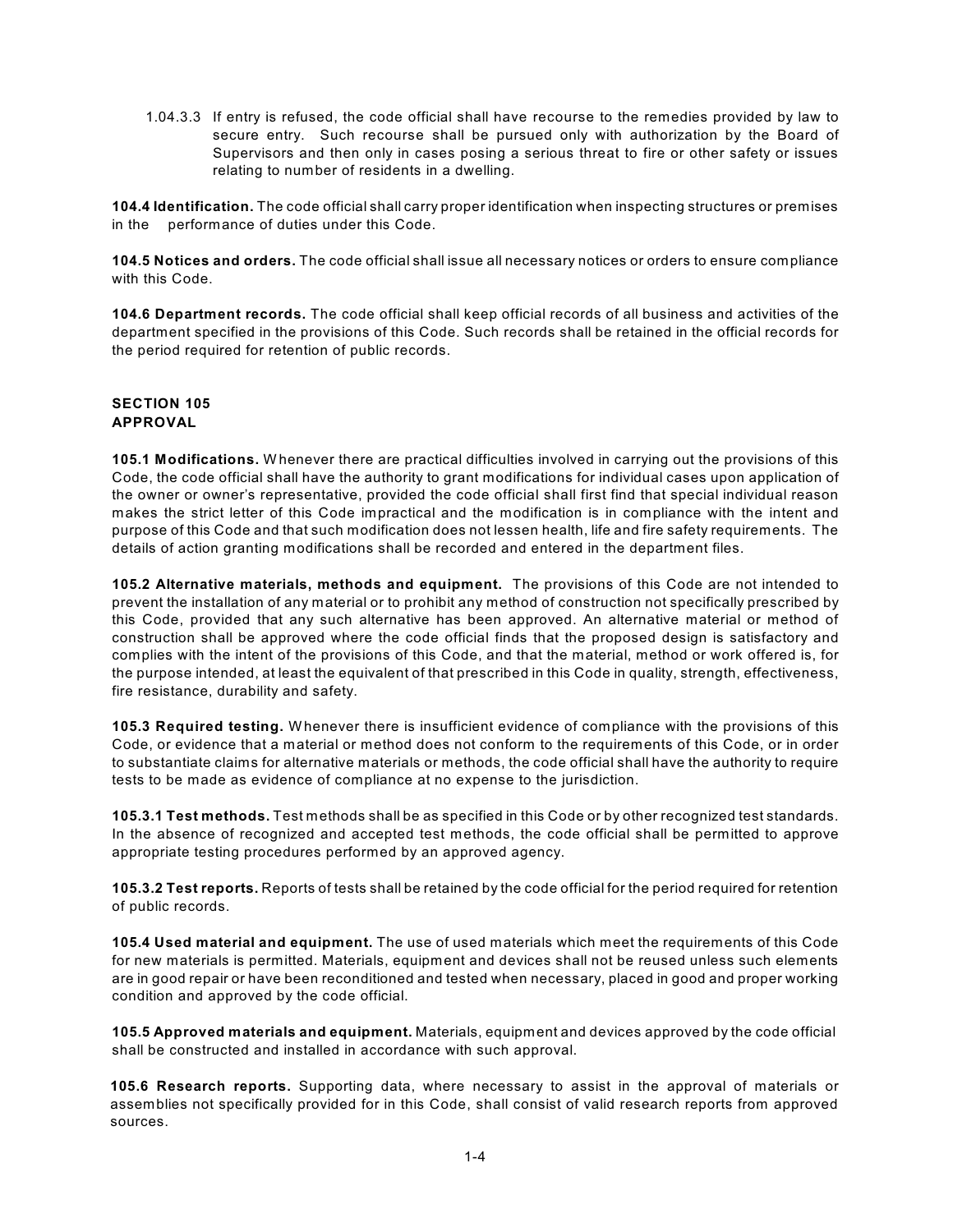#### **SECTION 106 VIOLATIONS**

**106.1 Unlawful acts.** It shall be unlawful for a person, firm or corporation to be in conflict with or in violation of any of the provisions of this Code.

**106.2 Notice of violation.** The code official shall serve a notice of violation or order in accordance with Section 107.

**106.3 Prosecution of violation.** Any person failing to comply with a notice of violation or order served in accordance with Section 107 shall be deemed guilty of a summary criminal offense as determined by Section 1601(c.1)(2) of the Second Class Township Code, and the violation shall be deemed a strict liability offense. If the notice of violation is not complied with, the code official or the Township's code administrator shall institute the appropriate proceeding at law or in equity to restrain, correct or abate such violation, or to require the removal or termination of the unlawful occupancy of the structure in violation of the provisions of this Code or of the order or direction made pursuant thereto. All costs of any action taken by the Township on such premises and after notice shall be charged against the real estate upon which the structure is located and shall be a lien upon such real estate.

**106.4 Violation penalties.** A fine in an amount not less than \$250.00 and not more than \$1,000.00 shall be imposed upon any person or entity found by a Magisterial District Judge having jurisdiction to have violated any provision of this Code. The fine for a third or greater violation shall be in an amount not less than \$500.00 and not more than \$1,000.00.

**106.5 Abatement of violation.** The imposition of fines for violation shall not preclude the Township from instituting appropriate actions to restrain, correct or abate a violation, or to prevent illegal occupancy of a building, structure or premises, or to stop an illegal act, conduct, business or utilization of a building structure or premises. See Section 106.3 for costs incurred in abating a violation.

**106.6 Definition of violations.** Each violation of this Code shall constitute a separate violation and be subject to a separate penalty. Each day a violation occurs and/or continues shall constitute a separate violation.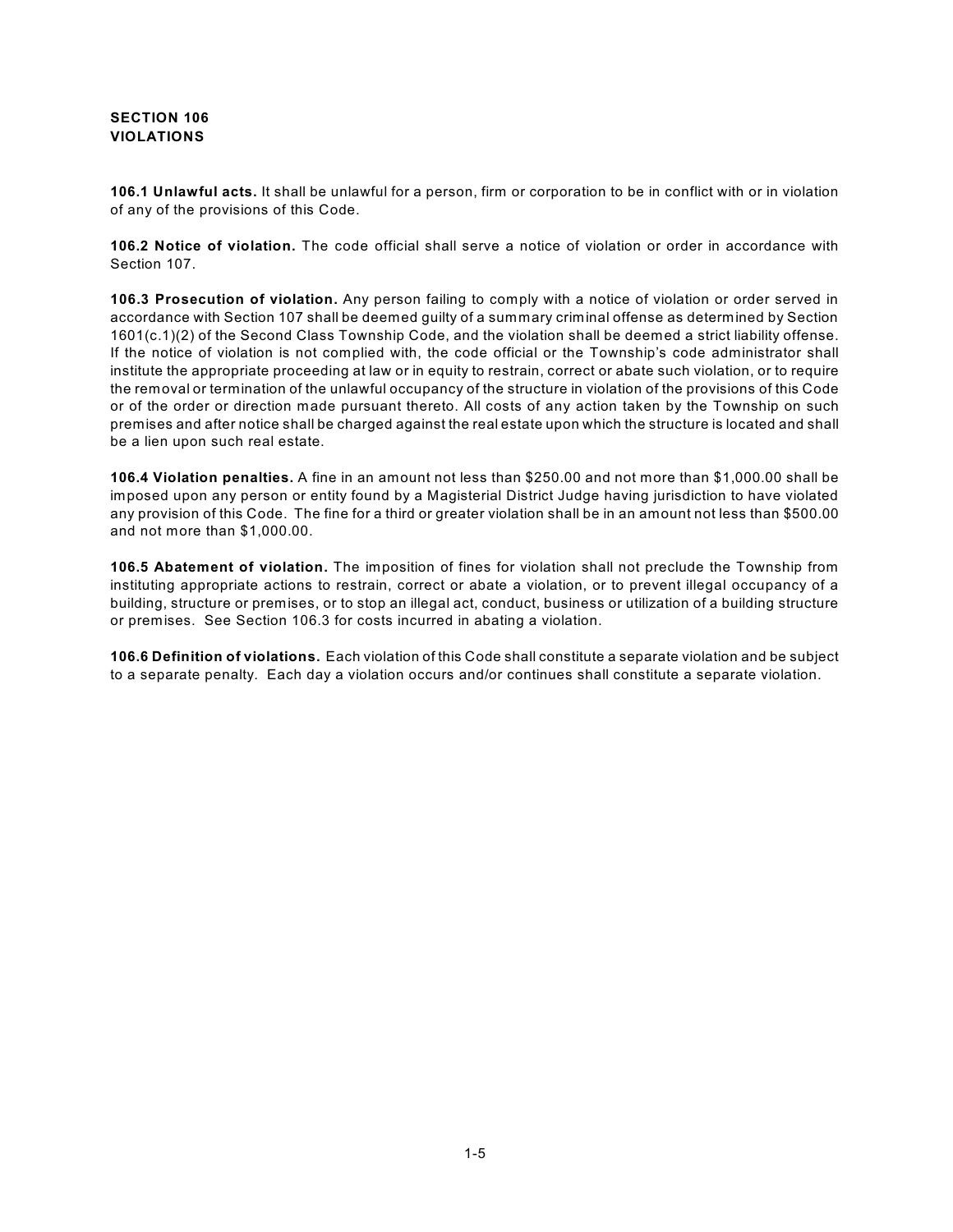#### **SECTION 107 NOTICES AND ORDERS**

**107.1 Notice to person responsible.** W henever the code official determines that there has been a violation of this Code or has grounds to believe that a violation has occurred, notice shall be given in the manner prescribed in Sections 107.2 and 107.3 to the person responsible for the violation as specified in this Code. Notices for condemnation procedures shall also comply with Section 108.3.

**107.2 Form.** Such notice prescribed in Section 107.1 shall be in accordance with all of the following:

- 1. Be in writing.
- 2. Include a description of the real estate sufficient for identification.
- 3. Include a statement of the violation or violations and why the notice is being issued.
- 4. Include a correction order allowing a reasonable time to make the repairs and improvements required to bring the dwelling unit or structure into compliance with the provisions of this Code.
- 5. Inform the property owner of the right to appeal.
- 6. Include a statement of the right to file a lien in accordance with Section 106.3.

**107.3 Method of service.** Such notice shall be deemed to be properly served if a copy thereof is:

- 1. Delivered personally;
- 2. Sent by certified mail, return receipt requested, to the last known address;
- 3. If the notice is returned showing that the letter was not delivered, a copy thereof shall be posted in a conspicuous place in or about the structure affected by such notice and notice shall be sent to the last known address by U.S. first class mail; or
- 4. If the property owner or an encumbrance holder cannot be found, a notice or order shall be served by posting a copy thereof on the main entrance of the building and published one time in two separate publications authorized to provide service by publication.

**107.4 Unauthorized tampering.** Signs, tags or seals posted or affixed by the code official shall not be mutilated, destroyed or tampered with, or removed without authorization from the code official.

**107.5 Penalties.** Penalties for noncompliance with orders and notices shall be as set forth in Section 106.4.

**107.6 Transfer of ownership.** It shall be unlawful for the owner of any dwelling unit or structure who has received a compliance order or upon whom a notice of violation has been served to sell, transfer, mortgage, lease or otherwise dispose of such dwelling unit or structure to another until the provisions of the compliance order or notice of violation have been complied with, or until such owner shall first furnish the grantee, transferee, mortgagee or lessee a true copy of any compliance order or notice of violation issued by the code official and shall furnish to the code official a signed and notarized statement from the grantee, transferee, mortgagee or lessee, acknowledging the receipt of such compliance order or notice of violation and fully accepting the responsibility without condition for making the corrections or repairs required by such compliance order or notice of violation.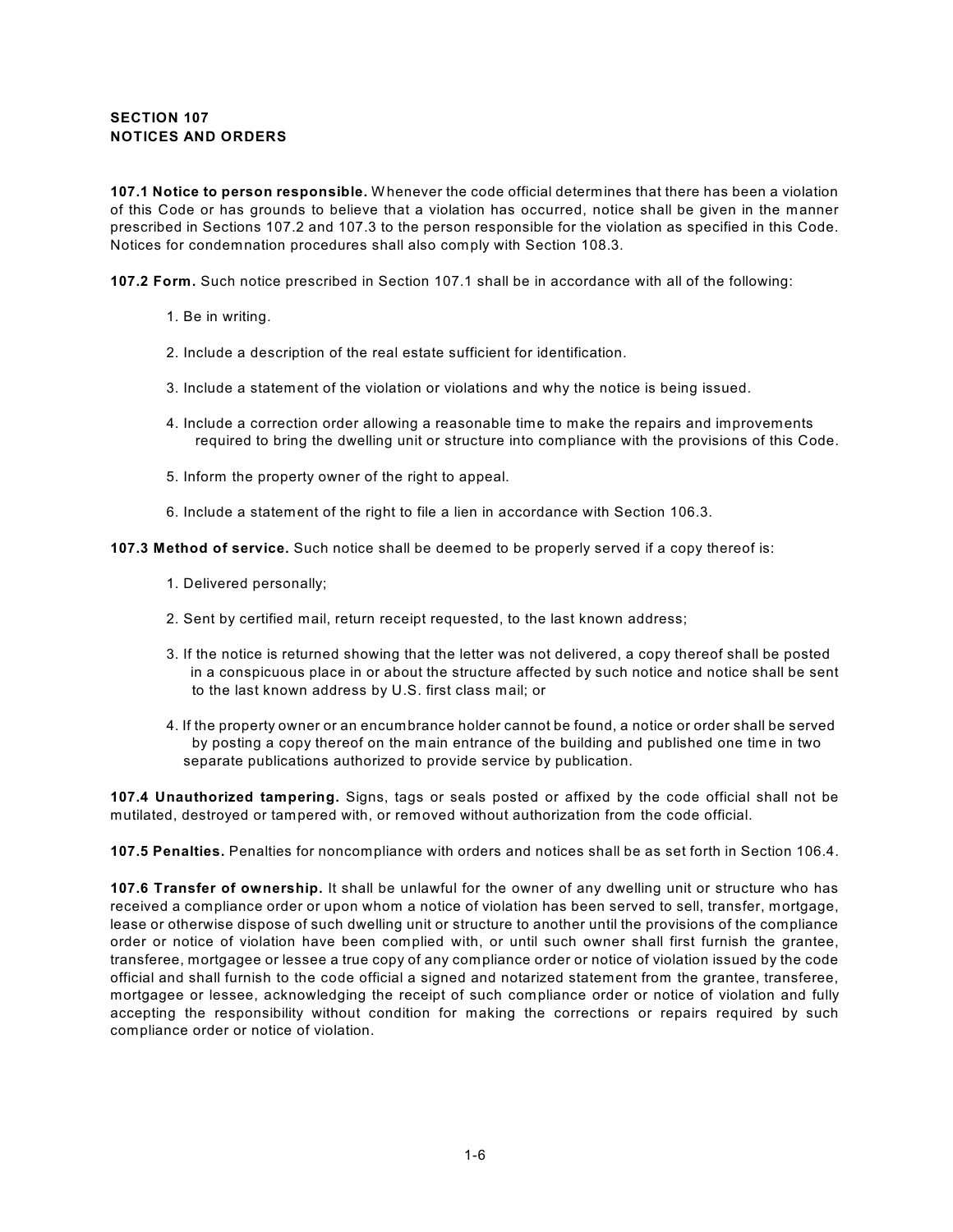#### **SECTION 108 UNSAFE STRUCTURES AND EQUIPMENT**

**108.1 General.** W hen a structure or equipment is found by the code official to be unsafe, or when a structure is found unfit for human occupancy, or is found unlawful, such structure shall be condemned pursuant to the provisions of this Code.

**108.1.1 Unsafe structures.** An unsafe structure is one that is found to be dangerous to the life, health, property or safety of the public or the occupants of the structure by not providing minimum safeguards to protect or warn occupants in the event of fire, or because such structure contains unsafe equipment or is so damaged, decayed, dilapidated, structurally unsafe or of such faulty construction or unstable foundation, that partial or complete collapse is possible.

**108.1.2 Unsafe equipment.** Unsafe equipment includes any boiler, heating equipment, elevator, moving stairway, electrical wiring or device, flammable liquid containers or other equipment on the premises or within the structure which is in such disrepair or condition that such equipment is a hazard to life, health, property or safety of the public or occupants of the premises or structure.

**108.1.3 Structure unfit for human occupancy.** A structure is unfit for human occupancy whenever the code official finds that such structure is unsafe, unlawful or, because of the degree to which the structure is in disrepair or lacks maintenance, is insanitary, vermin or rat infested, contains filth and contamination, or lacks ventilation, illumination, sanitary or heating facilities or other essential equipment required by this Code, or because the location of the structure constitutes a hazard to the occupants of the structure or to the public.

**108.1.4 Unlawful structure.** An unlawful structure is one found in whole or in part to be occupied by more persons than permitted under this Code, or was erected, altered or occupied contrary to law.

**108.1.5 Dangerous structure or premises.** For the purpose of this Code, any structure or premises that has any or all of the conditions or defects described below shall be considered dangerous:

- 1. Any door, aisle, passageway, stairway, exit or other means of egress that does not conform to the approved building or fire code of the Township as related to requirements for existing buildings.
- 2. The walking surface of any aisle, passageway, stairway, exit or other means of egress is so warped, worn loose, torn or otherwise unsafe as to not provide safe and adequate means of egress.
- 3. Any portion of a building, structure or appurtenance that has been damaged by fire, earthquake, wind, flood, deterioration, neglect, abandonment, vandalism or by any other cause to such an extent that it is likely to partially or completely collapse, or to become detached or dislodged.
- 4. Any portion of a building, or any member, appurtenance or ornamentation on the exterior thereof that is not of sufficient strength or stability, or is not so anchored, attached or fastened in place such that it is capable of resisting natural or artificial loads of one and one-half the original designed value.
- 5. The building or structure, or any part thereof, because of dilapidation, deterioration, decay, faulty construction, the removal or movement of some portion of the ground necessary for the support, or for any other reason, is likely to partially or completely collapse, or some portion of the foundation or underpinning of the building or structure is likely to fail or give way.
- 6. The building or structure, or any portion thereof, is clearly unsafe for its use and occupancy.
- 7. The building or structure is neglected, damaged, dilapidated, unsecured or abandoned so as to become an attractive nuisance to children who might play in the building or structure to their danger, becomes a harbor for vagrants, criminals or immoral persons or enables persons to resort to the building or structure for committing a nuisance or an unlawful act.
- 8. Any building or structure has been constructed, exists or is maintained in violation of any specific requirement or prohibition applicable to such building or structure provided by the approved building or fire code of the Township, or of any law or ordinance to such an extent as to present either a substantial risk of fire, building collapse or any other threat to life and safety.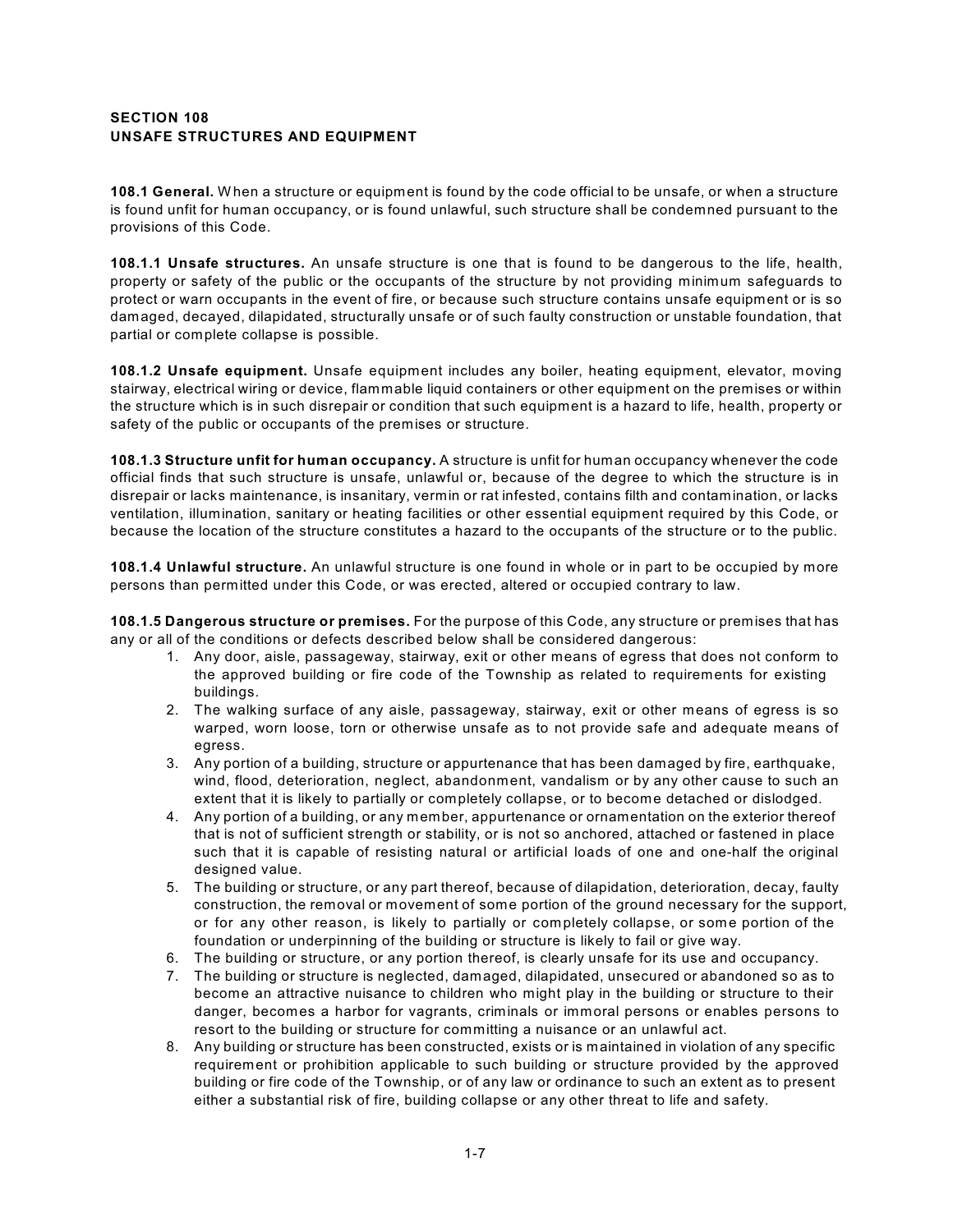- 9. A building or structure, used or intended to be used for dwelling purposes, because of inadequate maintenance, dilapidation, decay, damage, faulty construction or arrangement, inadequate light, ventilation, mechanical or plumbing system, or otherwise, is determined by the code official to be unsanitary, unfit for human habitation or in such a condition that is likely to cause sickness or disease.
- 10. Any building or structure, because of a lack of sufficient or proper fire-resistance-rated construc tion, fire protection systems, electrical system, fuel connections, mechanical system, plumbing system or other cause, is determined by the code official to be a threat to life or health.
- 11. Any portion of a building remains on a site after the demolition or destruction of the building or structure or whenever any building or structure is abandoned so as to constitute such building or portion thereof as an attractive nuisance or hazard to the public.

**108.2 Closing of vacant structures.** If the structure is vacant and unfit for human habitation and occupancy, and is not in danger of structural collapse, the code official is authorized to post a placard of condemnation on the premises and order the structure closed up so as not to be an attractive nuisance. Upon failure of the owner to close up the premises within the time specified in the order, the code official shall cause the premises to be closed and secured through any available public agency or by contract or arrangement by private persons and the cost thereof shall be charged against the real estate upon which the structure is located and shall be a lien upon such real estate and may be collected by any other legal resource.

**108.2.1 Authority to disconnect service utilities.** The code official shall have the authority to authorize disconnection of utility service to the building, structure or system regulated by this Code and the referenced codes and standards set forth in Section 102.7 in case of emergency where necessary to eliminate an immediate hazard to life or property or when such utility connection has been made without approval. The code official shall notify the serving utility and, whenever possible, the owner and occupant of the building, structure or service system of the decision to disconnect prior to taking such action. If not notified prior to disconnection the owner or occupant of the building structure or service system shall be notified in writing as soon as practical thereafter.

**108.3 Notice.** W henever the code official has condemned a structure or equipment under the provisions of this section, notice shall be posted in a conspicuous place in or about the structure affected by such notice and served on the owner or the person or persons responsible for the structure or equipment in accordance with Section 107.3. If the notice pertains to equipment, it shall also be placed on the condemned equipment. The notice shall be in the form prescribed in Section 107.2.

**108.4 Placarding.** Upon failure of the owner or person responsible to comply with the notice provisions within the time given, the code official shall post on the premises or on defective equipment a placard bearing the word "Condemned" and a statement of the penalties provided for occupying the premises, operating the equipment or removing the placard.

**108.4.1 Placard removal.** The code official shall remove the condemnation placard whenever the defect or defects upon which the condemnation and placarding action were based have been eliminated. Any person who defaces or removes a condemnation placard without the approval of the code official shall be subject to the penalties provided by this Code.

**108.5 Prohibited occupancy.** Any occupied structure condemned and placarded by the code official shall be vacated as ordered by the code official. Any person who shall occupy a placarded premises or shall operate placarded equipment, and any owner or any person responsible for the premises who shall let anyone occupy a placarded premises or operate placarded equipment shall be liable for the penalties provided by this Code.

**108.6 Abatement methods.** The owner, operator or occupant of a building, premises or equipment deemed unsafe by the code official shall abate or cause to be abated or corrected such unsafe conditions either by repair, rehabilitation, demolition or other approved corrective action.

**108.7 Record.** The code official shall cause a report to be filed on an unsafe condition. The report shall state the occupancy of the structure and the nature of the unsafe condition.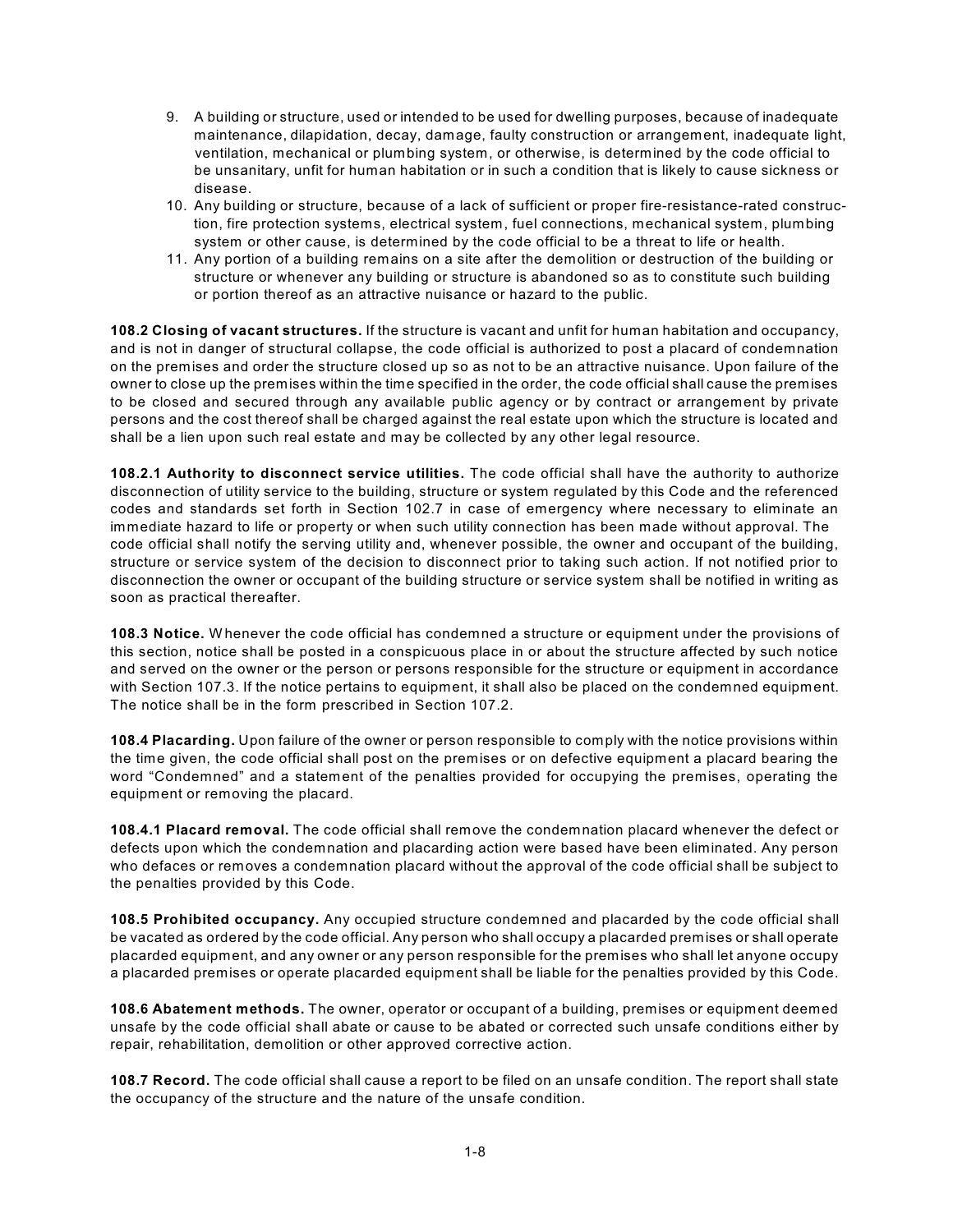#### **SECTION 109 EMERGENCY MEASURES**

**109.1 Imminent danger.** W hen, in the opinion of the code official, there is imminent danger of failure or collapse of a building or structure which endangers life, or when any structure or part of a structure has fallen and life is endangered by the occupation of the structure, or when there is actual or potential danger to the building occupants or those in the proximity of any structure because of explosives, explosive fumes or vapors or the presence of toxic fumes, gases or materials, or operation of defective or dangerous equipment, the code official is hereby authorized and empowered to order and require the occupants to vacate the premises forthwith. The code official shall cause to be posted at each entrance to such structure a notice reading as follows: "This Structure Is Unsafe and Its Occupancy Has Been Prohibited by the Code Official." It shall be unlawful for any person to enter such structure except for the purpose of securing the structure, making the required repairs, removing the hazardous condition or of demolishing the same.

**109.2 Temporary safeguards.** Notwithstanding other provisions of this Code, whenever, in the opinion of the code official, there is imminent danger due to an unsafe condition, the code official shall order the necessary work to be done, including the boarding up of openings, to render such structure temporarily safe whether or not the legal procedure herein described has been instituted; and shall cause such other action to be taken as the code official deems necessary to meet such emergency.

**109.3 Closing streets.** W hen necessary for public safety, the code official shall temporarily close structures and close, or order the authority having jurisdiction to close, sidewalks, streets, public ways and places adjacent to unsafe structures, and prohibit the same from being utilized.

**109.4 Emergency repairs.** For the purposes of this section, the code official shall employ the necessary labor and materials to perform the required work as expeditiously as possible.

**109.5 Costs of emergency repairs.** Costs incurred in the performance of emergency work shall be paid by the jurisdiction. The legal counsel of the jurisdiction shall institute appropriate action against the owner of the premises where the unsafe structure is or was located for the recovery of such costs.

**109.6 Hearing.** Any person ordered to take emergency measures shall comply with such order forthwith. Any affected person shall thereafter, upon petition directed to the appeals board, be afforded a hearing as described in this code.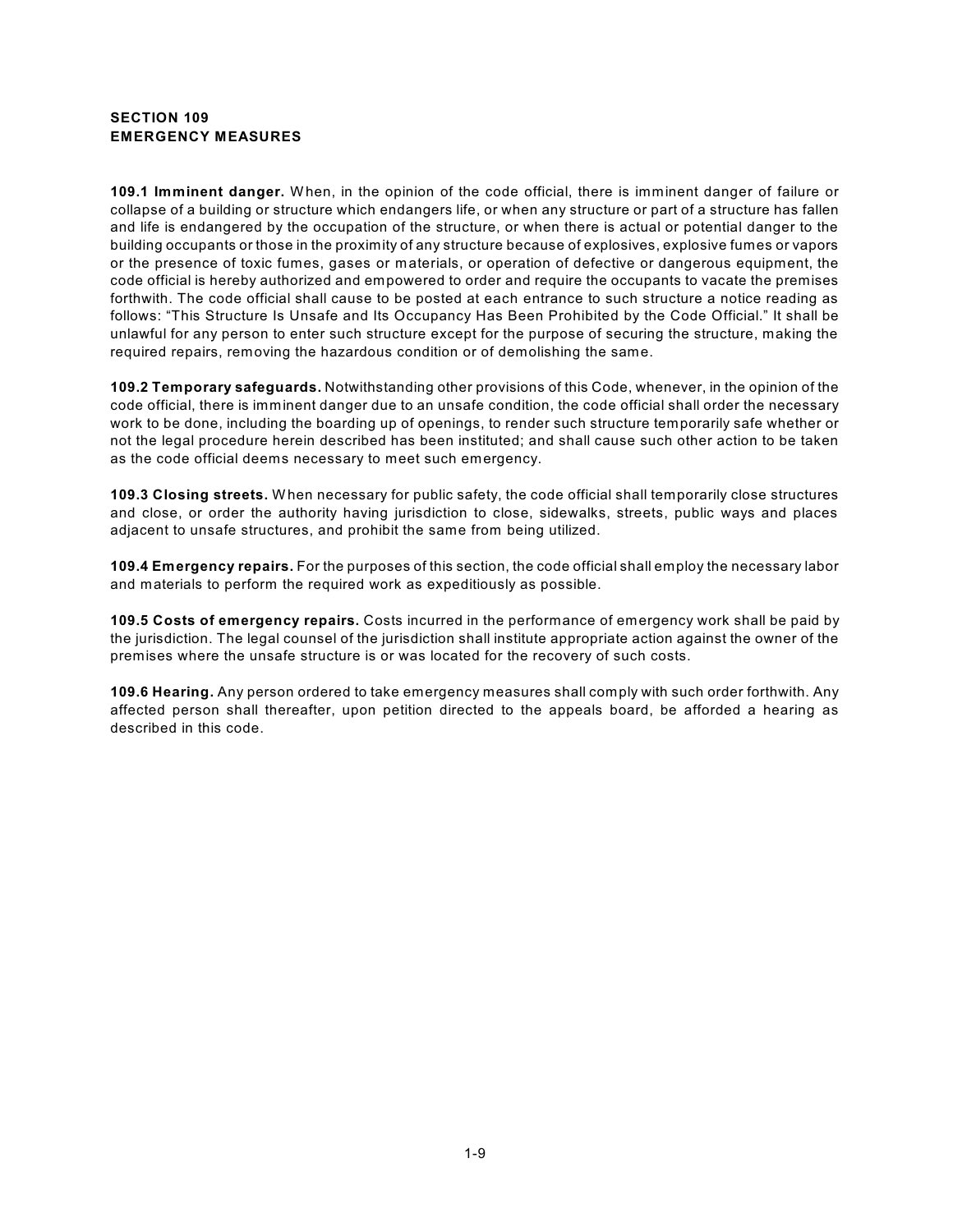#### **SECTION 110 DEMOLITION**

**110.1 General.** The code official shall order the owner of any premises upon which is located any structure, which in the code official's judgment after review is so deteriorated or dilapidated or has become so out of repair as to be dangerous, unsafe, insanitary or otherwise unfit for human habitation or occupancy, and such that it is unreasonable to repair the structure, to demolish and remove such structure; or if such structure is capable of being made safe by repairs, to repair and make safe and sanitary, or to board up and hold for future repair or to demolish and remove at the owner's option; or where there has been a cessation of normal construction of any structure for a period of more than two years, the code official shall order the owner to demolish and remove such structure, or board up until future repair. Boarding the building up for future repair shall not extend beyond one year, unless approved by the building official.

**110.2 Notices and orders.** All notices and orders shall comply with Section 107.

**110.3 Failure to comply.** If the owner of a premises fails to comply with a demolition order within the time prescribed, the code official shall cause the structure to be demolished and removed, either through an available public agency or by contract or arrangement with private persons, and the cost of such demolition and removal shall be charged against the real estate upon which the structure is located and shall be a lien upon such real estate.

**110.4 Salvage materials.** W hen any structure has been ordered demolished and removed, the governing body or other designated officer under said contract or arrangement aforesaid shall have the right to sell the salvage and valuable materials at the highest price obtainable. The net proceeds of such sale, after deducting the expenses of such demolition and removal, shall be promptly remitted with a report of such sale or transaction, including the items of expense and the amounts deducted, for the person who is entitled thereto, subject to any order of a court. If such a surplus does not remain to be turned over, the report shall so state.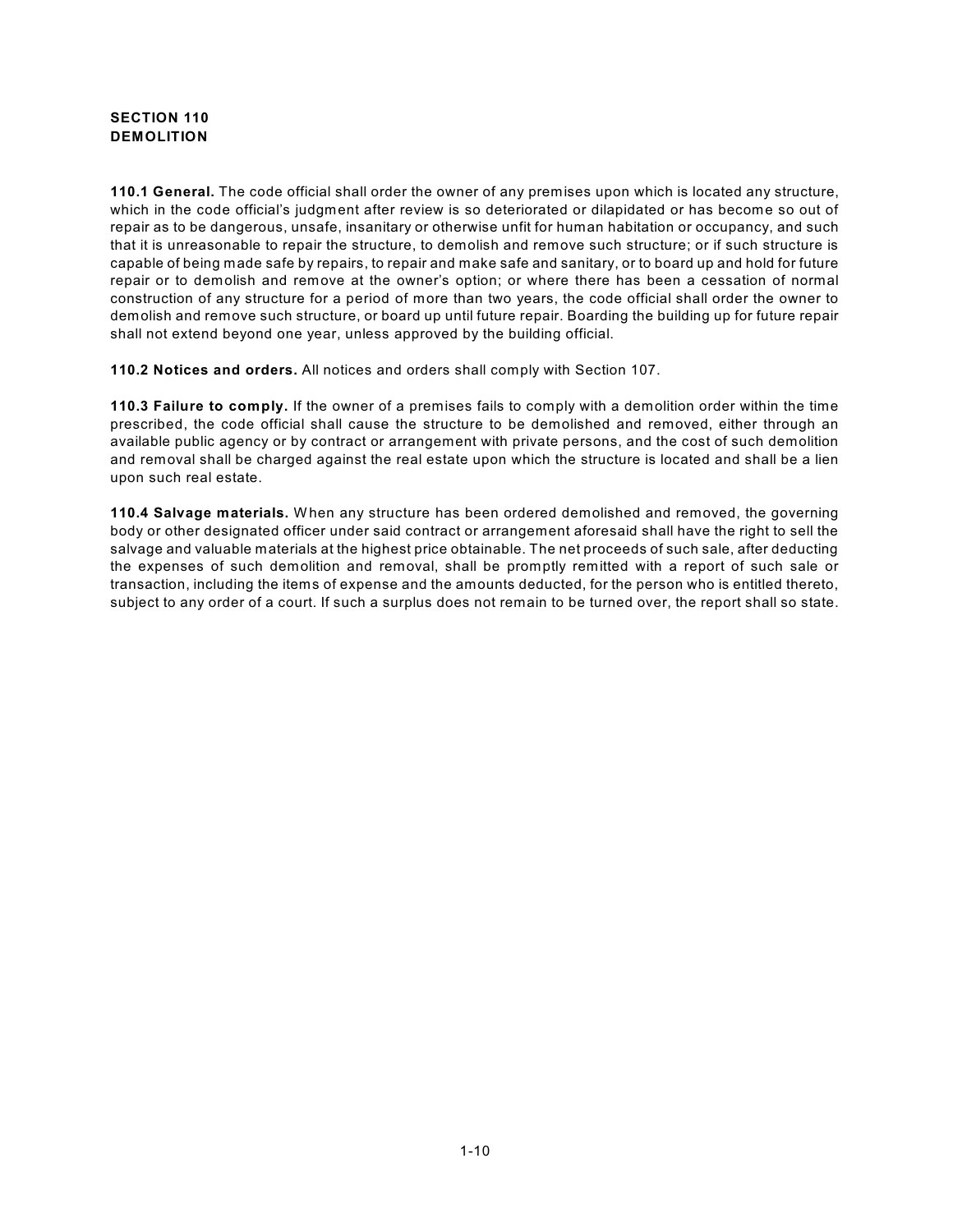#### **SECTION 111 MEANS OF APPEAL**

**111.1 Application for appeal.** Any person directly affected by a decision of the code official or a notice or order issued under this Code shall have the right to appeal to the board of appeals, provided that a written application for appeal is filed within 20 days after the day the decision, notice or order was served. An application for appeal shall be based on a claim that the true intent of this Code or the rules legally adopted thereunder have been incorrectly interpreted, the provisions of this Code do not fully apply, or the requirements of this Code are adequately satisfied by other means.

**111.2 Membership of board.** The board of appeals shall consist of a minimum of three members who are qualified by experience and training to pass on matters pertaining to property maintenance and who are not employees of the jurisdiction. The Board of Supervisors shall have sole authority to appoint persons to membership on the board. The Board of Supervisors shall have authority, in its discretion, to appoint two or more panels of said board, each of which shall have a minimum of three members, if deemed necessary or appropriate to accommodate the volume, complexity or timing of appeals.

**111.2.1 Alternate members.** The Board of Supervisors shall appoint a minimum of two alternate members who shall be called by the board chairman to hear appeals during the absence or disqualification of a member. Alternate members shall possess the qualifications required for board membership.

**111.2.2 Chairman.** The board shall annually select one of its members to serve as chairman.

**11.2.3 Disqualification of member.** A member shall not hear an appeal in which that member has a personal, professional or financial interest.

**111.2.4 Secretary.** Members of the board of appeals shall designate a qualified person to serve as secretary of the board. The secretary shall file a detailed record of all proceedings in the office of the Code Administrator.

**111.2.5 Compensation of members.** Compensation of members shall be as determined by resolution of the Board of Supervisors.

**111.3 Notice of meeting.** The board or a designated panel of the board shall meet upon notice from the chairman, within 20 days of the filing of an appeal, or at stated periodic meetings.

**111.4 Open hearing.** All hearings before the board shall be open to the public. The appellant, the appellant's representative, the code official and any person whose interests are affected shall be given an opportunity to be heard. A quorum shall consist of a minimum of two-thirds of the board's or panel's membership.

**111.4.1 Procedure.** The board shall adopt and make available to the public through the secretary procedures under which a hearing will be conducted. The procedures shall not require compliance with strict rules of evidence, but shall mandate that only relevant information be received.

**111.5 Postponed hearing.** W hen a quorum of the Board or, if applicable, the designated panel of the board is not present to hear an appeal, either the appellant or the appellant's representative shall have the right to request a postponement of the hearing.

**111.6 Board decision.** The board or a designated panel of the board shall modify or reverse the decision of the code official only by a concurring vote of a majority of the total number of appointed board members.

**111.6.1 Records and copies.** The decision of the board shall be in writing. Copies shall be furnished to the appellant and to the code official.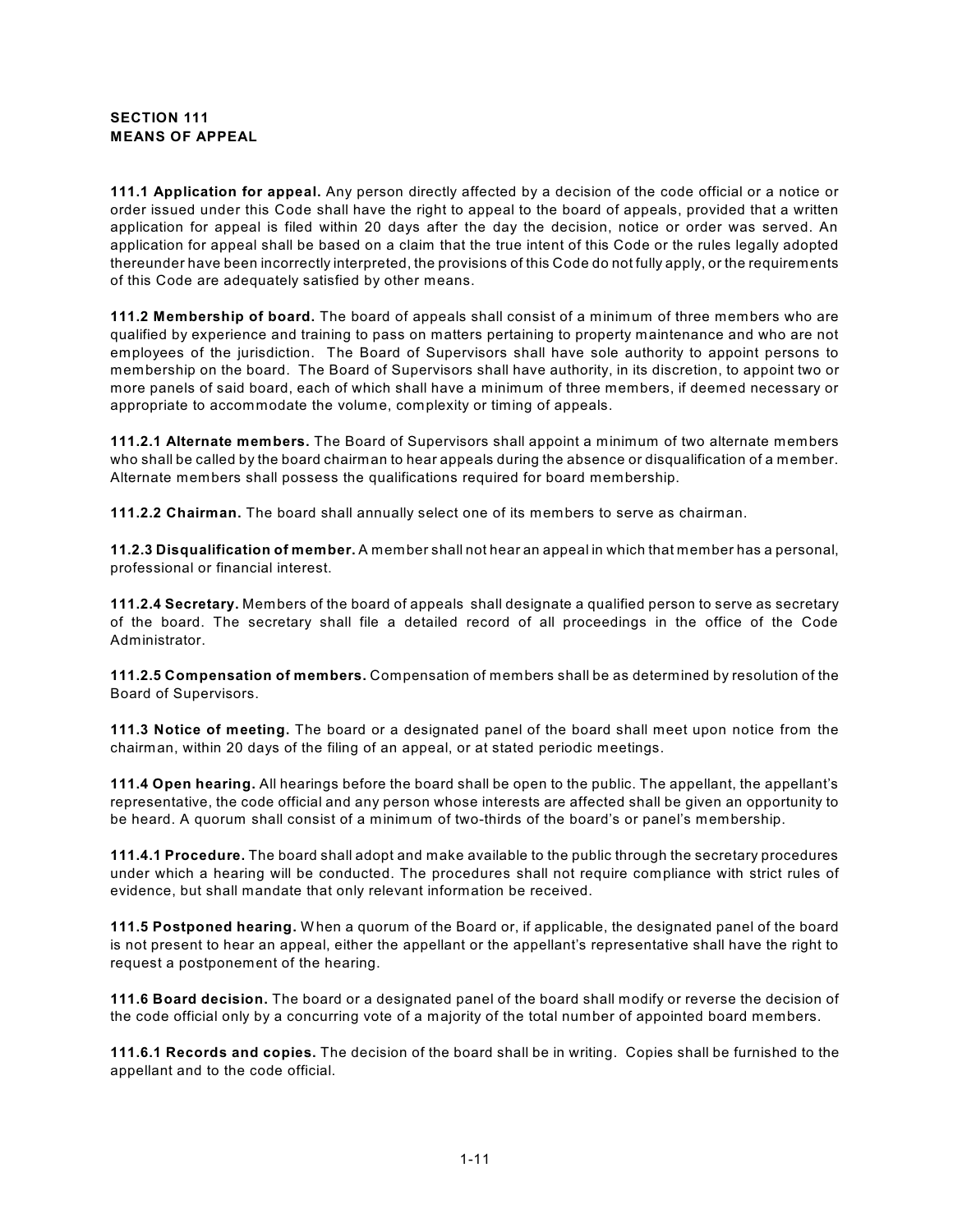**111.6.2 Administration.** The code official shall take immediate action in accordance with the decision of the board.

**111.7 Stays of enforcement.** Appeals of notice and orders (other than Imminent Danger notices) shall stay the enforcement of the notice and order until the appeal is heard by the appeals board.

#### **SECTION 112 STOP WORK ORDER**

**112.1 Authority.** W henever the code official finds any work regulated by this Code being performed in a manner contrary to the provisions of this Code or in a dangerous or unsafe manner, the code official is authorized to issue a stop work order.

**112.2 Issuance.** A stop work order shall be in writing and shall be given to the owner of the property, to the owner's agent, or to the person doing the work. Upon issuance of a stop work order, the cited work shall immediately cease. The stop work order shall state the reason for the order and the conditions under which the cited work is authorized to resume.

**112.3 Emergencies.** W here an emergency exists, the code official shall not be required to give a written notice prior to stopping the work.

**112.4 Failure to comply.** Any person who shall continue any work after having been served with a stop work order, except such work as that person is directed to perform to remove a violation or unsafe condition, shall be liable to a fine of not less than \$750.00 or more than \$1,000.00.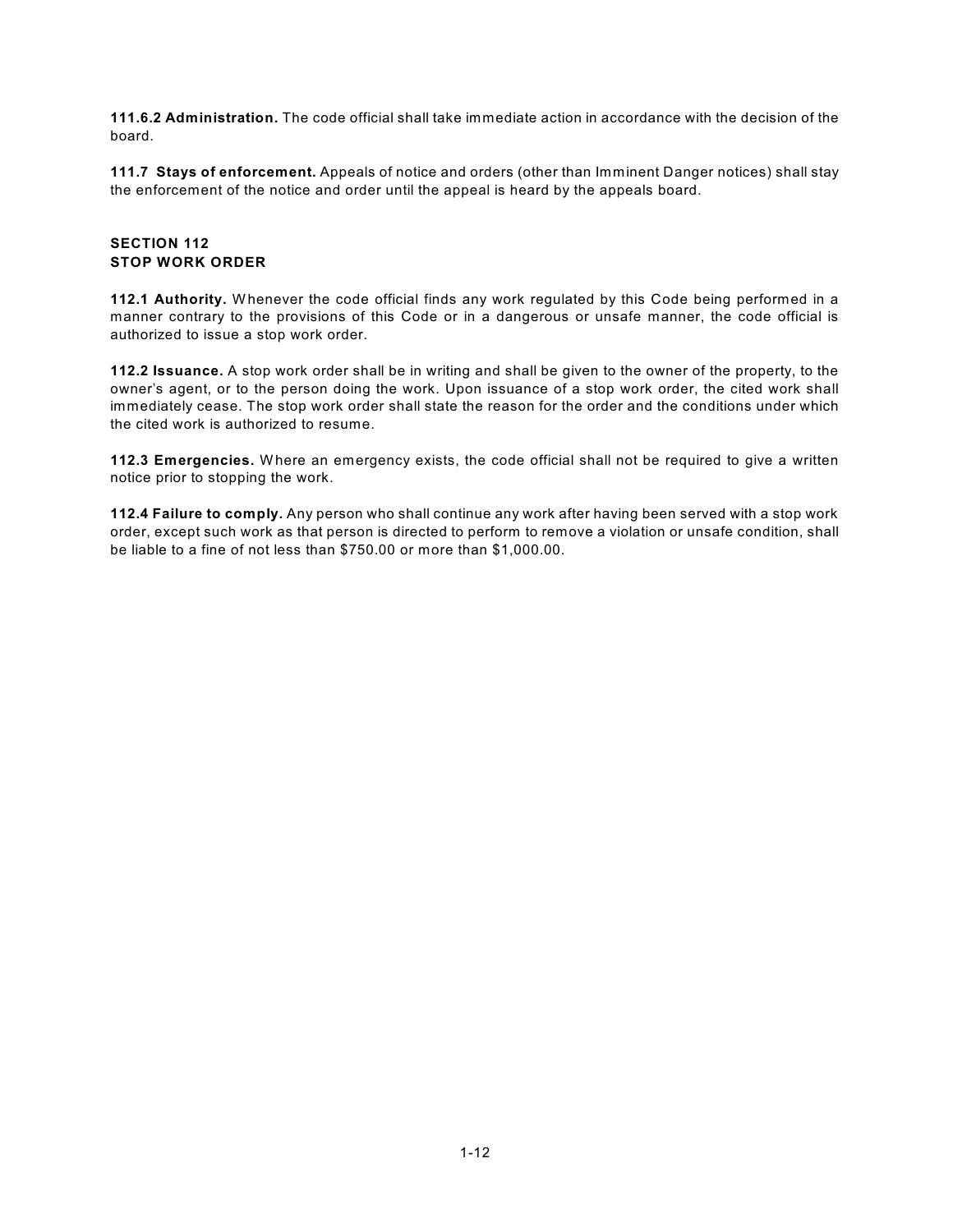# **CHAPTER 2 - DEFINITIONS**

**201.1 Scope.** Unless otherwise expressly stated, the following terms shall, for the purposes of this code, have the meanings shown in this chapter.

**201.2 Interchangeability.** Words stated in the present tense include the future; words stated in the masculine gender include the feminine and neuter; the singular number includes the plural and the plural, the singular.

**201.3 Terms defined in other codes and ordinances.** Where terms are not defined in this Code and are defined in any International Code comprising the adopted Pennsylvania Construction Code or in applicable ordinances of the Township, including but not limited to the Zoning Ordinance, the Nuisance Ordinance, the Subdivision and Land Development Ordinance and the Municipal W aste and Recycling Ordinance, such terms shall have the meanings ascribed to them as stated in such codes or ordinances.

**201.4 Terms not defined.** W here terms are not defined through the methods authorized by this section, such terms shall have ordinarily accepted meanings such as the context implies.

**201.5 Parts.** W henever the words "dwelling unit," "dwelling," "premises," "building," "rooming house," "rooming unit," "housekeeping unit" or "story" are stated in this code, they shall be construed as though they were followed by the words "or any part thereof."

**201.6 Conflict with Other Ordinances.** W here a term is defined in the Code and also in a Township ordinance and there is conflict between them, the definition in the Township ordinance shall control.

#### **SECTION 202 GENERAL DEFINITIONS**

W hen used in this Code, the words set forth below in this section shall mean and be defined as follows:

**ANCHORED.** Secured in a manner that provides positive connection.

**APPROVED.** Approved by the code official.

**BASEMENT.** That portion of a building which is partly or completely below grade.

**BATHROOM.** A room containing plumbing fixtures including a bathtub or shower.

**BEDROOM.** Any room or space used or intended to be used for sleeping purposes in either a dwelling or sleeping unit.

**CODE OFFICIAL.** The official who is charged with the administration and enforcement of this code, or any duly authorized representative.

**CONDEMN.** To adjudge unfit for occupancy.

**DETACHED.** W hen a structural element is physically disconnected from another and that connection is necessary to provide a positive connection.

**DETERIORATION.** To weaken, disintegrate, corrode, rust or decay and lose effectiveness.

**DWELLING UNIT.** A single unit providing complete, independent living facilities for one or more persons, including permanent provisions for living, sleeping, eating, cooking and sanitation.

**EASEMENT.** That portion of land or property reserved for present or future use by a person or agency other than the legal fee owner(s) of the property. The easement shall be permitted to be for use under, on or above a said lot or lots.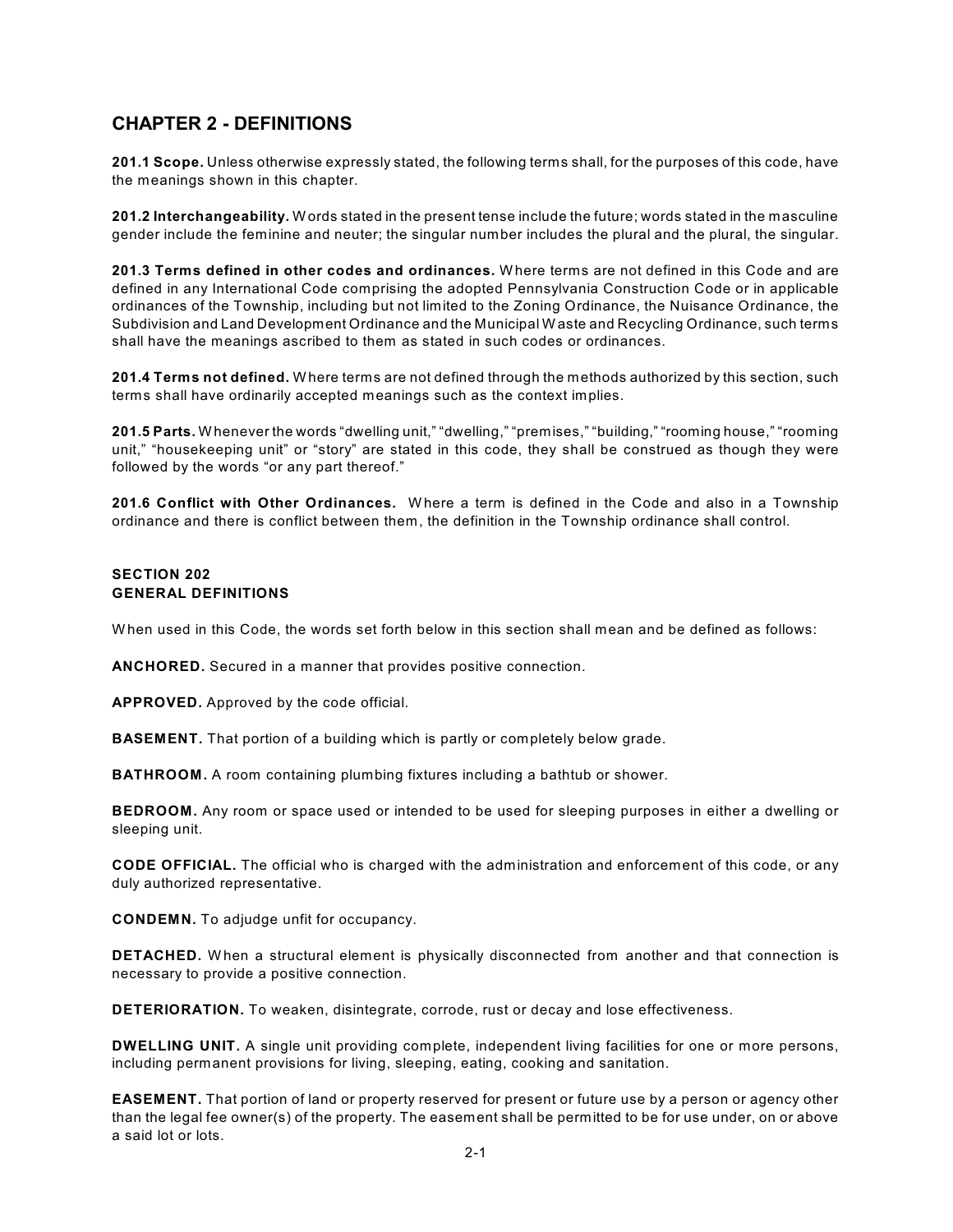**EQUIPMENT SUPPORT.** Those structural members or assemblies of members or manufactured elements, including braces, frames, lugs, snuggers, hangers or saddles, that transmit gravity load, lateral load and operating load between the equipment and the structure.

**EXTERIOR PROPERTY.** The open space on the premises and on adjoining property under the control of owners or operators of such premises.

**GARBAGE.** The animal or vegetable waste resulting from the handling, preparation, cooking and consumption of food.

**GUARD.** A building component or a system of building components located at or near the open sides of elevated walking surfaces that minimizes the possibility of a fall from the walking surface to a lower level.

**HABITABLE SPACE.** Space in a structure for living, sleeping, eating or cooking. Bathrooms, toilet rooms, closets, halls, storage or utility spaces, and similar areas are not considered habitable spaces.

**HOUSEKEEPING UNIT.** A room or group of rooms forming a single habitable space equipped and intended to be used for living, sleeping, cooking and eating which does not contain, within such a unit, a toilet, lavatory and bathtub or shower.

**IMMINENT DANGER.** A condition which could cause serious or life-threatening injury or death at any time.

**INFESTATION.** The presence, within or contiguous to, a structure or premises of insects, rats, vermin or other pests.

**INOPERABLE MOTOR VEHICLE.** A vehicle which does not have the current registration plate or the current valid inspection sticker.

**LABELED.** Equipment, materials or products to which have been affixed a label, seal, symbol or other identifying mark of a nationally recognized testing laboratory, inspection agency or other organization concerned with product evaluation that maintains periodic inspection of the production of the above-labeled items and whose labeling indicates either that the equipment, material or product meets identified standards or has been tested and found suitable for a specified purpose.

**LEAF WASTE.** Includes leaves, garden residue, shrubbery, tree trimmings and similar material, but not including grass clippings.

**LET FOR OCCUPANCY** or **LET.** To permit, provide or offer possession or occupancy of a dwelling, dwelling unit, rooming unit, building, premise or structure by a person who is or is not the legal owner of record thereof, pursuant to a written or unwritten lease, agreement or license, or pursuant to a recorded or unrecorded agreement of contract for the sale of land.

**MUNICIPAL WASTE**. Materials including garbage, rubbish, solid waste and other materials but not including recyclable materials or leaf waste.

**NEGLECT.** The lack of proper maintenance for a building or structure.

**OCCUPANCY.** The purpose for which a building or portion thereof is utilized or occupied.

**OCCUPANT.** Any individual living or sleeping in a building, or having possession of a space within a building.

**OPENABLE AREA.** That part of a window, skylight or door which is available for unobstructed ventilation and which opens directly to the outdoors.

**OPERATOR.** Any person who has charge, care or control of a structure or premises which is let or offered for occupancy.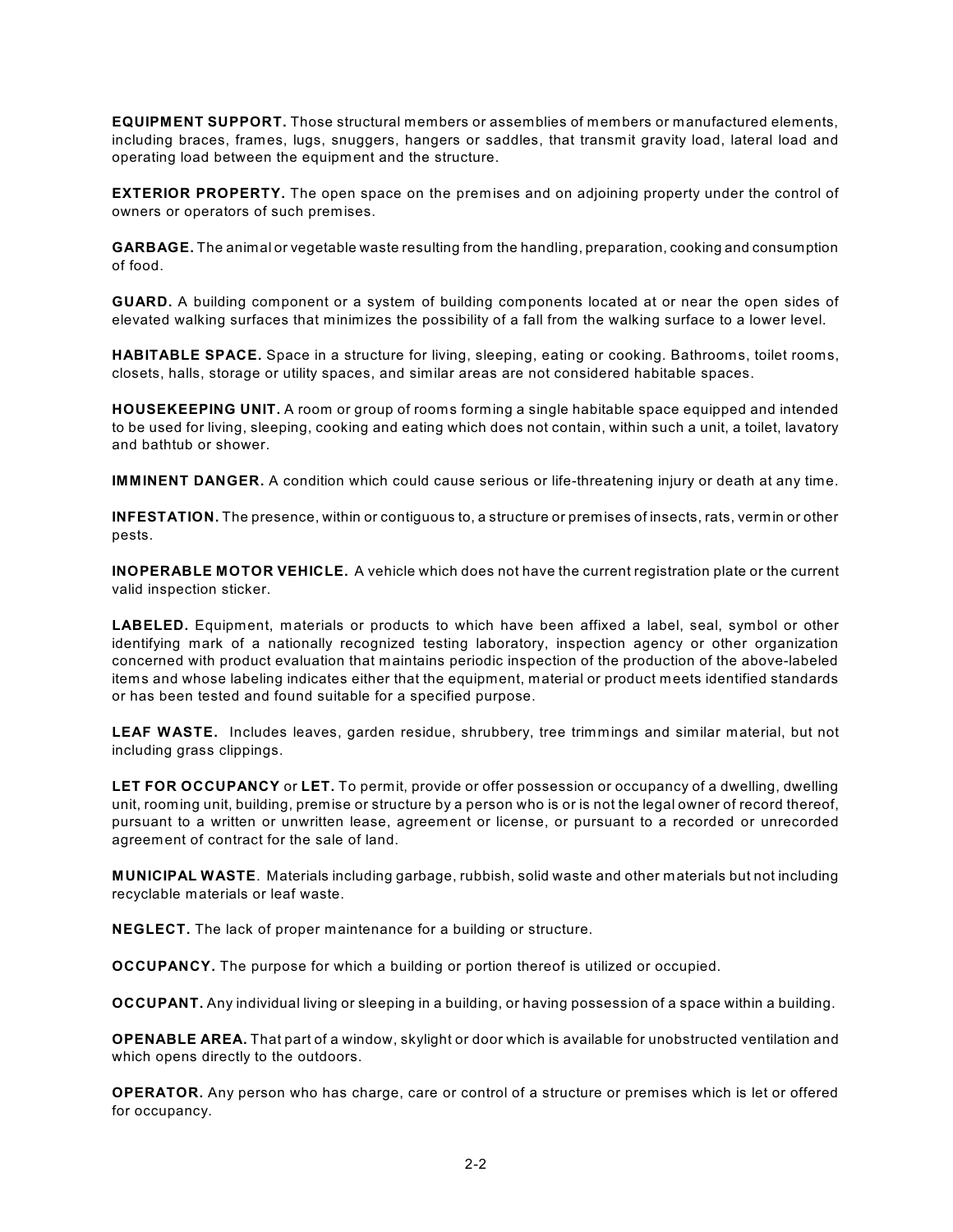**OWNER.** Any person, agent, operator, firm or corporation having a legal or equitable interest in the property; or recorded in the official records of the state, county or municipality as holding title to the property; or otherwise having control of the property, including the guardian of the estate of any such person, and the executor or administrator of the estate of such person if ordered to take possession of real property by a court.

**PERSON.** An individual, corporation, partnership or any other group acting as a unit.

**PEST ELIMINATION.** The control and elimination of insects, rodents or other pests by eliminating their harborage places; by removing or making inaccessible materials that serve as their food or water; by other approved pest elimination methods.

**PREMISES.** A lot, plot or parcel of land, easement or public way, including any structures thereon.

**PUBLIC WAY.** Any street, alley or similar parcel of land essentially unobstructed from the ground to the sky, which is deeded, dedicated or otherwise permanently appropriated to the public for public use.

**RECYCLABLE MATERIALS.** Materials including glass, aluminum, steel and bi-metallic cans, recyclable plastics, newspapers, magazines, corrugated cardboard, mixed paper and cardboard and other materials designated by Millcreek as recyclable materials.

**ROOMING HOUSE.** A building arranged or occupied for lodging, with or without meals, for compensation and not occupied as a one- or two-family dwelling.

**ROOMING UNIT.** Any room or group of rooms forming a single habitable unit occupied or intended to be occupied for sleeping or living, but not for cooking purposes.

**RUBBISH.** Combustible and noncombustible waste materials, except garbage; the term shall include the residue from the burning of wood, coal, coke and other combustible materials, paper, rags, cartons, boxes, wood, excelsior, rubber, leather, tree branches, yard trimmings, tin cans, metals, mineral matter, glass, crockery and dust and other similar materials.

**SLEEPING UNIT.** A room or space in which people sleep, which can also include permanent provisions for living, eating and either sanitation or kitchen facilities, but not both. Such rooms and spaces that are also part of a dwelling unit are not sleeping units.

**STRICT LIABILITY OFFENSE.** An offense in which the prosecution in a legal proceeding is not required to prove criminal intent as a part of its case. It is enough to prove that the defendant either did an act which was prohibited, or failed to do an act which the defendant was legally required to do.

**STRUCTURE.** That which is built or constructed or a portion thereof.

**TENANT.** A person, corporation, partnership or group, whether or not the legal *owner* of record, occupying a building or portion thereof as a unit.

**TOILET ROOM.** A room containing a water closet or urinal but not a bathtub or shower.

**ULTIMATE DEFORMATION.** The deformation at which failure occurs and which shall be deemed to occur if the sustainable load reduces to 80 percent or less of the maximum strength.

**VENTILATION.** The natural or mechanical process of supplying conditioned or unconditioned air to, or removing such air from, any space.

**WORKMANLIKE.** Executed in a skilled manner; e.g., generally plumb, level, square, in line, undamaged and without marring adjacent work.

**YARD.** An open space on the same lot with a structure.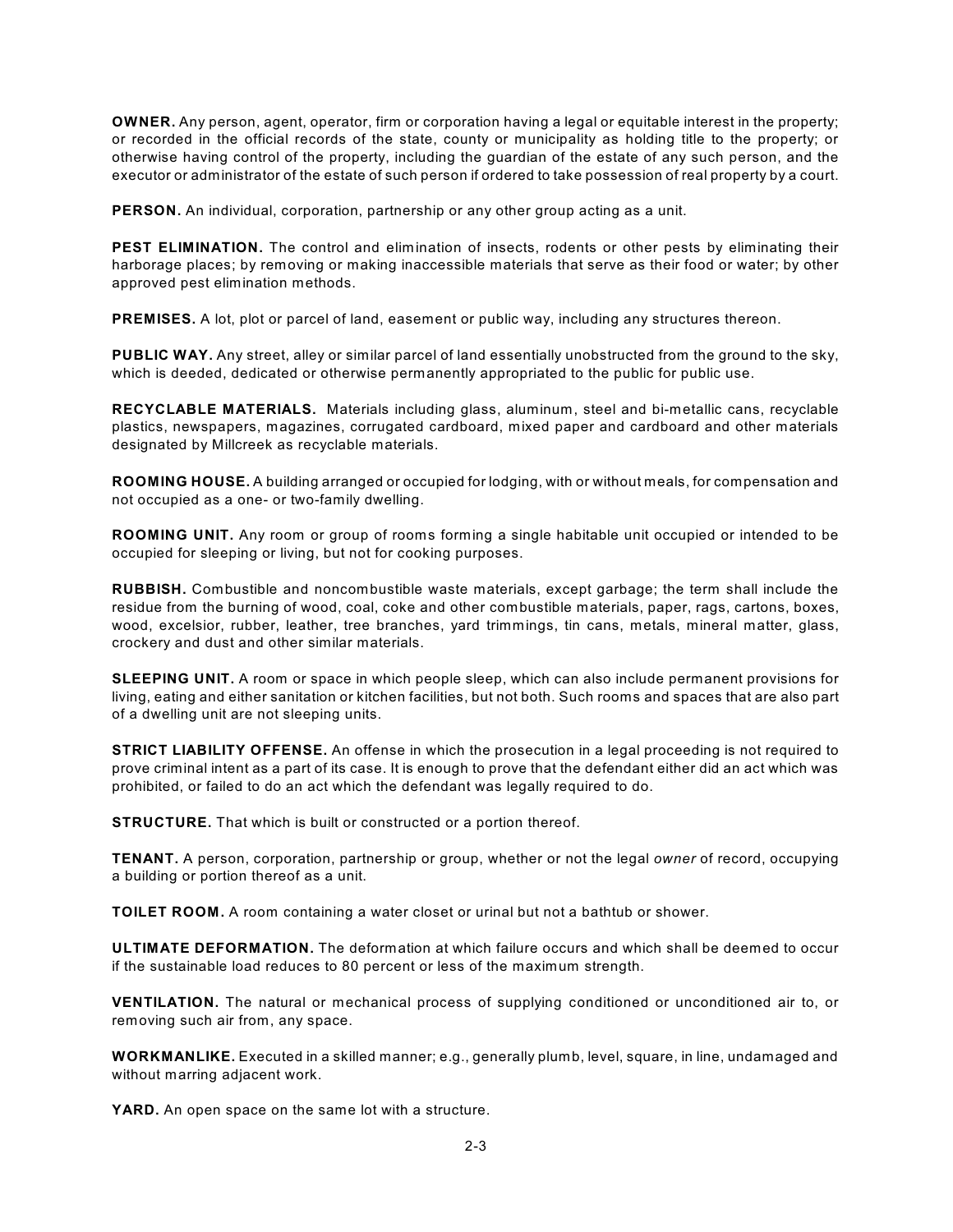# **CHAPTER 3 - GENERAL REQUIREMENTS**

#### **SECTION 301 GENERAL**

.

**301.1 Scope.** The provisions of this chapter shall govern the minimum conditions and the responsibilities of persons for maintenance of structures, equipment and exterior property.

**301.2 Responsibility.** The owner of the premises shall maintain the structures and exterior property in compliance with these requirements, except as otherwise provided for in this code. A person shall not occupy as owner-occupant or permit another person to occupy premises which are not in a sanitary and safe condition and which do not comply with the requirements of this chapter. Occupants of a dwelling unit, rooming rooming unit or housekeeping unit are responsible for keeping in a clean, sanitary and safe condition that part of the dwelling unit, rooming unit, housekeeping unit or premises which they occupy and control.

**301.3 Vacant structures and land.** All vacant structures and premises thereof or vacant land shall be maintained in a clean, safe, secure and sanitary condition as provided herein so as not to cause a blighting problem or adversely affect the public health or safety.

#### **SECTION 302 EXTERIOR PROPERTY AREAS**

**302.1 Sanitation.** All exterior property and premises shall be maintained in a clean, safe and sanitary condition. The occupant shall keep that part of the exterior property which such occupant occupies or controls in a clean and sanitary condition.

**302.2 Grading and drainage.** All premises shall be graded and maintained to prevent the erosion of soil and to prevent the accumulation of stagnant water thereon, or within any structure located thereon. **Exception:** Approved retention areas and reservoirs.

**302.3 Sidewalks and driveways.** All sidewalks, walkways, stairs, driveways, parking spaces and similar areas shall be kept in a proper state of repair, and maintained free from hazardous conditions.

**302.4 Weeds.** All premises and exterior property shall be maintained free from weeds or plant growth in excess of eight inches (8"). All noxious weeds shall be prohibited. Weeds shall be defined as all grasses, annual plants and vegetation, other than trees or shrubs provided; however, this term shall not include cultivated flowers and gardens. Upon failure of the owner or agent having charge of a property to cut and destroy weeds after service of a notice of violation, said owner and/or agent shall be subject to prosecution in accordance with Section 106.3 and as prescribed by the Township's Enforcement Ordinance, No. 2007-6 as may be amended. Upon failure to comply with the notice of violation, any duly authorized employee or contractor of the Township shall be authorized to enter upon the property in violation and cut and destroy the weeds growing thereon, and the costs of such removal shall be paid by the owner or agent responsible for the property. Only one enforcement notice will be issued to a violator per calendar year. Thereafter, a citation will be issued directly and without any warning being required. Any person or entity which shall violate this section, upon conviction thereof, shall be subject to a fine in an amount not less than \$300.00 nor more than \$1,000.00, the amount of the minimum fine to increase by \$100.00 for each second and subsequent offense in the same calendar year.

**302.5 Rodent harborage.** All structures and exterior property shall be kept free from rodent harborage and infestation. W here rodents are found, they shall be promptly exterminated by approved processes which will not be injurious to human health. After pest elimination, proper precautions shall be taken to eliminate rodent harborage and prevent reinfestation.

**302.6 Exhaust vents.** Pipes, ducts, conductors, fans or blowers shall not discharge gases, steam, vapor, hot air, grease, smoke, odors or other gaseous or particulate wastes directly upon abutting or adjacent public or private property or that of another tenant.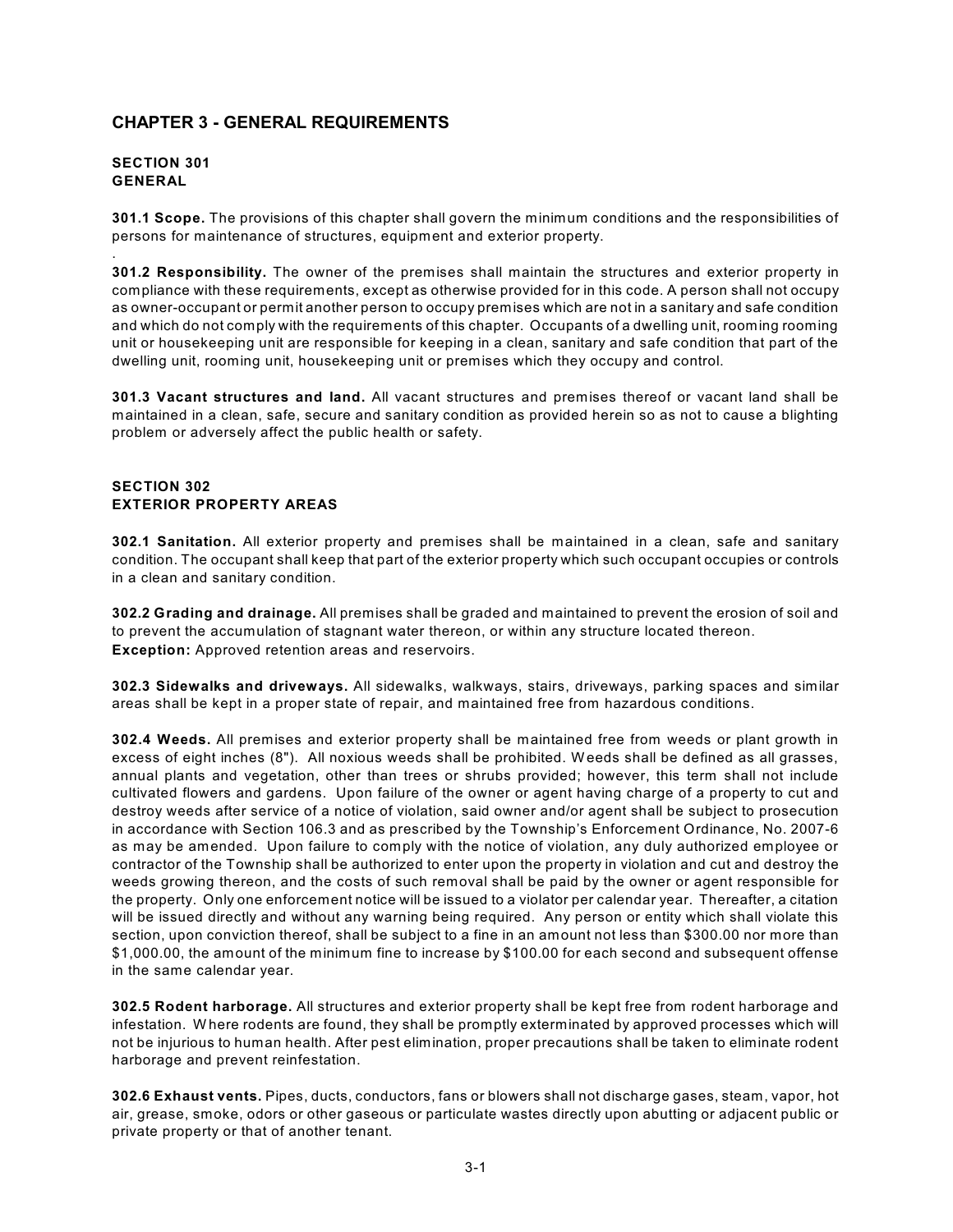**302.7 Accessory structures.** All accessory structures, including detached garages, fences and walls, shall be maintained structurally sound and in good repair.

**302.8 Motor vehicles.** Except as provided for in other Township ordinances, no inoperative or non-operating motor vehicle shall be parked, kept or stored on any premises, and no vehicle shall at any time be in a state of major disassembly, disrepair or in the process of being stripped or dismantled. Painting of vehicles is prohibited unless conducted inside an approved spray booth. All vehicles within Residential zoning districts (or used for residential purposes) shall be parked and/or stored only in garages and/or driveways (or, where permitted, in parking lots) on the subject premises.

- ( i) Parking or storage of vehicles on yards is prohibited; provided, that only on lots having no driveway or a single vehicle-wide driveway with no garage or a one-vehicle garage and/or having no other parking area, one vehicle otherwise authorized by zoning regulations may be parked on the lot, if it is parked off of the street's cartway and sidewalks and parallel to the street.
- (ii) Parking or storage of vehicles on streets is prohibited where the owner or occupant has failed to ensure sufficient off-street parking for those vehicles used by owners and occupants of the premises.
- (iii) This section is not intended to modify or revoke Township regulations governing weather events and other circumstances in which parking on streets is prohibited.
- (iv) No off-street parking space or area shall be located and/or arranged so as to permit or cause any vehicle to be backed out onto any public street or highway, except in the case of singlefamily or two-family detached dwelling units.

**Exception:** A vehicle of any type is permitted to undergo major overhaul, including body work so long as such work is permitted in the zoning district and the vehicle is at all times kept within a structure or similarly enclosed area designed and *approved* for such purposes.

**302.9 Defacement of property.** No person shall willfully or wantonly damage, mutilate or deface any exterior surface of any structure or building on any private or public property by placing thereon any marking, carving or graffiti. It shall be the responsibility of the owner to restore said surface to an approved state of maintenance and repair.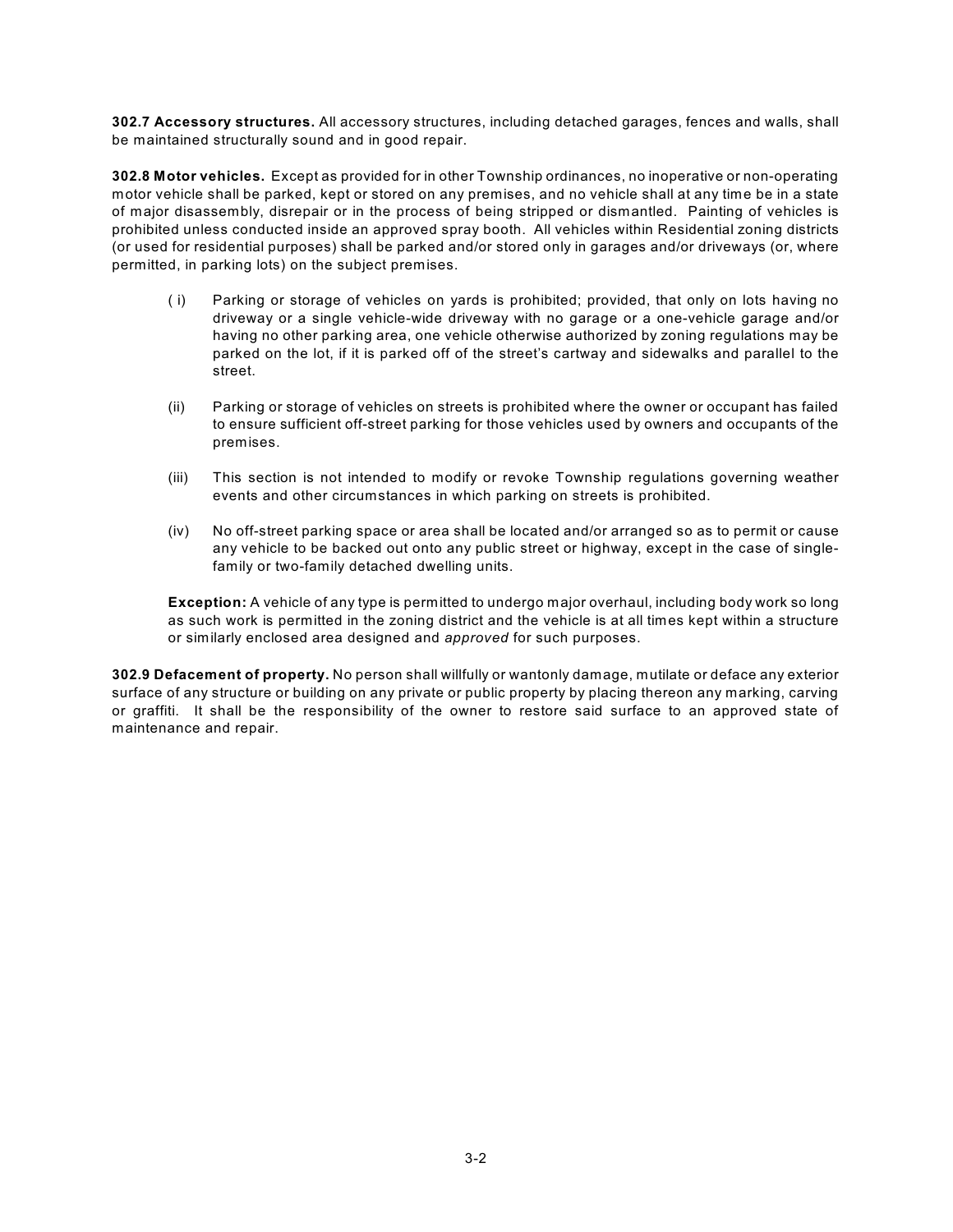#### **SECTION 303 SWIMMING POOLS, SPAS AND HOT TUBS**

**303.1 Swimming pools.** Swimming pools shall be maintained in a clean and sanitary condition, and in good repair. All private swimming pools shall be located as required in Section 3.26.2 and 3.26.3 of the Zoning Ordinance, as may be amended, as follows:

- ( i) A pool may be located only in the rear yard or side yard of the property on which it is an accessory use.
- (ii) The pool, including any above-ground decking, shall not be located closer than 7 feet from any property line of the property and not closer than 10 feet from the boundary of any public easement affecting the property.

**303.2 Enclosures.** Private swimming pools, hot tubs and spas, containing water more than 24 inches (610 mm) in depth shall be completely surrounded by a fence or barrier at least 48 inches (1219 mm) in height above the finished ground level measured on the side of the barrier away from the pool. Gates and doors in such barriers shall be self-closing and self-latching. W here the self-latching device is a minimum of 54 inches (1372 mm) above the bottom of the gate, the release mechanism shall be located on the pool side of the gate. Self-closing and self-latching gates shall be maintained such that the gate will positively close and latch when released from an open position of 6 inches (152 mm) from the gatepost. No existing pool enclosure shall be removed, replaced or changed in a manner that reduces its effectiveness as a safety barrier. **Exception:** Spas or hot tubs with a safety cover that complies with ASTM F 1346 shall be exempt from the provisions of this section.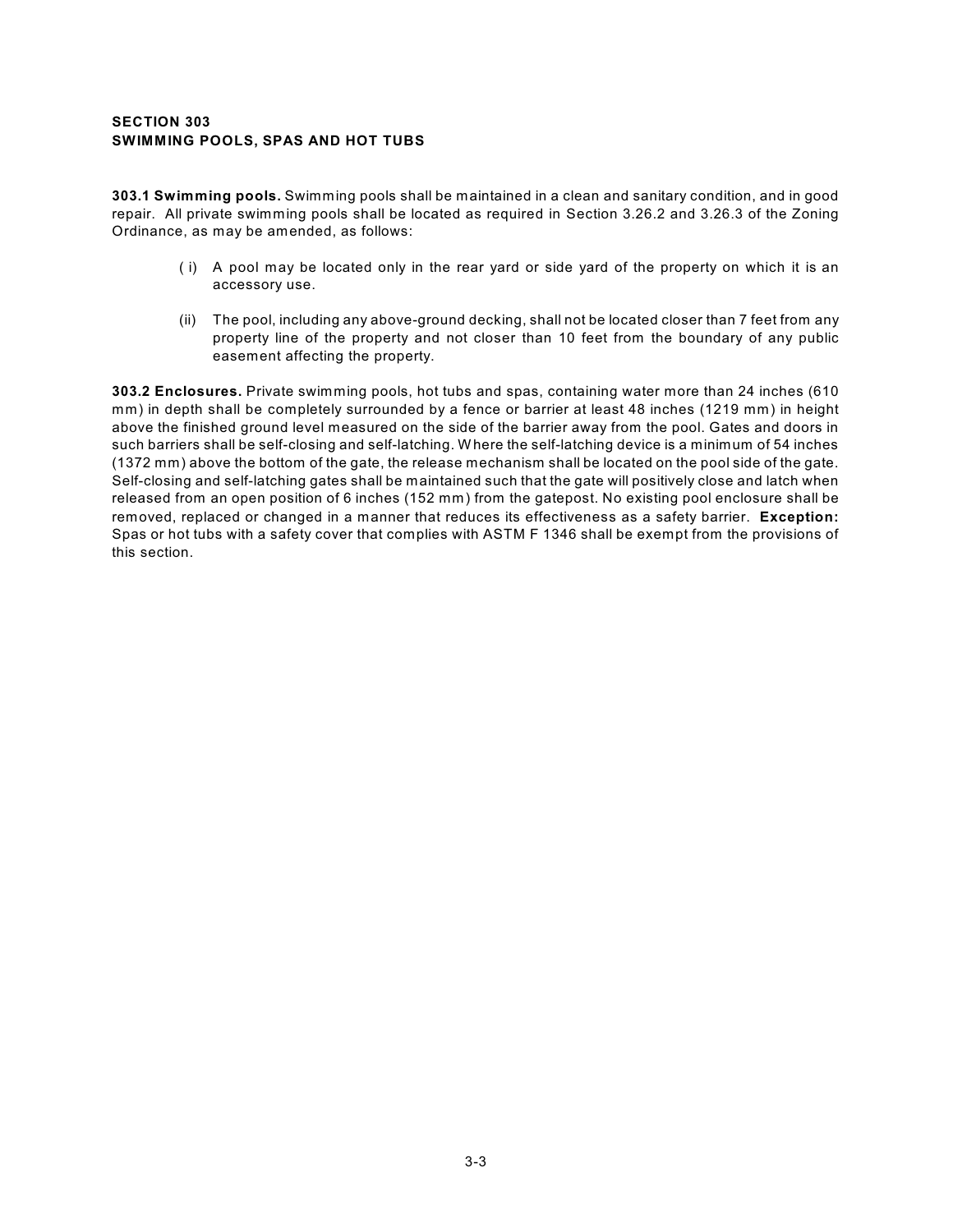#### **SECTION 304 EXTERIOR STRUCTURE**

**304.1 General.** The exterior of a structure shall be maintained in good repair, structurally sound and sanitary so as not to pose a threat to the public health, safety or welfare.

**304.1.1 Unsafe conditions.** The following conditions shall be determined as unsafe and shall be repaired or replaced to comply with the International Building Code or the International Existing Building Code as required for existing buildings:

- 1. The nominal strength of any structural member is exceeded by nominal loads, the load effects or the required strength;
- 2. The anchorage of the floor or roof to walls or columns, and of walls and columns to foundations is not capable of resisting all nominal loads or load effects;
- 3. Structures or components thereof that have reached their limit state;
- 4. Siding and masonry joints including joints between the building envelope and the perimeter of windows, doors and skylights are not maintained, weather resistant or water tight;
- 5. Structural members that have evidence of deterioration or that are not capable of safely supporting all nominal loads and load effects;
- 6. Foundation systems that are not firmly supported by footings, are not plumb and free from open cracks and breaks, are not properly anchored or are not capable of supporting all nominal loads and resisting all load effects;
- 7. Exterior walls that are not anchored to supporting and supported elements or are not plumb and free of holes, cracks or breaks and loose or rotting materials, are not properly anchored or are not capable of supporting all nominal loads and resisting all load effects;
- 8. Roofing or roofing components that have defects which admit rain, roof surfaces with inadequate drainage or any portion of the roof framing that is not in good repair with signs of deterioration, fatigue or without proper anchorage and incapable of supporting all nominal loads and resisting all load effects;
- 9. Flooring and flooring components with defects that affect serviceability or flooring components that show signs of deterioration or fatigue, are not properly anchored or are incapable of supporting all nominal loads and resisting all load effects;
- 10. Veneer, cornices, belt courses, corbels, trim, wall facings and similar decorative features not properly anchored or that are anchored with connections not capable of supporting all nominal loads and resisting all load effects;
- 11. Overhang extensions or projections including, but not limited to, trash chutes, canopies, marquees, signs, awnings, fire escapes, standpipes and exhaust ducts not properly anchored or which are anchored with connections not capable of supporting all nominal loads and resisting all load effects;
- 12. Exterior stairs, decks, porches, balconies and all similar appurtenances attached thereto, including guards and handrails, are not structurally sound, not properly anchored or that are anchored with connections not capable of supporting all nominal loads and resisting all load effects; or
- 13. Chimneys, cooling towers, smokestacks and similar appurtenances not structurally sound or not properly anchored, or that are anchored with connections not capable of supporting all nominal loads and resisting all load effects.

#### **Exceptions:**

- 1. W hen substantiated otherwise by an approved method.
- 2. Demolition of unsafe conditions shall be permitted when approved by the code official.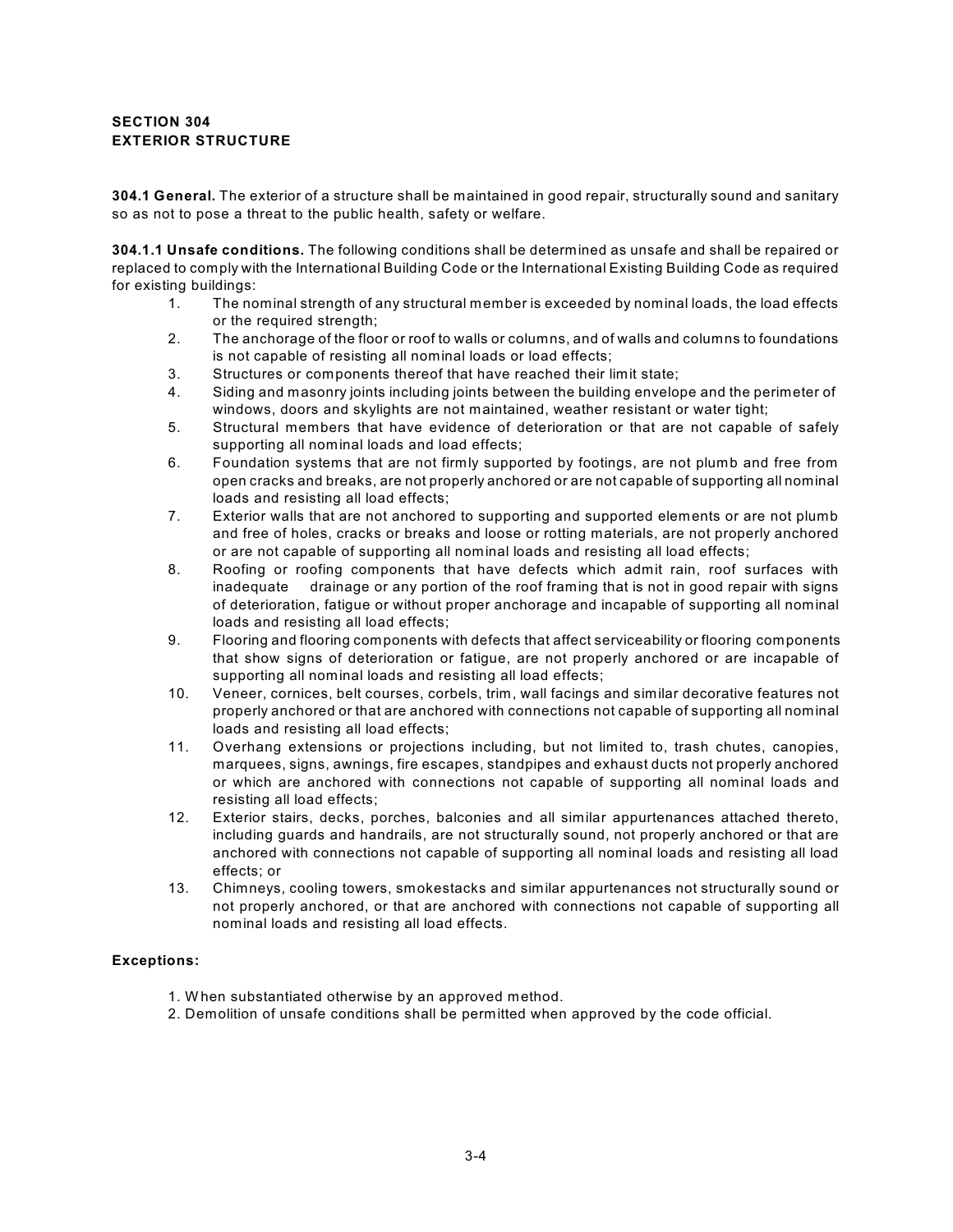**304.2 Protective treatment.** All exterior surfaces, including but not limited to, doors, door and window frames, cornices, porches, trim, balconies, decks and fences, shall be maintained in good condition. Exterior wood surfaces, other than decay-resistant woods, shall be protected from the elements and decay by painting or other protective covering or treatment. Peeling, flaking and chipped paint shall be eliminated and surfaces repainted. All siding and masonry joints, as well as those between the building envelope and the perimeter of windows, doors and skylights, shall be maintained weather resistant and water tight. All metal surfaces subject to rust or corrosion shall be coated to inhibit such rust and corrosion, and all surfaces with rust or corrosion shall be stabilized and coated to inhibit future rust and corrosion. Oxidation stains shall be removed from exterior surfaces. Surfaces designed for stabilization by oxidation are exempt from this requirement.

**304.3 Premises identification.** Buildings shall have approved address numbers placed in a position to be plainly legible and visible from the street fronting the property and in accordance with standards set forth in the Township's Address Ordinance, No. 98-17, as may be amended. These numbers shall contrast with their background. Address numbers shall be Arabic numerals or alphabet letters, subject to these minimum size standards:

- 1. 3-inch high one-half inch stroke Arabic numerals on single-family and two-family residential dwellings; or
- 2. 6-inch high Arabic numerals on all buildings used for purposes other than as single-family or twofamily residential dwellings.

**304.4 Structural members.** All structural members shall be maintained free from deterioration, and shall be capable of safely supporting the imposed dead and live loads.

**304.5 Foundation walls.** All foundation walls shall be maintained plumb and free from open cracks and breaks and shall be kept in such condition so as to prevent the entry of rodents and other pests.

**304.6 Exterior walls.** All exterior walls shall be free from holes, breaks, and loose or rotting materials; and maintained weatherproof and properly surface coated where required to prevent deterioration.

**304.7 Roofs and drainage.** The roof and flashing shall be sound, tight and not have defects that admit rain. Roof drainage shall be adequate to prevent dampness or deterioration in the walls or interior portion of the structure. Roof drains, gutters and downspouts shall be maintained in good repair and free from obstructions. Roof water shall not be discharged in a manner that creates a public nuisance.

**304.8 Decorative features.** All cornices, belt courses, corbels, terra cotta trim, wall facings and similar decorative features shall be maintained in good repair with proper anchorage and in a safe condition.

**304.9 Overhang extensions.** All overhang extensions including, but not limited to canopies, marquees, signs, metal awnings, fire escapes, standpipes and exhaust ducts shall be maintained in good repair and be properly anchored so as to be kept in a sound condition. W hen required, all exposed surfaces of metal or wood shall be protected from the elements and against decay or rust by periodic application of weathercoating materials, such as paint or similar surface treatment.

**304.10 Stairways, decks, porches and balconies.** Every exterior stairway, deck, porch and balcony, and all appurtenances attached thereto, shall be maintained structurally sound, in good repair, with proper anchorage and capable of supporting the imposed loads.

**304.11 Chimneys and towers.** All chimneys, cooling towers, smoke stacks, and similar appurtenances shall be maintained structurally safe and sound, and in good repair. All exposed surfaces of metal or wood shall be protected from the elements and against decay or rust by periodic application of weather-coating materials, such as paint or similar surface treatment.

**304.12 Handrails and guards.** Every handrail and guard shall be firmly fastened and capable of supporting normally imposed loads and shall be maintained in good condition.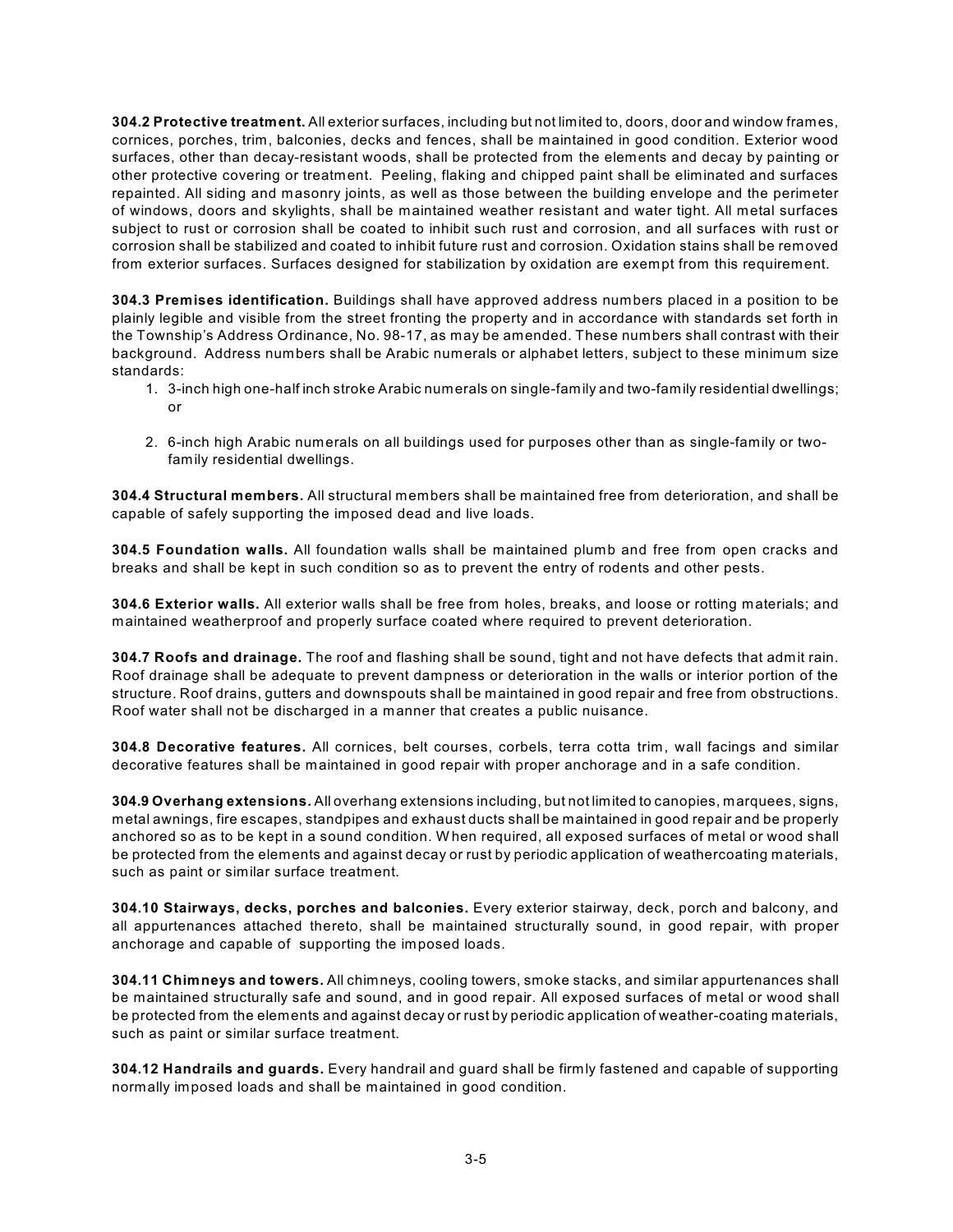**304.13 Window, skylight and door frames.** Every window, skylight, door and frame shall be kept in sound condition, good repair and weather tight.

**304.13.1 Glazing.** All glazing materials shall be maintained free from cracks and holes.

**304.13.2 Openable windows.** Every window, other than a fixed window, shall be easily openable and capable of being held in position by window hardware.

**304.14 Insect screens.** During the period from May 1 through September 30, every door, window and other outside opening required for ventilation of habitable rooms, food preparation areas, food service areas or any areas where products to be included or utilized in food for human consumption are processed, manufactured, packaged or stored shall be supplied with approved tightly fitting screens of minimum 16 mesh per inch (16 mesh per 25 mm), and every screen door used for insect control shall have a self-closing device in good working condition. **Exception:** Screens shall not be required where other approved means, such as air curtains or insect repellent fans, are employed.

**304.15 Doors.** All exterior doors, door assemblies, operator systems if provided, and hardware shall be maintained in good condition. Locks at all entrances to dwelling units and sleeping units shall tightly secure the door. Locks on means of egress doors shall be in accordance with Section 702.3.

**304.16 Basement hatchways.** Every basement hatchway shall be maintained to prevent the entrance of rodents, rain and surface drainage water.

**304.17 Guards for basement windows.** Every basement window that is openable shall be supplied with rodent shields, storm windows or other approved protection against the entry of rodents.

**304.18 Building security.** Doors, windows or hatchways for dwelling units, room units or housekeeping units shall be provided with devices designed to provide security for the occupants and property within.

**304.18.1 Doors.** Doors providing access to a dwelling unit, rooming unit or housekeeping unit that is rented, leased or let shall be equipped with a deadbolt lock designed to be readily openable from the side from which egress is to be made without the need for keys, special knowledge or effort and shall have a minimum lock throw of 1 inch (25 mm). Such deadbolt locks shall be installed according to the manufacturer's specifications and maintained in good working order. For the purpose of this section, a sliding bolt shall not be considered an acceptable deadbolt lock.

**304.18.2 Windows.** Operable windows located in whole or in part within 6 feet (1828 mm) above ground level or a walking surface below that provide access to a dwelling unit, rooming unit or housekeeping unit that is rented, leased or let shall be equipped with a window sash locking device.

**304.18.3 Basement hatchways.** Basement hatchways that provide access to a dwelling unit, rooming unit or housekeeping unit that is rented, leased or let shall be equipped with devices that secure the units from unauthorized entry.

**304.19 Gates.** All exterior gates, gate assemblies, operator systems if provided, and hardware shall be maintained in good condition. Latches at all entrances shall tightly secure the gates.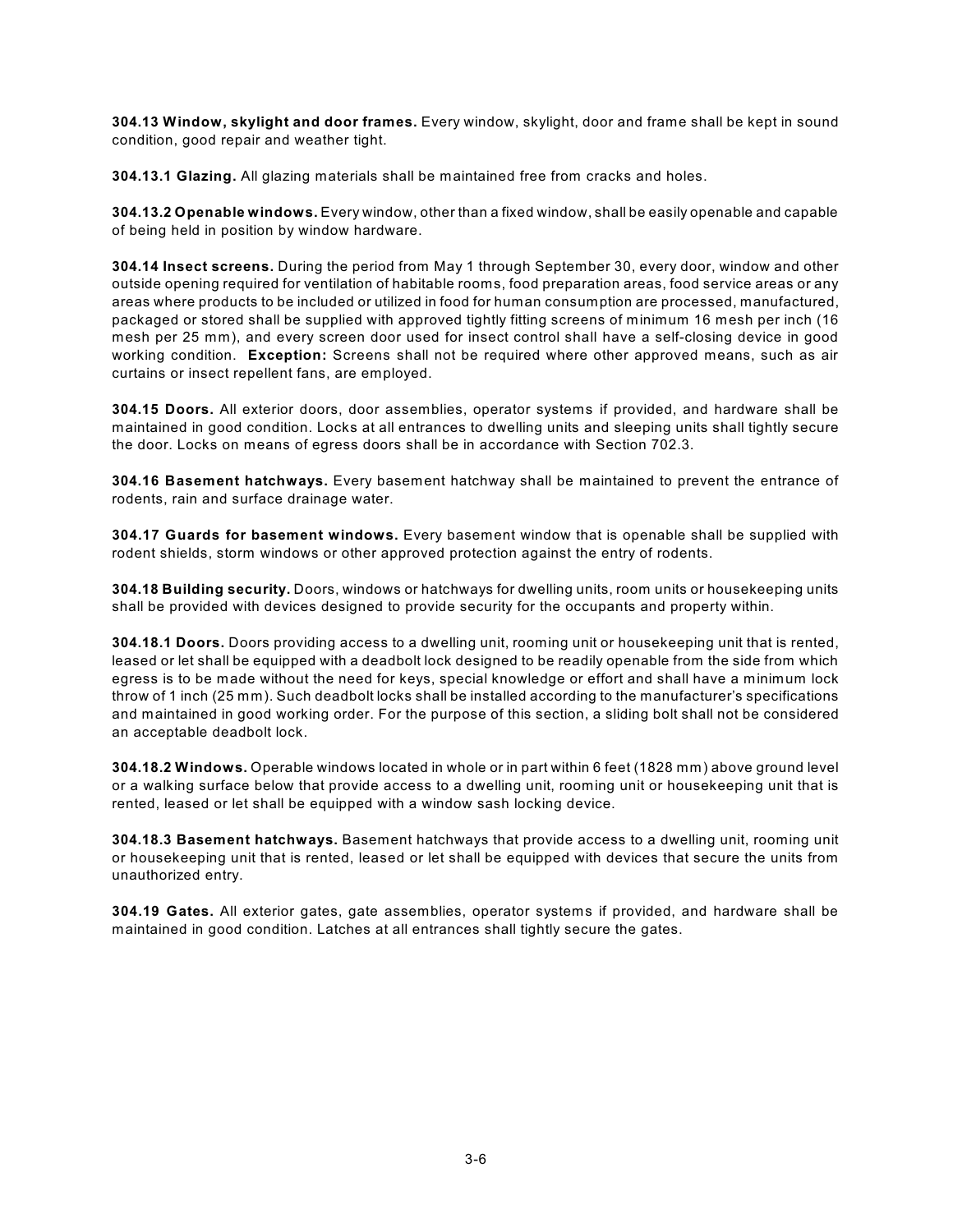#### **SECTION 305 INTERIOR STRUCTURE**

**305.1 General.** The interior of a structure and equipment therein shall be maintained in good repair, structurally sound and in a sanitary condition. Occupants shall keep that part of the structure which they occupy or control in a clean and sanitary condition. Every owner of a structure containing a rooming house, housekeeping units, a hotel, a dormitory, two or more dwelling units or two or more nonresidential occupancies, shall maintain, in a clean and sanitary condition, the shared or public areas of the structure and exterior property.

**305.1.1 Unsafe conditions.** The following conditions shall be determined as unsafe and shall be repaired or replaced to comply with the International Building Code or the International Existing Building Code as required for existing buildings:

- 1. The nominal strength of any structural member is exceeded by nominal loads, the load effects or the required strength;
- 2. The anchorage of the floor or roof to walls or columns, and of walls and columns to foundations is not capable of resisting all nominal loads or load effects;
- 3. Structures or components thereof that have reached their limit state;
- 4. Structural members are incapable of supporting nominal loads and load effects;
- 5. Stairs, landings, balconies and all similar walking surfaces, including guards and handrails, are not structurally sound, not properly anchored or are anchored with connections that are not capable of supporting all nominal loads and resisting all load effects;
- 6. Foundation systems that are not firmly supported by footings are not plumb and free from open cracks and breaks, are not properly anchored or are not capable of supporting all nominal loads and resisting all load effects.

#### **Exceptions:**

- 1. W hen substantiated otherwise by an approved method.
- 2. Demolition of unsafe conditions shall be permitted when approved by the code official.

**305.2 Structural members.** All structural members shall be maintained structurally sound, and be capable of supporting the imposed loads.

**305.3 Interior surfaces.** All interior surfaces, including windows and doors, shall be maintained in good, clean and sanitary condition. Peeling, chipping, flaking or abraded paint shall be repaired, removed or covered. Cracked or loose plaster, decayed wood and other defective surface conditions shall be corrected.

**305.4 Stairs and walking surfaces.** Every stair, ramp, landing, balcony, porch, deck or other walking surface shall be maintained in sound condition and good repair.

**305.5 Handrails and guards.** Every handrail and guard shall be firmly fastened and capable of supporting normally imposed loads and shall be maintained in good condition.

**305.6 Interior doors.** Every interior door shall fit reasonably well within its frame and shall be capable of being opened and closed by being properly and securely attached to jambs, headers or tracks as intended by the manufacturer of the attachment hardware.

#### **SECTION 306 COMPONENT SERVICEABILITY**

**306.1 General.** The components of a structure and equipment therein shall be maintained in good repair, structurally sound and in a sanitary condition.

**306.1.1 Unsafe conditions.** W here any of the following conditions cause the component or system to be beyond its limit state, the component or system shall be determined as unsafe and shall be repaired or replaced to comply with the International Building Code as required for existing buildings: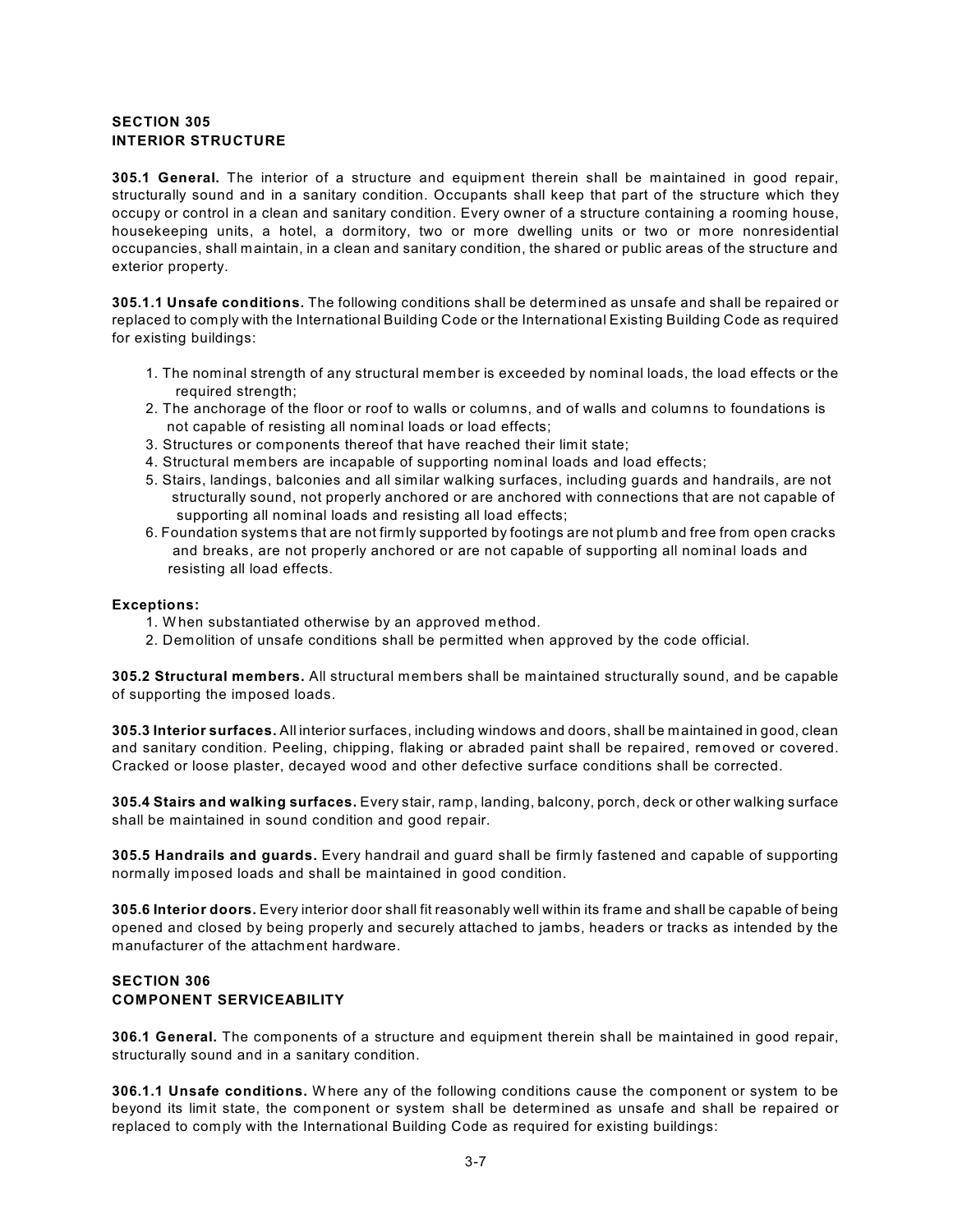- 1. Soils that have been subjected to any of the following conditions:
	- 1.1. Collapse of footing or foundation system;
	- 1.2. Damage to footing, foundation, concrete or other structural element due to soil expansion;
	- 1.3. Adverse effects to the design strength of footing, foundation, concrete or other structural element due to a chemical reaction from the soil;
	- 1.4. Inadequate soil as determined by a geotechnical investigation;
	- 1.5. W here the allowable bearing capacity of the soil is in doubt; or
	- 1.6. Adverse effects to the footing, foundation, concrete or other structural element due to the ground water table.
- 2. Concrete that has been subjected to any of the following conditions:
	- 2.1. Deterioration;
	- 2.2. Ultimate deformation;
	- 2.3. Fractures;
	- 2.4. Fissures;
	- 2.5. Spalling;
	- 2.6. Exposed reinforcement; or
	- 2.7. Detached, dislodged or failing connections.
- 3. Aluminum that has been subjected to any of the following conditions:
	- 3.1. Deterioration;
	- 3.2. Corrosion;
	- 3.3. Elastic deformation;
	- 3.4. Ultimate deformation;
	- 3.5. Stress or strain cracks;
	- 3.6. Joint fatigue; or
	- 3.7. Detached, dislodged or failing connections.
- 4. Masonry that has been subjected to any of the following conditions:
	- 4.1. Deterioration;
	- 4.2. Ultimate deformation;
	- 4.3. Fractures in masonry or mortar joints;
	- 4.4. Fissures in masonry or mortar joints;
	- 4.5. Spalling;
	- 4.6. Exposed reinforcement; or
	- 4.7. Detached, dislodged or failing connections.
- 5. Steel that has been subjected to any of the following conditions:
	- 5.1. Deterioration;
	- 5.2. Elastic deformation;
	- 5.3. Ultimate deformation;
	- 5.4. Metal fatigue; or
	- 5.5. Detached, dislodged or failing connections.
- 6. W ood that has been subjected to any of the following conditions:
	- 6.1. Ultimate deformation;
	- 6.2. Deterioration;
	- 6.3. Damage from insects, rodents and other vermin;
	- 6.4. Fire damage beyond charring;
	- 6.5. Significant splits and checks;
	- 6.6. Horizontal shear cracks;
	- 6.7. Vertical shear cracks;
	- 6.8. Inadequate support;
	- 6.9. Detached, dislodged or failing connections; or
	- 6.10.Excessive cutting and notching.

#### **Exceptions:**

- 1. W hen substantiated otherwise by an approved method.
- 2. Demolition of unsafe conditions shall be permitted when approved by the code official.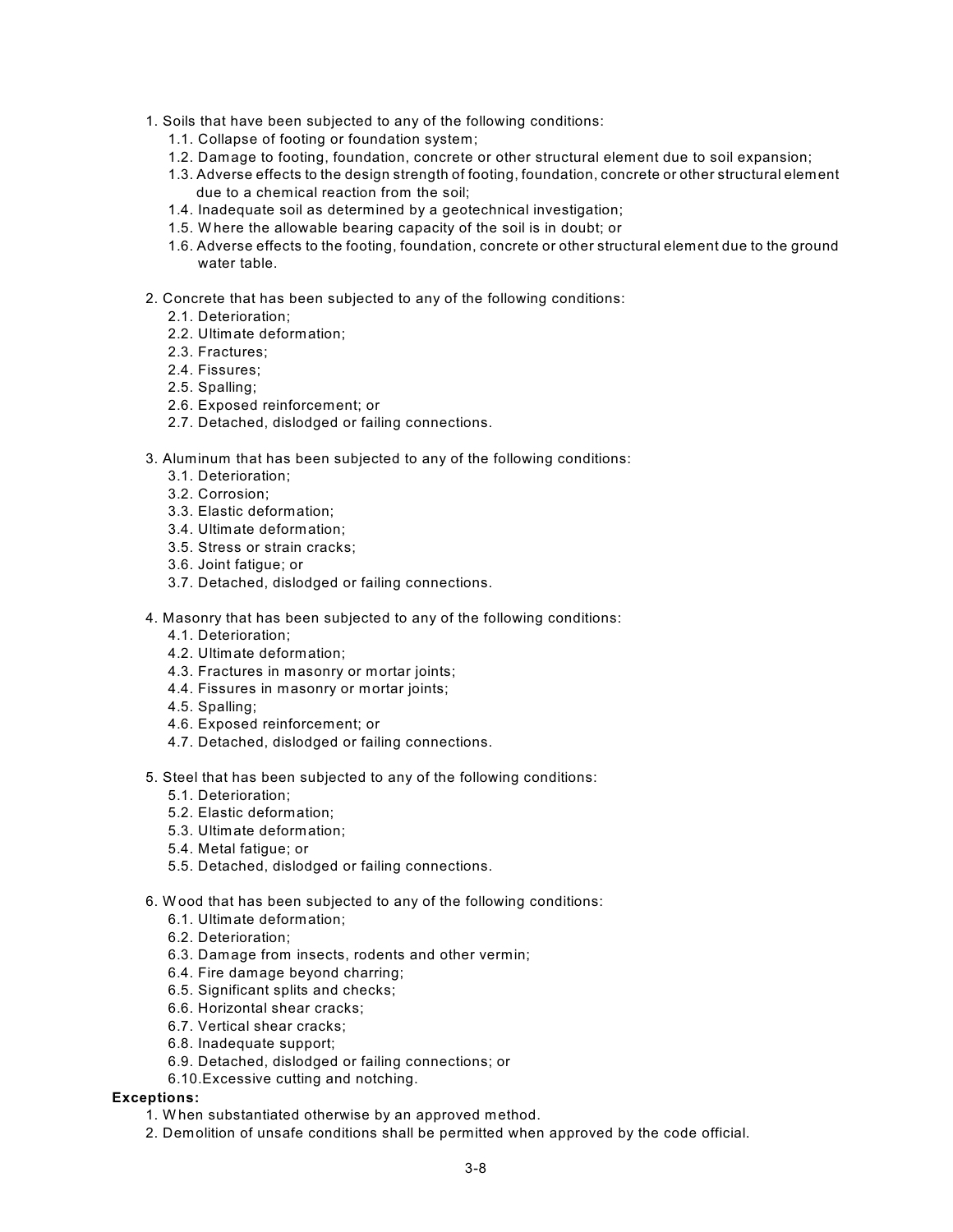#### **SECTION 307 HANDRAILS AND GUARDRAILS**

**307.1 General.** Every exterior and interior flight of stairs having more than four risers shall have a handrail on one side of the stair and every open portion of a stair, landing, balcony, porch, deck, ramp or other walking surface which is more than 30 inches (762 mm) above the floor or grade below shall have guards. Handrails shall not be less than 30 inches (762 mm) in height or more than 42 inches (1067 mm) in height measured vertically above the nosing of the tread or above the finished floor of the landing or walking surfaces. Guards shall not be less than 30 inches (762 mm) in height above the floor of the landing, balcony, porch, deck, or ramp or other walking surface. **Exception:** Guards shall not be required where exempted by the adopted building code.

#### **SECTION 308 RUBBISH AND GARBAGE**

**308.1 Accumulation of municipal waste and recyclable materials.** All exterior property and premises, and the interior of every structure, shall be free from any accumulation of municipal waste and recyclable materials.

**308.2 Collection of municipal waste, recyclable materials and leaf waste.** Every occupant of a structure shall place municipal waste, recyclable materials and leaf waste for collection by the contracted hauler in a clean and sanitary manner in accordance with regulations in the Township's Municipal W aste and Recycling Ordinance, Ordinance No. 2006-11, as may be amended.

**308.2.1 Collection facilities/Placement for collection.** The owner of every occupied premises shall supply approved and leak-proof containers with close-fitting covers for storage and disposition of municipal waste and recyclable materials generated on the subject premises, and the owner or responsible occupant shall be responsible for ensuring proper placement of municipal waste, recyclable materials and leaf waste for collection in accordance with Township regulations.

**308.2.2 Refrigerators.** Refrigerators and similar equipment not in operation shall not be discarded, abandoned or stored on premises without first removing the doors.

**308.3.Arrangement for Collection.** The owner of every premises shall enter into such contract as is required under the Township's Municipal W aste and Recycling Ordinance to ensure regular collection of municipal waste, recyclable materials and leaf waste generated on the subject premises in accordance with regulations of said Ordinance.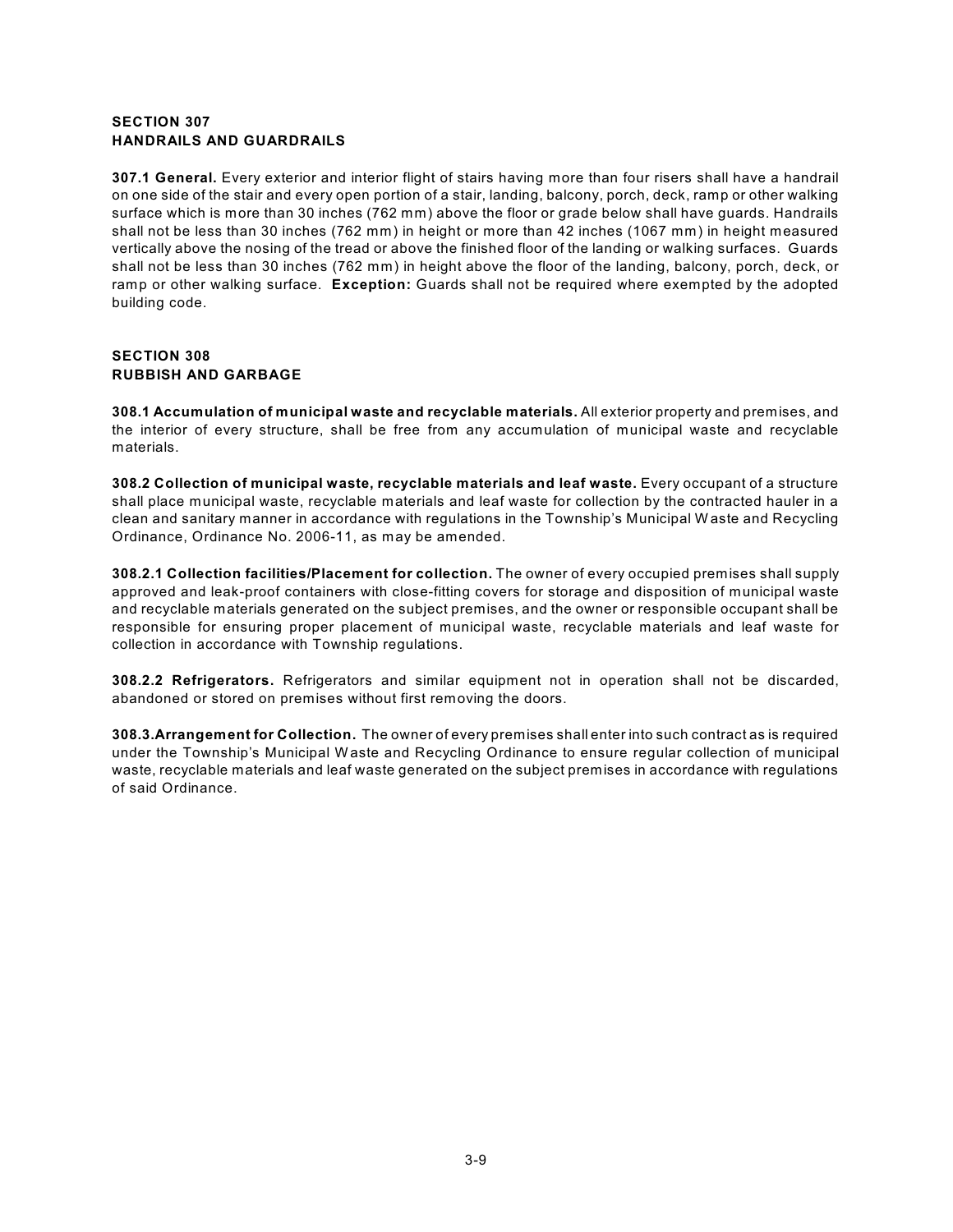#### **SECTION 309 PEST ELIMINATION**

**309.1 Infestation.** All structures shall be kept free from insect and rodent infestation. All structures in which insects or rodents are found shall be promptly exterminated by approved processes that will not be injurious to human health. After pest elimination, proper precautions shall be taken to prevent reinfestation.

**309.2 Owner.** The owner of any structure shall be responsible for pest elimination within the structure prior to renting or leasing the structure.

**309.3 Single occupant.** The occupant of a one-family dwelling or of a single-tenant nonresidential structure shall be responsible for pest elimination on the premises.

**309.4 Multiple occupancy.** The owner of a structure containing two or more dwelling units, a multiple occupancy, a rooming house or a nonresidential structure shall be responsible for pest elimination in the public or shared areas of the structure and exterior property. If infestation is caused by failure of an occupant to prevent such infestation in the area occupied, the occupant and owner shall be responsible for pest elimination.

**309.5 Occupant.** The occupant of any structure shall be responsible for the continued rodent and pest-free condition of the structure. **Exception:** W here the infestations are caused by defects in the structure, the owner shall be responsible for pest elimination.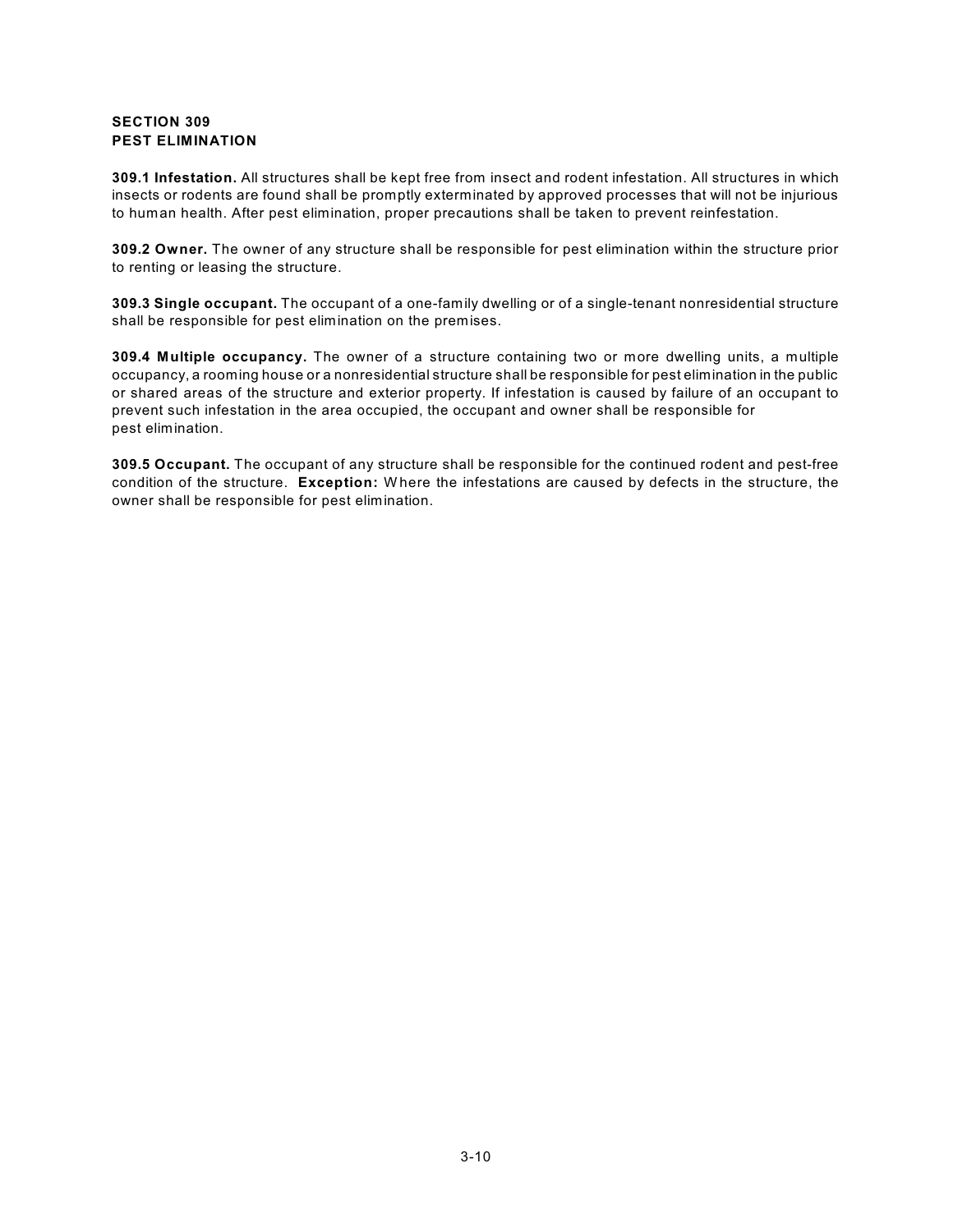# **CHAPTER 4: LIGHT, VENTILATION AND OCCUPANCY LIMITATIONS**

#### **SECTION 401 GENERAL**

**401.1 Scope.** The provisions of this chapter shall govern the minimum conditions and standards for light, ventilation and space for occupying a structure.

**401.2 Responsibility.** The owner of the structure shall provide and maintain light, ventilation and space conditions in compliance with these requirements. A person shall not occupy as owner-occupant, or permit another person to occupy, any premises that do not comply with the requirements of this chapter.

**401.3 Alternative devices.** In lieu of the means for natural light and ventilation herein prescribed, artificial light or mechanical ventilation complying with the International Building Code shall be permitted.

#### **SECTION 402 LIGHT**

**402.1 Habitable spaces.** Every habitable space shall have at least one window of approved size facing directly to the outdoors or to a court. The minimum total glazed area for every habitable space shall be 8 percent of the floor area of such room. W herever walls or other portions of a structure face a window of any room and such obstructions are located less than 3 feet (914 mm) from the window and extend to a level above that of the ceiling of the room, such window shall not be deemed to face directly to the outdoors nor to a court and shall not be included as contributing to the required minimum total window area for the room. **Exception:** W here natural light for rooms or spaces without exterior glazing areas is provided through an adjoining room, the unobstructed opening to the adjoining room shall be at least 8 percent of the floor area of the interior room or space, but a minimum of 25 square feet (2.33 m2). The exterior glazing area shall be based on the total floor area being served.

**402.2 Common halls and stairways.** Every common hall and stairway in residential occupancies, other than in one and two-family dwellings, shall be lighted at all times with at least a 60-watt standard incandescent light bulb for each 200 square feet (19 m2) of floor area or equivalent illumination, provided that the spacing between lights shall not be greater than 30 feet (9144 mm). In other than residential occupancies, means of egress, including exterior means of egress, stairways shall be illuminated at all times the building space served by the means of egress is occupied with a minimum of 1 footcandle (11 lux) at floors, landings and treads.

**402.3 Other spaces.** All other spaces shall be provided with natural or artificial light sufficient to permit the maintenance of sanitary conditions, and the safe occupancy of the space and utilization of the appliances, equipment and fixtures.

#### **SECTION 403 VENTILATION**

**403.1 Habitable spaces.** Every habitable space shall have at least one openable window. The total openable area of the window in every room shall be equal to at least 45 percent of the minimum glazed area required in Section 402.1. **Exception:** Where rooms and spaces without openings to the outdoors are ventilated through an adjoining room, the unobstructed opening to the adjoining room shall be at least 8 percent of the floor area of the interior room or space, but a minimum of 25 square feet (2.33 m2). The ventilation openings to the outdoors shall be based on a total floor area being ventilated.

**403.2 Bathrooms and toilet rooms.** Every bathroom and toilet room shall comply with the ventilation requirements for habitable spaces as required by Section 403.1, except that a window shall not be required in such spaces equipped with a mechanical ventilation system. Air exhausted by a mechanical ventilation system from a bathroom or toilet room shall discharge to the outdoors and shall not be recirculated.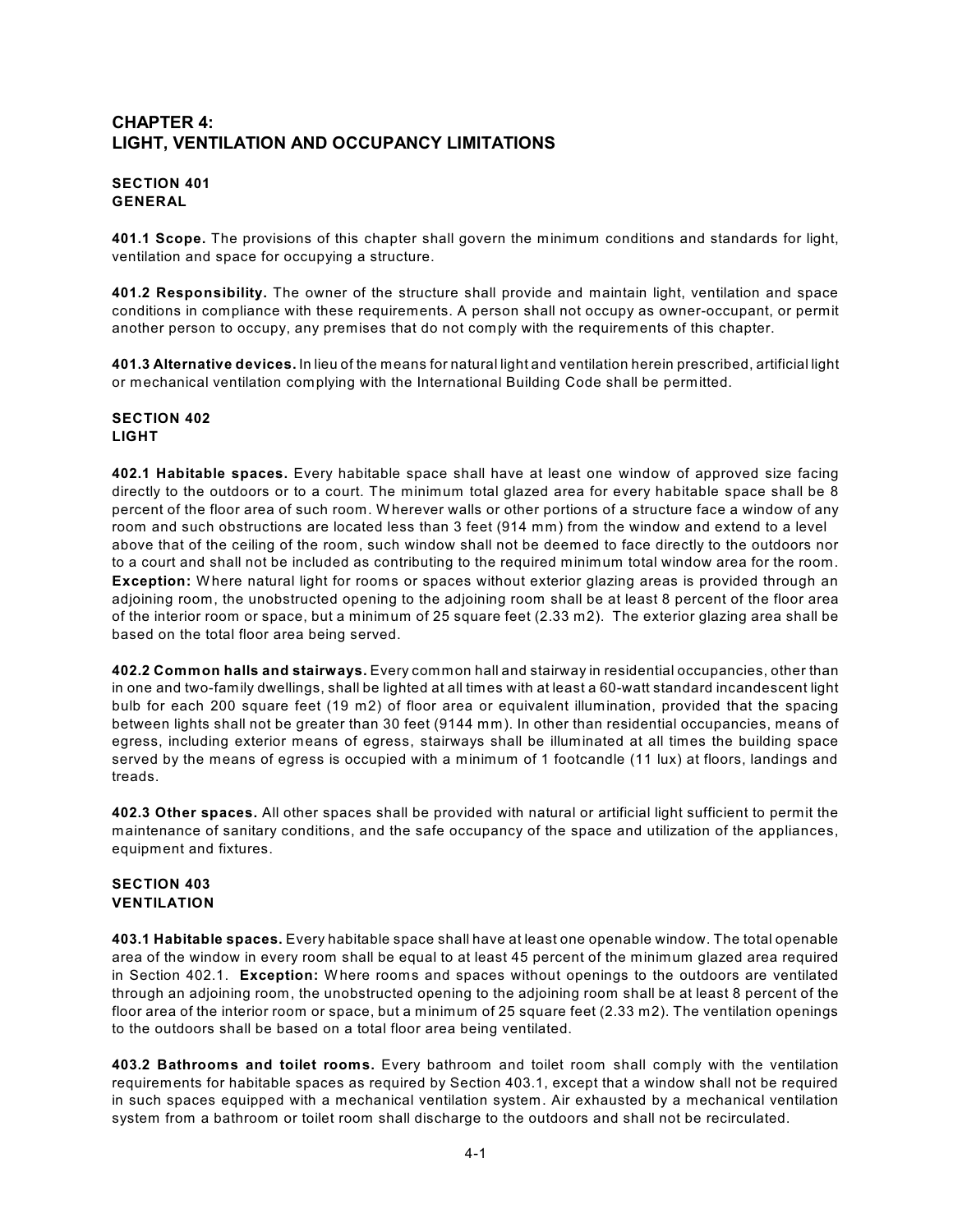**403.3 Cooking facilities.** Unless approved through the certificate of occupancy, cooking shall not be permitted in any rooming unit or dormitory unit, and a cooking facility or appliance shall not be permitted to be present in the rooming unit or dormitory unit.

#### **Exceptions:**

- 1. W here specifically approved in writing by the code official.
- 2. Devices such as coffee pots and microwave ovens shall not be considered cooking appliances.

**403.4 Process ventilation.** W here injurious, toxic, irritating or noxious fumes, gases, dusts or mists are generated, a local exhaust ventilation system shall be provided to remove the contaminating agent at the source. Air shall be exhausted to the exterior and not be recirculated to any space.

**403.5 Clothes dryer exhaust.** Clothes dryer exhaust systems shall be independent of all other systems and shall be exhausted outside the structure in accordance with the manufacturer's instructions. **Exception:** Listed and labeled condensing (ductless) clothes dryers.

#### **SECTION 404 OCCUPANCY LIMITATIONS**

**404.1 Privacy.** Dwelling units, hotel units, housekeeping units, rooming units and dormitory units shall be arranged to provide privacy and be separate from other adjoining spaces.

**404.2 Minimum room widths.** A habitable room, other than a kitchen, shall be a minimum of 7 feet (2134 mm) in any plan dimension. Kitchens shall have a minimum clear passageway of 3 feet (914 mm) between counterfronts and appliances or counterfronts and walls.

**404.3 Minimum ceiling heights.** Habitable spaces, hallways, corridors, laundry areas, bathrooms, toilet rooms and habitable basement areas shall have a minimum clear ceiling height of 7 feet (2134 mm).

#### **Exceptions:**

- 1. In one- and two-family dwellings, beams or girders spaced a minimum of 4 feet (1219 mm) on center and projecting a maximum of 6 inches (152 mm) below the required ceiling height.
- 2. Basement rooms in one- and two-family dwellings occupied exclusively for laundry, study or recreation purposes, having a minimum ceiling height of 6 feet 8 inches (2033 mm) with a minimum clear height of 6 feet 4 inches (1932 mm) under beams, girders, ducts and similar obstructions.
- 3. Rooms occupied exclusively for sleeping, study or similar purposes and having a sloped ceiling over all or part of the room, with a minimum clear ceiling height of 7 feet (2134 mm) over a minimum of one-third of the required minimum floor area. In calculating the floor area of such rooms, only those portions of the floor area with a minimum clear ceiling height of 5 feet (1524 mm) shall be included.

**404.4 Bedroom and living room requirements.** Every bedroom and living room shall comply with the requirements of Sections 404.4.1 through 404.4.5.

**404.4.1 Room area.** Every living room shall contain at least 120 square feet (11.2 m2) and every bedroom shall contain a minimum of 70 square feet (6.5 m2) and every bedroom occupied by more than one person shall contain a minimum of 50 square feet (4.6 m2) of floor area for each occupant thereof.

**404.4.2 Access from bedrooms.** Bedrooms shall not constitute the only means of access to other bedrooms or habitable spaces and shall not serve as the only means of egress from other habitable spaces. **Exception:** Units that contain fewer than two bedrooms.

**404.4.3 Water closet accessibility.** Every bedroom shall have access to at least one water closet and one lavatory without passing through another bedroom. Every bedroom in a dwelling unit shall have access to at least one water closet and lavatory located in the same story as the bedroom or an adjacent story.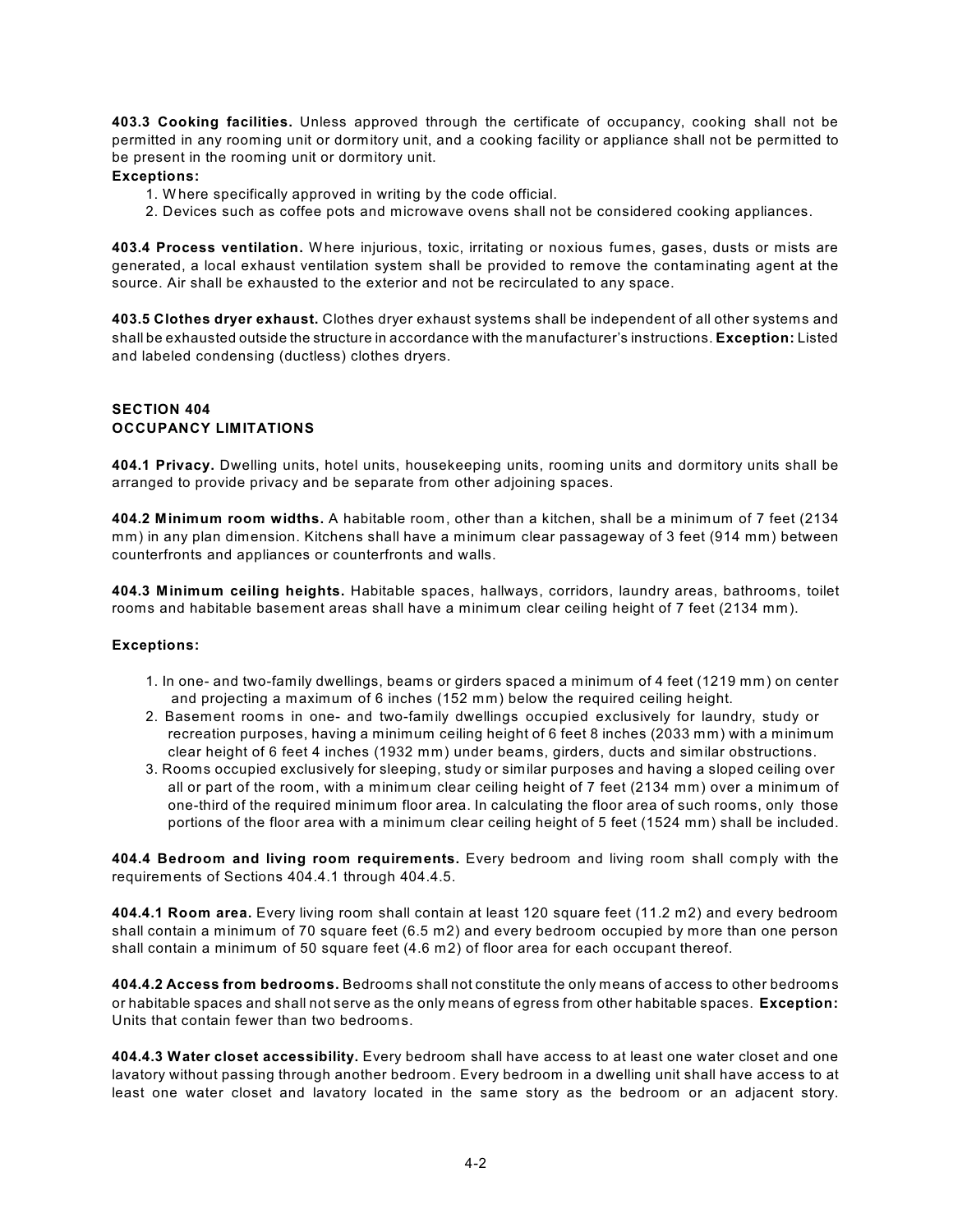**404.4.4 Prohibited occupancy.** Kitchens and nonhabitable spaces shall not be used for sleeping purposes.

**404.4.5 Other requirements.** Bedrooms shall comply with the applicable provisions of this code including, but not limited to, the light, ventilation, room area, ceiling height and room width requirements of this chapter; the plumbing facilities and water-heating facilities requirements of Chapter 5; the heating facilities and electrical receptacle requirements of Chapter 6; and the smoke detector and emergency escape requirements of Chapter 7.

**404.5 Overcrowding.** Dwelling units shall not be occupied by more occupants than permitted by the minimum area requirements of Table 404.5. [See IPMC Table 404.5]

**404.5.1 Sleeping area.** The minimum occupancy area required by Table 404.5 shall not be included as a sleeping area in determining the minimum occupancy area for sleeping purposes. All sleeping areas shall comply with Section 404.4.

**404.5.2 Combined spaces.** Combined living room and dining room spaces shall comply with the requirements of Table 404.5 if the total area is equal to that required for separate rooms and if the space is located so as to function as a combination living room/dining room.

**404.6 Efficiency unit.** Nothing in this section shall prohibit an efficiency living unit from meeting the following requirements:

- 1. A unit occupied by not more than one occupant shall have a minimum clear floor area of 120 square feet (11.2 m2). A unit occupied by not more than two occupants shall have a minimum clear floor area of 220 square feet (20.4 m2). A unit occupied by three occupants shall have a minimum clear floor area of 320 square feet (29.7 m2). These required areas shall be exclusive of the areas required by Items 2 and 3.
- 2. The unit shall be provided with a kitchen sink, cooking appliance and refrigeration facilities, each having a minimum clear working space of 30 inches (762 mm) in front. Light and ventilation conforming to this code shall be provided.
- 3. The unit shall be provided with a separate bathroom containing a water closet, lavatory and bathtub or shower.
- 4. The maximum number of occupants shall be three.

**404.7 Food preparation.** All spaces to be occupied for food preparation purposes shall contain suitable space and equipment to store, prepare and serve foods in a sanitary manner. There shall be adequate facilities and services for the sanitary disposal of food wastes and refuse, including facilities for temporary storage.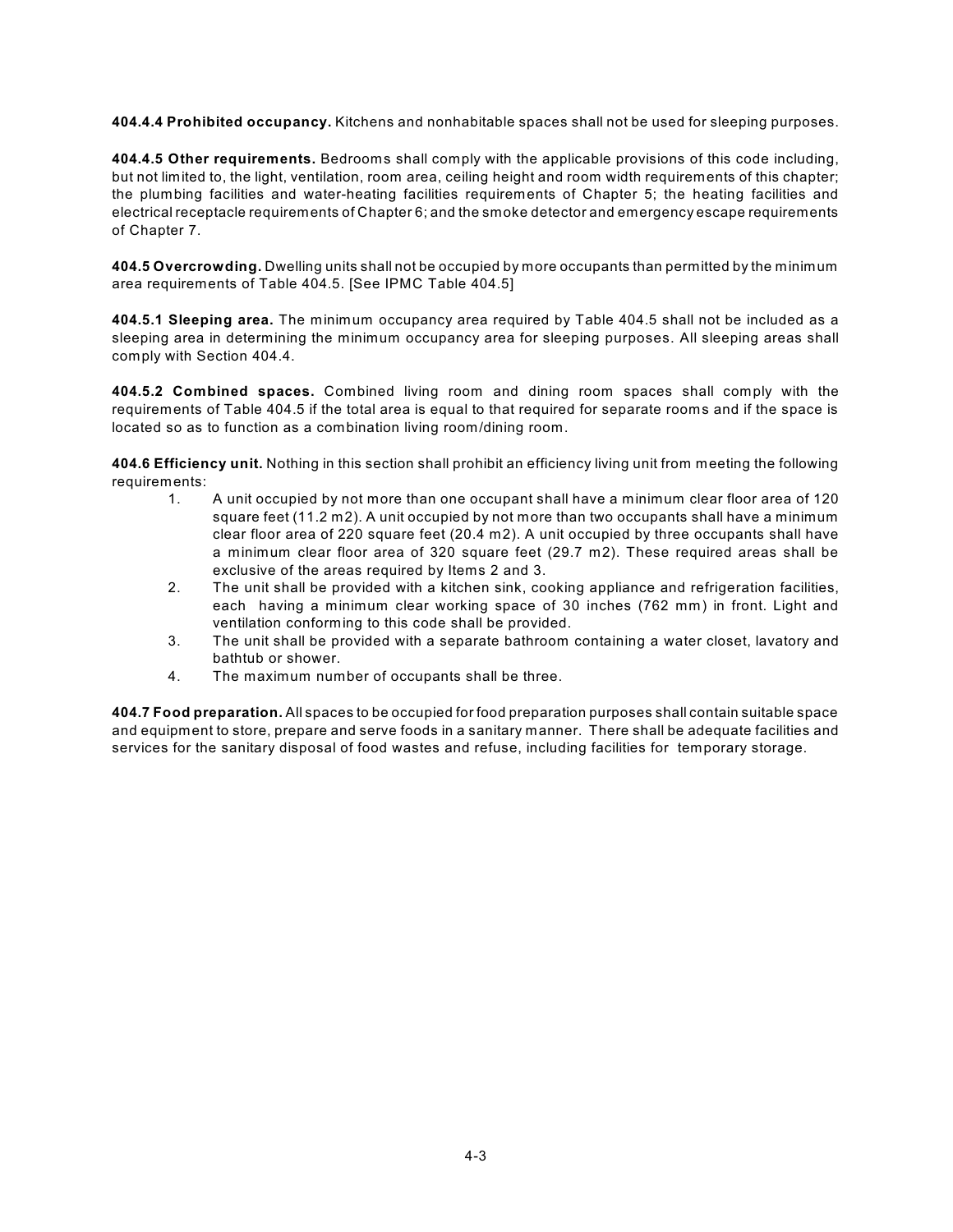## **CHAPTER 5 - PLUMBING FACILITIES AND FIXTURE REQUIREMENTS**

#### **SECTION 501 GENERAL**

**501.1 Scope.** The provisions of this chapter shall govern the minimum plumbing systems, facilities and plumbing fixtures to be provided.

**501.2 Responsibility.** The owner of the structure shall provide and maintain such plumbing facilities and plumbing fixtures in compliance with these requirements. A person shall not occupy as owner-occupant or permit another person to occupy any structure or premises which does not comply with the requirements of this chapter.

#### **SECTION 502 REQUIRED FACILITIES**

**502.1 Dwelling units.** Every dwelling unit shall contain its own bathtub or shower, lavatory, water closet and kitchen sink which shall be maintained in a sanitary, safe working condition. The lavatory shall be placed in the same room as the water closet or located in close proximity to the door leading directly into the room in which such water closet is located. A kitchen sink shall not be used as a substitute for the required lavatory.

**502.2 Rooming houses.** At least one water closet, lavatory and bathtub or shower shall be supplied for each four rooming units.

**502.3 Hotels.** W here private lavatories and baths are not provided, one water closet, one lavatory and one bathtub or shower having access from a public hallway shall be provided for each ten occupants.

**502.4 Employees' facilities.** A minimum of one water closet, one lavatory and one drinking facility shall be available to employees.

**502.4.1 Drinking facilities.** Drinking facilities shall be a drinking fountain, water cooler, bottled water cooler or disposable cups next to a sink or water dispenser. Drinking facilities shall not be located in toilet rooms or bathrooms.

**502.5 Public toilet facilities.** Public toilet facilities shall be maintained in a safe sanitary and working condition in accordance with the International Plumbing Code. Except for periodic maintenance or cleaning, public access and use shall be provided to the toilet facilities at all times during occupancy

#### **SECTION 503 TOILET ROOMS**

**503.1 Privacy.** Toilet rooms and bathrooms shall provide privacy and shall not constitute the only passageway to a hall or other space, or to the exterior. A door and interior locking device shall be provided for all common or shared bathrooms and toilet rooms in a multiple dwelling.

**503.3 Location of employee toilet facilities.** Toilet facilities shall have access from within the employees' working area. The required toilet facilities shall be located a maximum of one story above or below the employees' working area and the path of travel to such facilities shall not exceed a distance of 500 feet (152 m). Employee facilities shall either be separate facilities or combined employee and public facilities. **Exception:** Facilities that are required for employees in storage structures or kiosks, which are located in adjacent structures under the same ownership, lease or control, shall not exceed a travel distance of 500 feet (152 m) from the employees' regular working area to the facilities.

**503.4 Floor surface.** In other than dwelling units, every toilet room floor shall be maintained to be a smooth, hard, nonabsorbent surface to permit such floor to be easily kept in a clean and sanitary condition.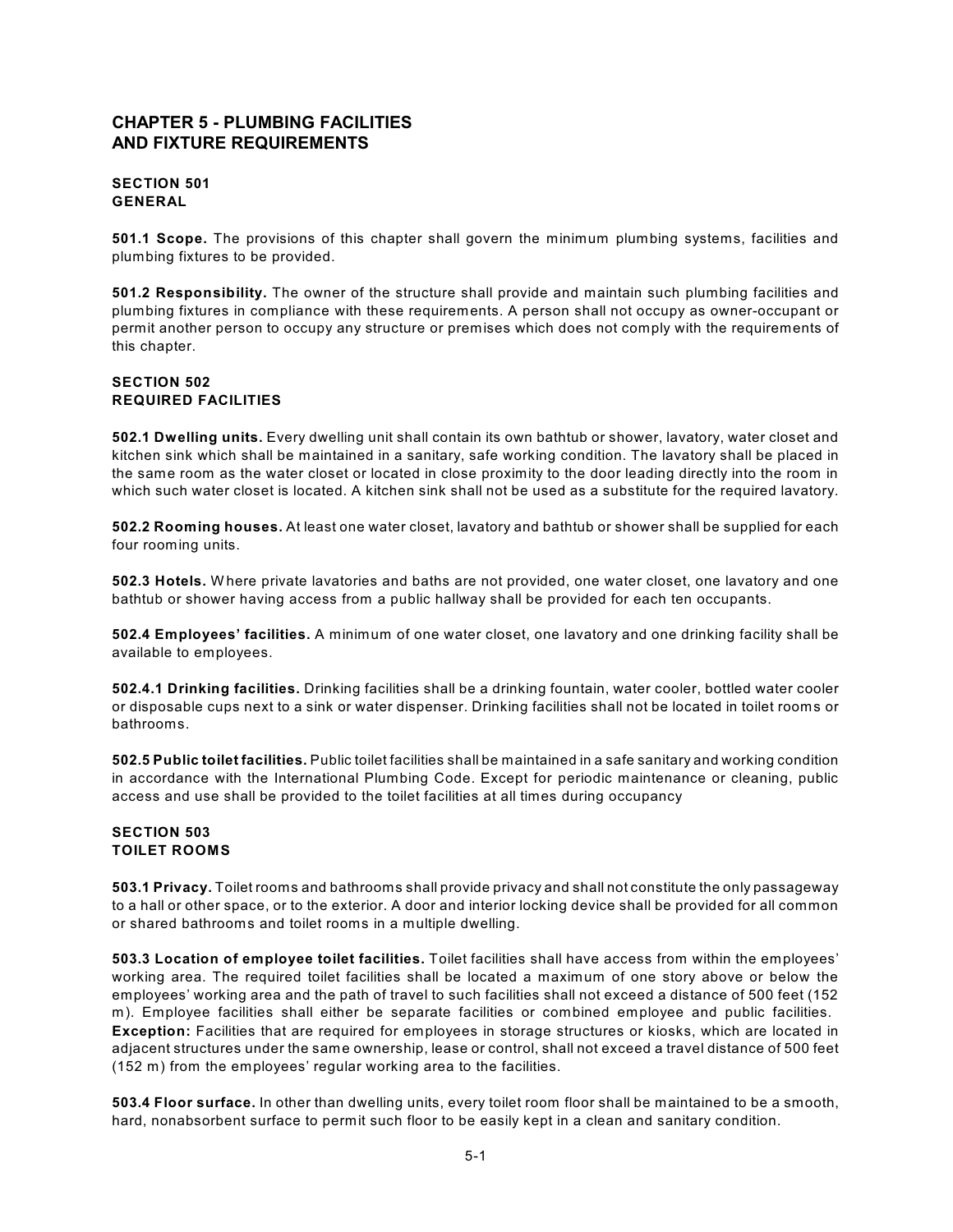#### **SECTION 504 PLUMBING SYSTEMS AND FIXTURES**

**504.1 General.** All plumbing fixtures shall be properly installed and maintained in working order, and shall be kept free from obstructions, leaks and defects and be capable of performing the function for which such plumbing fixtures are designed. All plumbing fixtures shall be maintained in a safe, sanitary and functional condition.

**504.2 Fixture clearances.** Plumbing fixtures shall have adequate clearances for usage and cleaning.

**504.3 Plumbing system hazards.** W here it is found that a plumbing system in a structure constitutes a hazard to the occupants or the structure by reason of inadequate service, inadequate venting, cross connection, backsiphonage, improper installation, deterioration or damage or for similar reasons, the code official shall require the defects to be corrected to eliminate the hazard.

#### **SECTION 505 WATER SYSTEM**

**505.1 General.** Every sink, lavatory, bathtub or shower,

drinking fountain, water closet or other plumbing fixture shall be properly connected to either a public water system or to an approved private water system. All kitchen sinks, lavatories, laundry facilities, bathtubs and showers shall be supplied with hot or tempered and cold running water in accordance with the International Plumbing Code.

**505.2 Contamination.** The water supply shall be maintained free from contamination, and all water inlets for plumbing fixtures shall be located above the flood-level rim of the fixture. Shampoo basin faucets, janitor sink faucets and other hose bibs or faucets to which hoses are attached and left in place, shall be protected by an approved atmospheric-type vacuum breaker or an approved permanently attached hose connection vacuum breaker.

**505.3 Supply.** The water supply system shall be installed and maintained to provide a supply of water to plumbing fixtures, devices and appurtenances in sufficient volume and at pressures adequate to enable the fixtures to function properly, safely, and free from defects and leaks.

**505.4 Water heating facilities.** W ater heating facilities shall be properly installed, maintained and capable of providing an adequate amount of water to be drawn at every required sink, lavatory, bathtub, shower and laundry facility at a minimum temperature of 110°F (43°C). A gas-burning water heater shall not be located in any bathroom, toilet room, bedroom or other occupied room normally kept closed, unless adequate combustion air is provided. An approved combination temperature and pressure-relief valve and relief valve discharge pipe shall be properly installed and maintained on water heaters.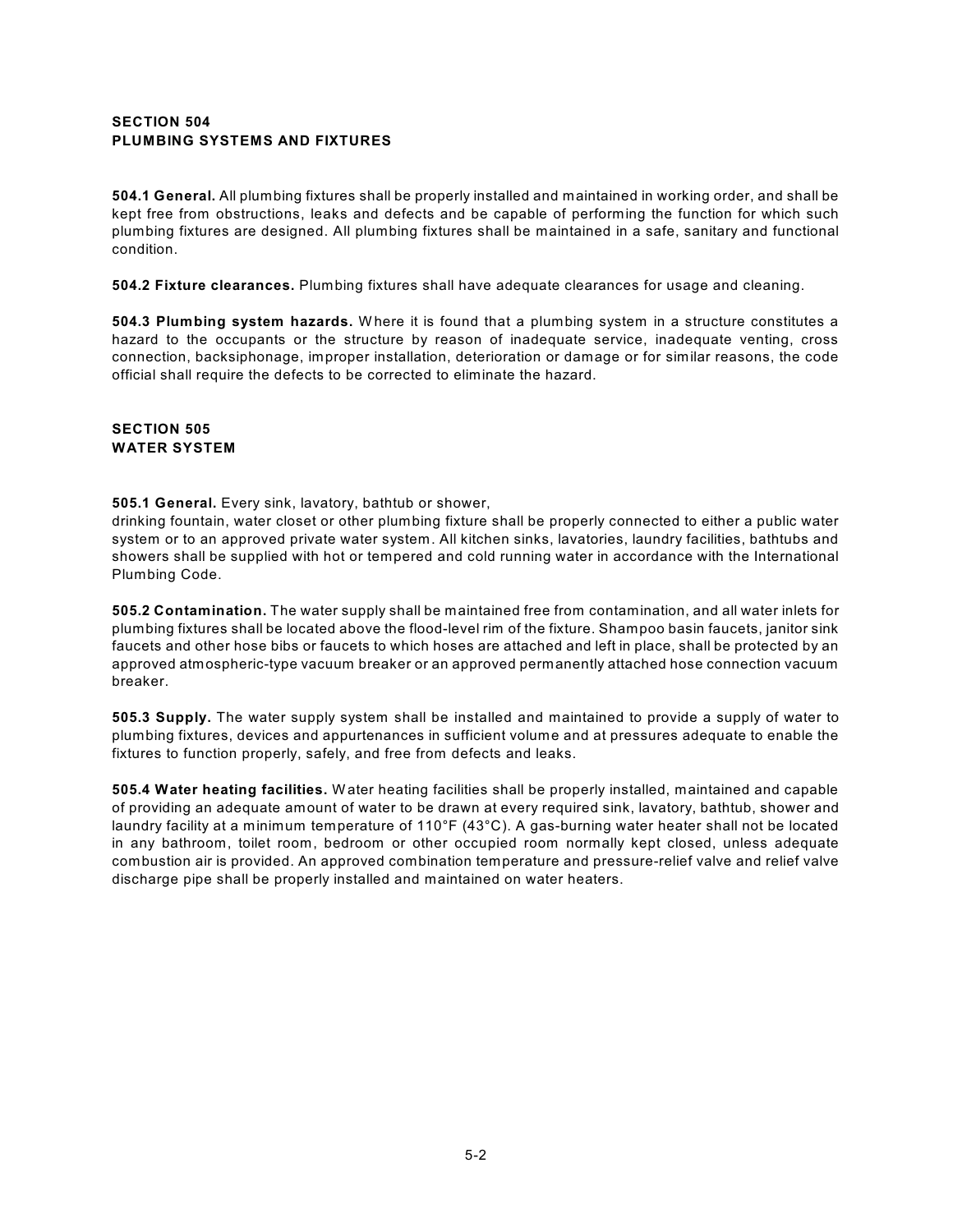#### **SECTION 506 SANITARY DRAINAGE SYSTEM**

**506.1 General.** All plumbing fixtures shall be properly connected to either a public sewer system or to an approved private sewage disposal system.

**506.2 Maintenance.** Every plumbing stack, vent, waste and sewer line shall function properly and be kept free from obstructions, leaks and defects.

**506.3 Grease interceptors.** Grease interceptors and automatic grease removal devices shall be maintained in accordance with this code and the manufacturer's installation instructions. Grease interceptors and automatic grease removal devices shall be regularly serviced and cleaned to prevent the discharge of oil, grease, and other substances harmful or hazardous to the building drainage system, the public sewer, the private sewage disposal system or the sewage treatment plant or processes. All records of maintenance, cleaning and repairs shall be available for inspection by the code official.

#### **SECTION 507 STORM DRAINAGE**

**507.1 General.** Drainage of roofs and paved areas, yards and courts, and other open areas on the premises shall not be discharged in a manner which alters the natural flow of water or materially increases the volume of flows onto another's property or deviates from or alters an approved grading plan or an approved stormwater management plan.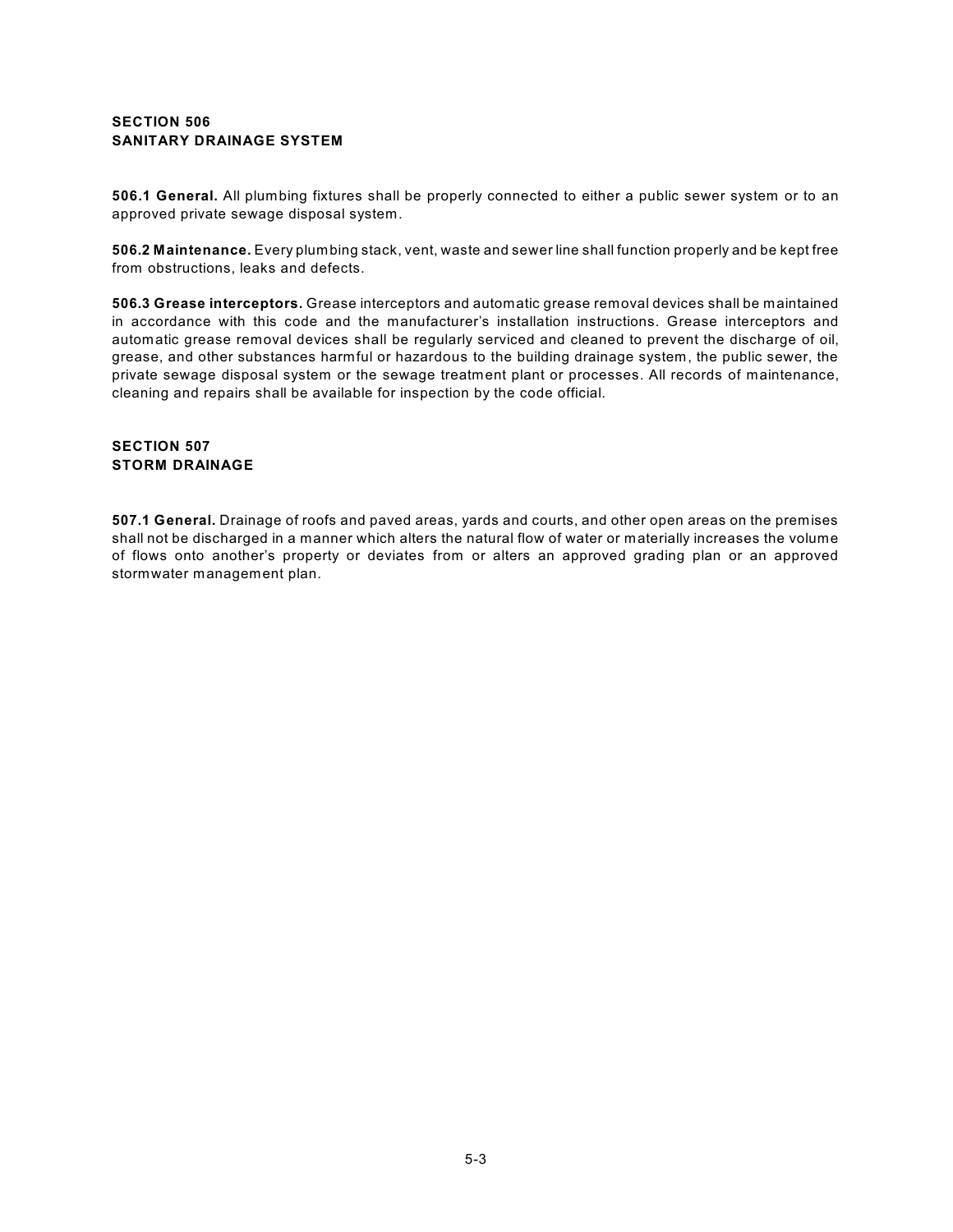# **CHAPTER 6 - MECHANICAL AND ELECTRICAL REQUIREMENTS**

**SECTION 601 GENERAL**

**601.1 Scope.** The provisions of this chapter shall govern the minimum mechanical and electrical facilities and equipment to be provided.

**601.2 Responsibility.** The owner of the structure shall provide and maintain mechanical and electrical facilities and equipment in compliance with these requirements. A person shall not occupy as owner-occupant or permit another person to occupy any premises which does not comply with the requirements of this chapter.

#### **SECTION 602 HEATING FACILITIES**

**602.1 Facilities required.** Heating facilities shall be provided in structures as required by this section.

**602.2 Residential occupancies.** Dwellings shall be provided with heating facilities capable of maintaining a room temperature of 68°F (20°C) in all habitable rooms, *bathrooms* and *toilet rooms* based on the winter outdoor design temperature for the locality indicated in Appendix D of the *International Plumbing Code*. Cooking appliances shall not be used, nor shall portable unvented fuel-burning space heaters be used, as a means to provide required heating. **Exception:** In areas where the average monthly temperature is above 30°F (-1°C), a minimum temperature of 65°F (18°C) shall be maintained.

**602.3 Heat supply.** Every *owner* and *operator* of any building who rents, leases or lets one or more *dwelling units* or *sleeping units* on terms, either expressed or implied, to furnish heat to the *occupants* thereof shall supply heat during the period from September 1 through April 30 to maintain a minimum temperature of 68°F (20°C) in all habitable rooms, *bathrooms* and *toilet rooms*.

#### **Exceptions:**

1. W hen the outdoor temperature is below the winter outdoor design temperature for the locality, maintenance of the minimum room temperature shall not be required provided that the heating system is operating at its full design capacity. The winter outdoor design temperature for the locality shall be as indicated in Appendix D of the *International Plumbing Code*.

2. In areas where the average monthly temperature is above 30°F (-1°C) a minimum temperature of 65°F (18°C) shall be maintained.

**602.4 Occupiable work spaces.** Indoor occupiable work spaces shall be supplied with heat during the period from September 1 through April 30 to maintain a minimum temperature of 65°F (18°C) during the period the spaces are occupied.

#### **Exceptions:**

1. Processing, storage and operation areas that require cooling or special temperature conditions.

2. Areas in which persons are primarily engaged in vigorous physical activities.

**602.5 Room temperature measurement.** The required room temperatures shall be measured 3 feet (914 mm) above the floor near the center of the room and 2 feet (610 mm) inward from the center of each exterior wall.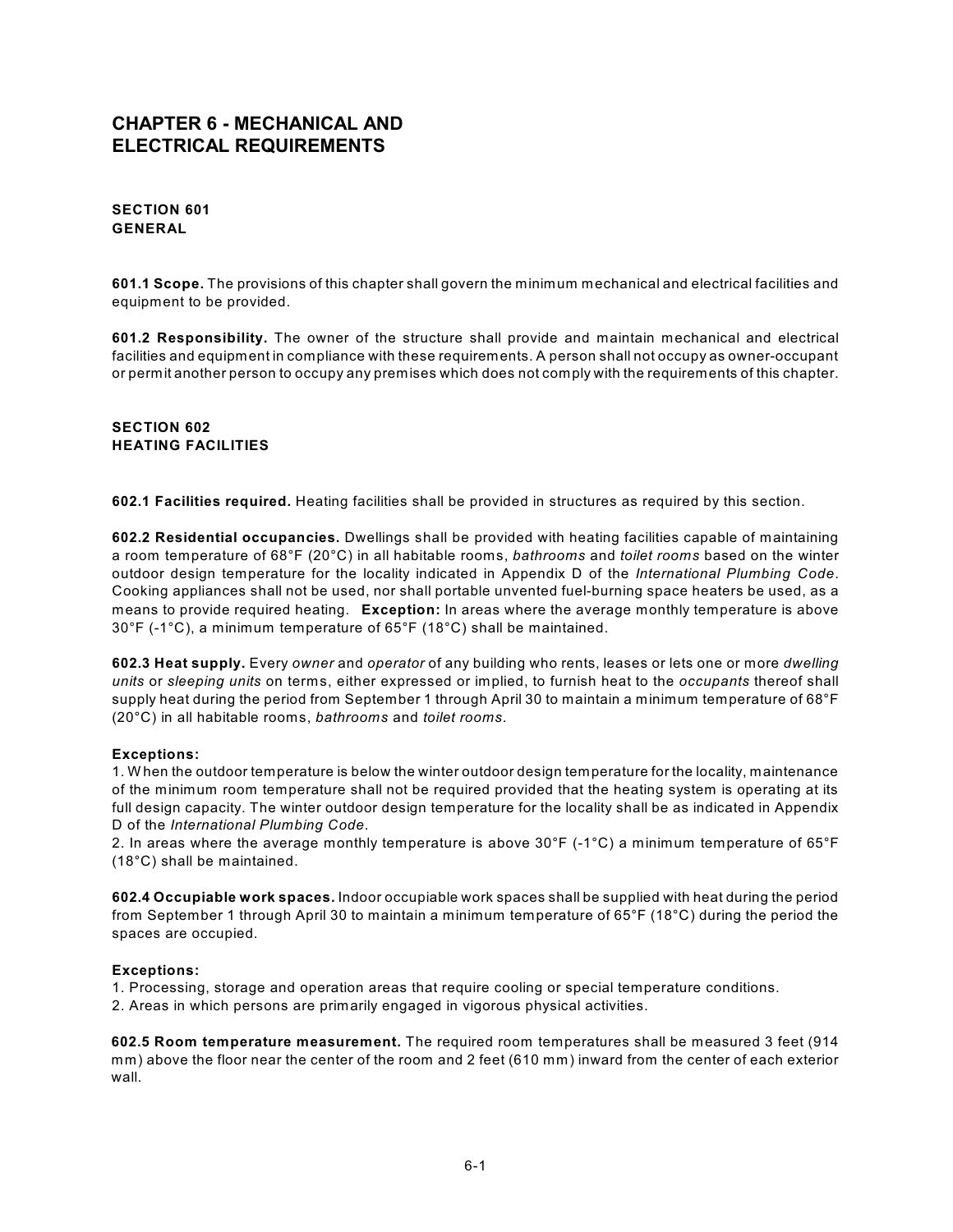#### **SECTION 603 MECHANICAL EQUIPMENT**

**603.1 Mechanical appliances.** All mechanical appliances, fireplaces, solid fuel-burning appliances, cooking appliances and water heating appliances shall be properly installed and maintained in a safe working condition, and shall be capable of performing the intended function.

**603.2 Removal of combustion products.** All fuel-burning equipment and appliances shall be connected to an *approved* chimney or vent.

**Exception:** Fuel-burning equipment and appliances which are *labeled* for unvented operation.

**603.3 Clearances.** All required clearances to combustible materials shall be maintained.

**603.4 Safety controls.** All safety controls for fuel-burning equipment shall be maintained in effective operation.

**603.5 Combustion air.** A supply of air for complete combustion of the fuel and for *ventilation* of the space containing the fuel-burning equipment shall be provided for the fuel-burning equipment.

**603.6 Energy conservation devices.** Devices intended to reduce fuel consumption by attachment to a fuelburning appliance, to the fuel supply line thereto, or to the vent outlet or vent piping therefrom, shall not be installed unless *labeled* for such purpose and the installation is specifically *approved*.

#### **SECTION 604 ELECTRICAL FACILITIES**

**604.1 Facilities required.** Every occupied building shall be provided with an electrical system in compliance with the requirements of this section and Section 605.

**604.2 Service.** The size and usage of appliances and equipment shall serve as a basis for determining the need for additional facilities in accordance with NFPA 70. *Dwelling units* shall be served by a three-wire, 120/240 volt, single-phase electrical service having a minimum rating of 60 amperes.

**604.3 Electrical system hazards.** W here it is found that the electrical system in a structure constitutes a hazard to the *occupants* or the structure by reason of inadequate service, improper fusing, insufficient receptacle and lighting outlets, improper wiring or installation, *deterioration* or damage, or for similar reasons, the *code official* shall require the defects to be corrected to eliminate the hazard.

**604.3.1 Abatement of electrical hazards associated with water exposure.** The provisions of this section shall govern the repair and replacement of electrical systems and equipment that have been exposed to water.

**604.3.1.1 Electrical equipment.** Electrical distribution equipment, motor circuits, power equipment, transformers, wire, cable, flexible cords, wiring devices, ground fault circuit interrupters, surge protectors, molded case circuit breakers, low-voltage fuses, luminaires, ballasts, motors and electronic control, signaling and communication equipment that have been exposed to water shall be replaced in accordance with the provisions of the *International Building Code*. **Exception:** The following equipment shall be allowed to be repaired where an inspection report from the equipment manufacturer or *approved* manufacturer's representative indicates that the equipment has not sustained damage that requires replacement: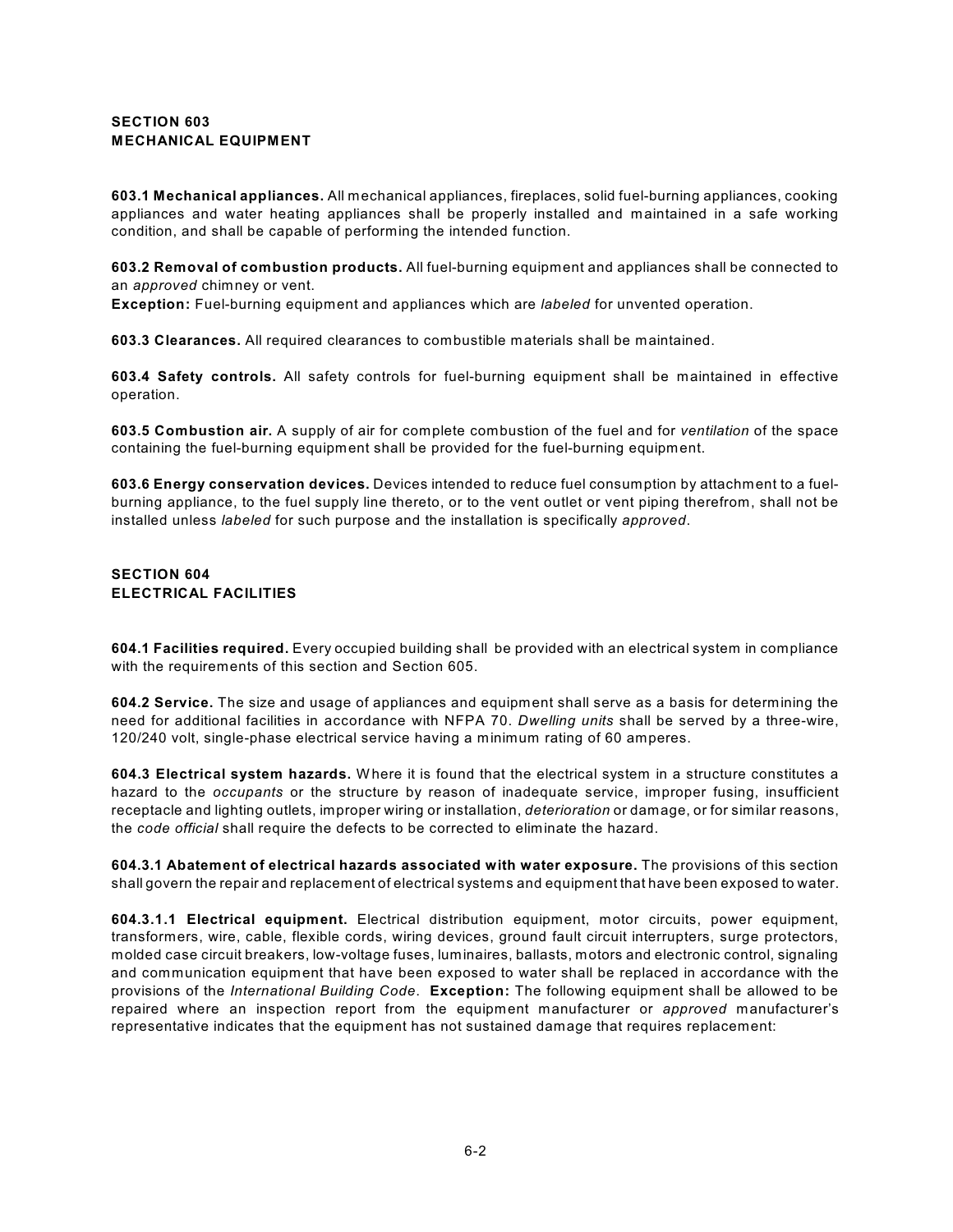- 1. Enclosed switches, rated a maximum of 600 volts;
- 2. Busway, rated a maximum of 600 volts;
- 3. Panelboards, rated a maximum of 600 volts;
- 4. Switchboards, rated a maximum of 600 volts;
- 5. Fire pump controllers, rated a maximum of 600 volts;
- 6. Manual and magnetic motor controllers;
- 7. Motor control centers;
- 8. Alternating current high-voltage circuit breakers;
- 9. Low-voltage power circuit breakers;
- 10. Protective relays, meters and current transformers;
- 11. Low- and medium-voltage switchgear;
- 12. Liquid-filled transformers;
- 13. Cast-resin transformers;
- 14. W ire or cable that is suitable for wet locations and whose ends have not been exposed to water;
- 15. W ire or cable, not containing fillers, that is suitable for wet locations and whose ends have not been exposed to water;
- 16. Luminaires that are listed as submersible;
- 17. Motors;
- 18. Electronic control, signaling and communication equipment.

**604.3.2 Abatement of electrical hazards associated with fire exposure.** The provisions of this section shall govern the repair and replacement of electrical systems and equipment that have been exposed to fire.

**604.3.2.1 Electrical equipment.** Electrical switches, receptacles and fixtures, including furnace, water heating, security system and power distribution circuits, that have been exposed to fire, shall be replaced in accordance with the provisions of the *International Building Code*.

**Exception:** Electrical switches, receptacles and fixtures that shall be allowed to be repaired where an inspection report from the equipment manufacturer or *approved* manufacturer's representative indicates that the equipment has not sustained damage that requires replacement.

#### **SECTION 605 ELECTRICAL EQUIPMENT**

**605.1 Installation.** All electrical equipment, wiring and appliances shall be properly installed and maintained in a safe and *approved* manner.

**605.2 Receptacles.** Every *habitable space* in a dwelling shall contain at least two separate and remote receptacle outlets. Every laundry area shall contain at least one grounded-type receptacle or a receptacle with a ground fault circuit interrupter. Every *bathroom* shall contain at least one receptacle. Any new *bathroom* receptacle outlet shall have ground fault circuit interrupter protection. All receptacle outlets shall have the appropriate faceplate cover for the location.

**605.3 Luminaires.** Every public hall, interior stairway, *toilet room*, kitchen, *bathroom*, laundry room, boiler room and furnace room shall contain at least one electric luminaire. Pool and spa luminaries over 15 V shall have ground fault circuit interrupter protection.

**605.4 Wiring.** Flexible cords shall not be used for permanent wiring, or for running through doors, windows, or cabinets, or concealed within walls, floors, or ceilings.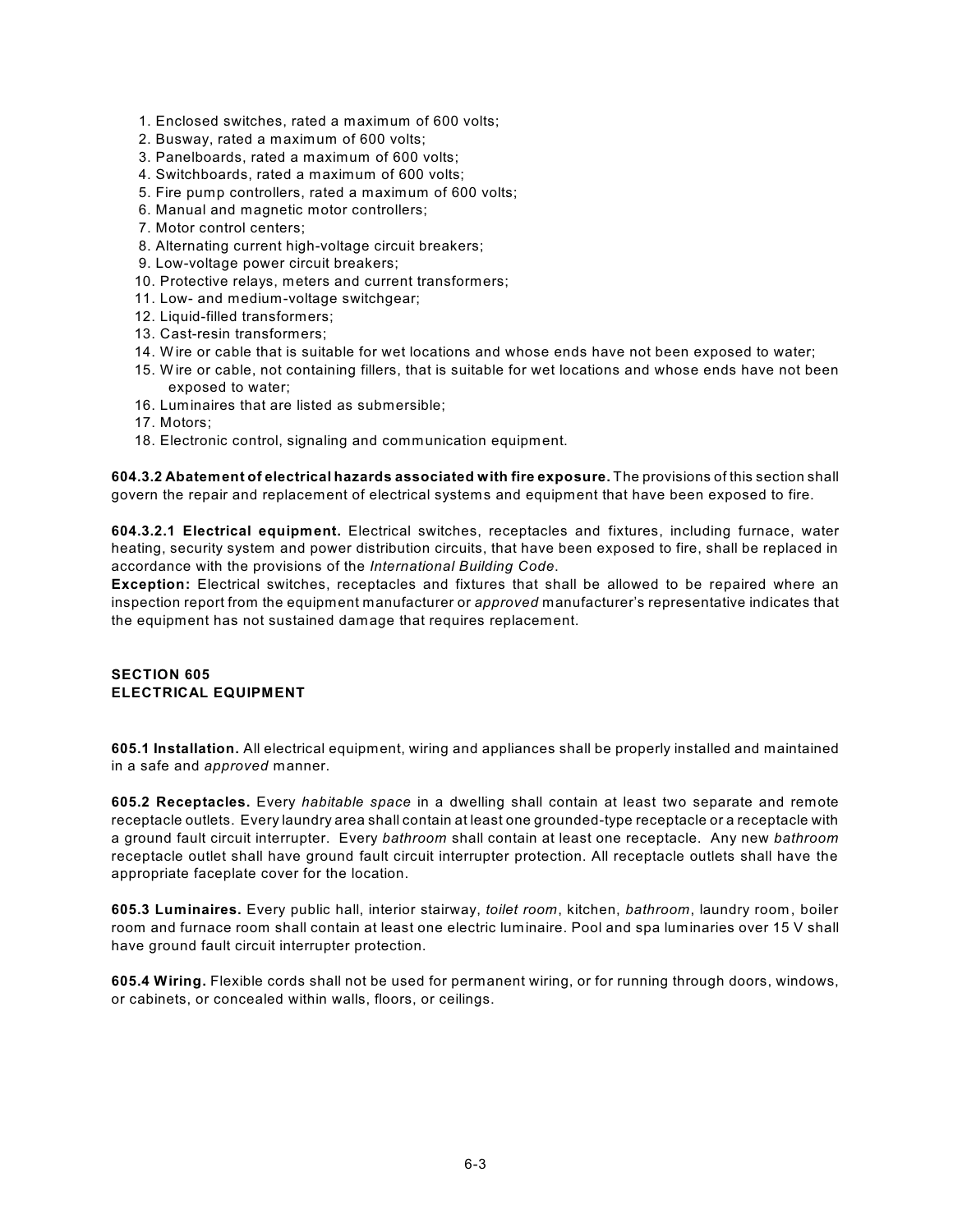#### **SECTION 606 ELEVATORS, ESCALATORS AND DUMBWAITERS**

**606.1 General.** Elevators, dumbwaiters and escalators shall be maintained in compliance with ASME A17.1. The most current certificate of inspection shall be on display at all times within the elevator or attached to the escalator or dumbwaiter, be available for public inspection in the office of the building *operator* or be posted in a publicly conspicuous location *approved* by the *code official*. The inspection and tests shall be performed at not less than the periodic intervals listed in ASME A17.1, Appendix N, except where otherwise specified by the authority having jurisdiction.

**606.2 Elevators.** In buildings equipped with passenger elevators, at least one elevator shall be maintained in operation at all times when the building is occupied.

**Exception:** Buildings equipped with only one elevator shall be permitted to have the elevator temporarily out of service for testing or servicing.

#### **SECTION 607 DUCT SYSTEMS**

**607.1 General.** Duct systems shall be maintained free of obstructions and shall be capable of performing the required function.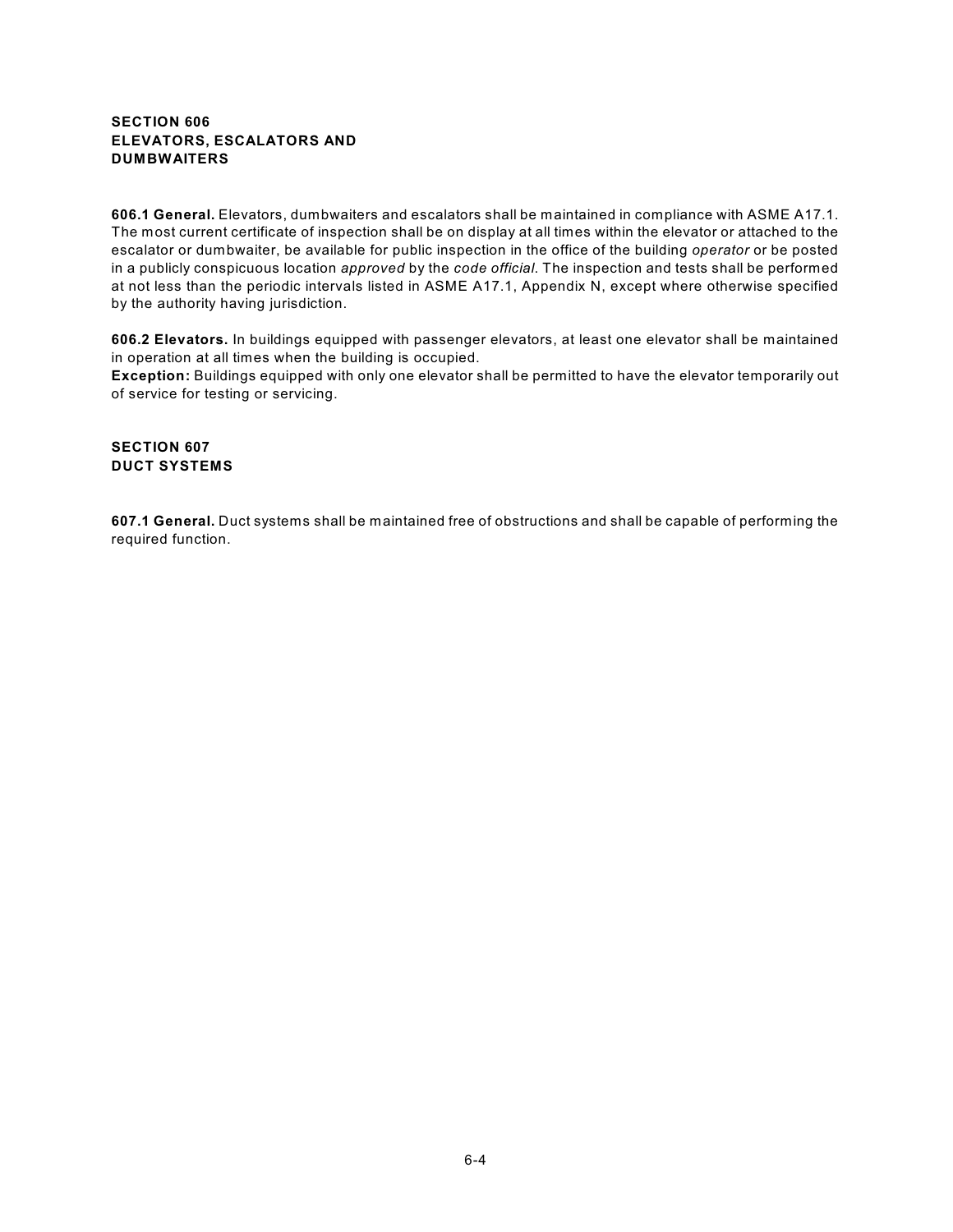# **CHAPTER 7 - FIRE SAFETY REQUIREMENTS**

The purpose of Chapter 7 is to address those fire hazards that arise as the result of a building's occupancy. It also provides minimum requirements for fire safety issues that are most likely to arise in older buildings.

#### **SECTION 701 GENERAL**

**701.1 Scope.** The provisions of this chapter shall govern the minimum conditions and standards for fire safety relating to structures and exterior premises, including fire safety facilities and equipment to be provided.

**701.2 Responsibility.** The owner of the premises shall provide and maintain such fire safety facilities and equipment in compliance with these requirements. A person shall not occupy as owner-occupant or permit another person to occupy any premises that do not comply with the requirements of this chapter.

#### **SECTION 702 MEANS OF EGRESS**

**702.1 General.** A safe, continuous and unobstructed path of travel shall be provided from any point in a building or structure to the public way. Means of egress shall comply with the International Fire Code.

**702.2 Aisles.** The required width of aisles in accordance with the International Fire Code shall be unobstructed.

**702.3 Locked doors.** All means of egress doors shall be readily openable from the side from which egress is to be made without the need for keys, special knowledge or effort, except where the door hardware conforms to that permitted by the International Building Code.

**702.4 Emergency escape openings.** Required emergency escape openings shall be maintained in accordance with the code in effect at the time of construction, and the following. Required emergency escape and rescue openings shall be operational from the inside of the room without the use of keys or tools. Bars, grilles, grates or similar devices are permitted to be placed over emergency escape and rescue openings provided the minimum net clear opening size complies with the code that was in effect at the time of construction and such devices shall be releasable or removable from the inside without the use of a key, tool or force greater than that which is required for normal operation of the escape and rescue opening.

#### **SECTION 703 FIRE-RESISTANCE RATINGS**

**703.1 Fire-resistance-rated assemblies.** The required fire-resistance rating of fire-resistance-rated walls, fire stops, shaft enclosures, partitions and floors shall be maintained.

**703.2 Opening protectives.** Required opening protectives shall be maintained in an operative condition. All fire and smokestop doors shall be maintained in operable condition. Fire doors and smoke barrier doors shall not be blocked or obstructed or otherwise made inoperable.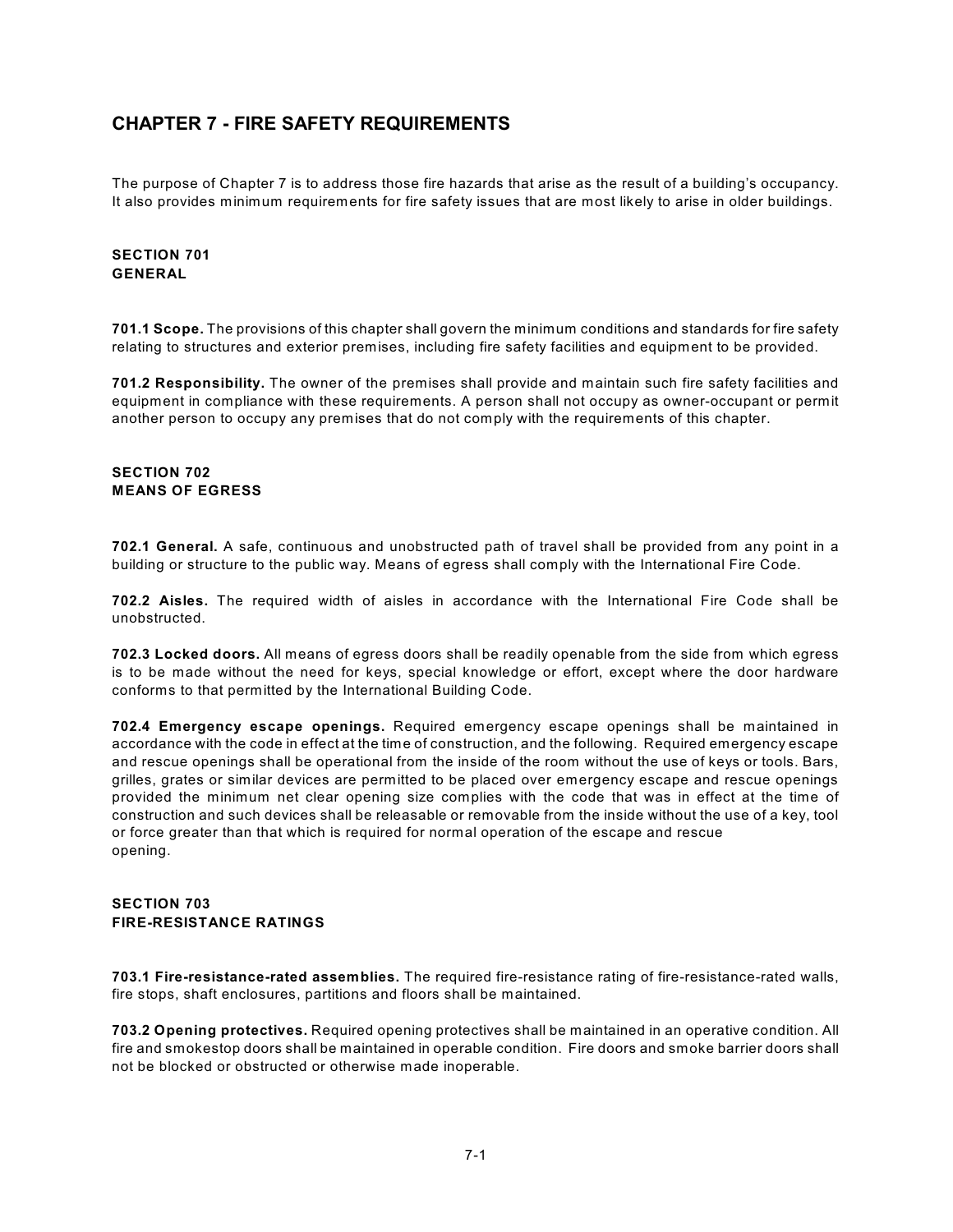#### **SECTION 704 FIRE PROTECTION SYSTEMS**

**704.1 General.** All systems, devices and equipment to detect a fire, actuate an alarm, or suppress or control a fire or any combination thereof shall be maintained in an operable condition at all times in accordance with the International Fire Code.

**704.1.1 Automatic sprinkler systems.** Inspection, testing and maintenance of automatic sprinkler systems shall be in accordance with NFPA 25.

**704.2 Smoke alarms.** Single- or multiple-station smoke alarms shall be installed and maintained in Group R or I-1 occupancies, regardless of occupant load at all of the following locations:

- 1. On the ceiling or wall outside of each separate sleeping area in the immediate vicinity of bedrooms.
- 2. In each room used for sleeping purposes.
- 3. In each story within a dwelling unit, including basements and cellars but not including crawl spaces and uninhabitable attics. In dwellings or dwelling units with split levels and without an intervening door between the adjacent levels, a smoke alarm installed on the upper level shall suffice for the adjacent lower level provided that the lower level is less than one full story below the upper level.

**704.3 Power source.** In Group R or I-1 occupancies, single-station smoke alarms shall receive their primary power from the building wiring provided that such wiring is served from a commercial source and shall be equipped with a battery backup. Smoke alarms shall emit a signal when the batteries are low. Wiring shall be permanent and without a disconnecting switch other than as required for overcurrent protection. **Exception:** Smoke alarms are permitted to be solely battery operated in buildings where no construction is taking place, buildings that are not served from a commercial power source and in existing areas of buildings undergoing alterations or repairs that do not result in the removal of interior wall or ceiling finishes exposing the structure, unless there is an attic, crawl space or basement available which could provide access for building wiring without the removal of interior finishes.

**704.4 Interconnection.** W here more than one smoke alarm is required to be installed within an individual dwelling unit in Group R or I-1 occupancies, the smoke alarms shall be interconnected in such a manner that the activation of one alarm will activate all of the alarms in the individual unit. Physical interconnection of smoke alarms shall not be required where listed wireless alarms are installed and all alarms sound upon activation of one alarm. The alarm shall be clearly audible in all bedrooms over background noise levels with all intervening doors closed.

#### **Exceptions:**

1. Interconnection is not required in buildings which are not undergoing alterations, repairs or construction of any kind.

2. Smoke alarms in existing areas are not required to be interconnected where alterations or repairs do not result in the removal of interior wall or ceiling finishes exposing the structure, unless there is an attic, crawl space or basement available which could provide access for interconnection without the removal of interior finishes.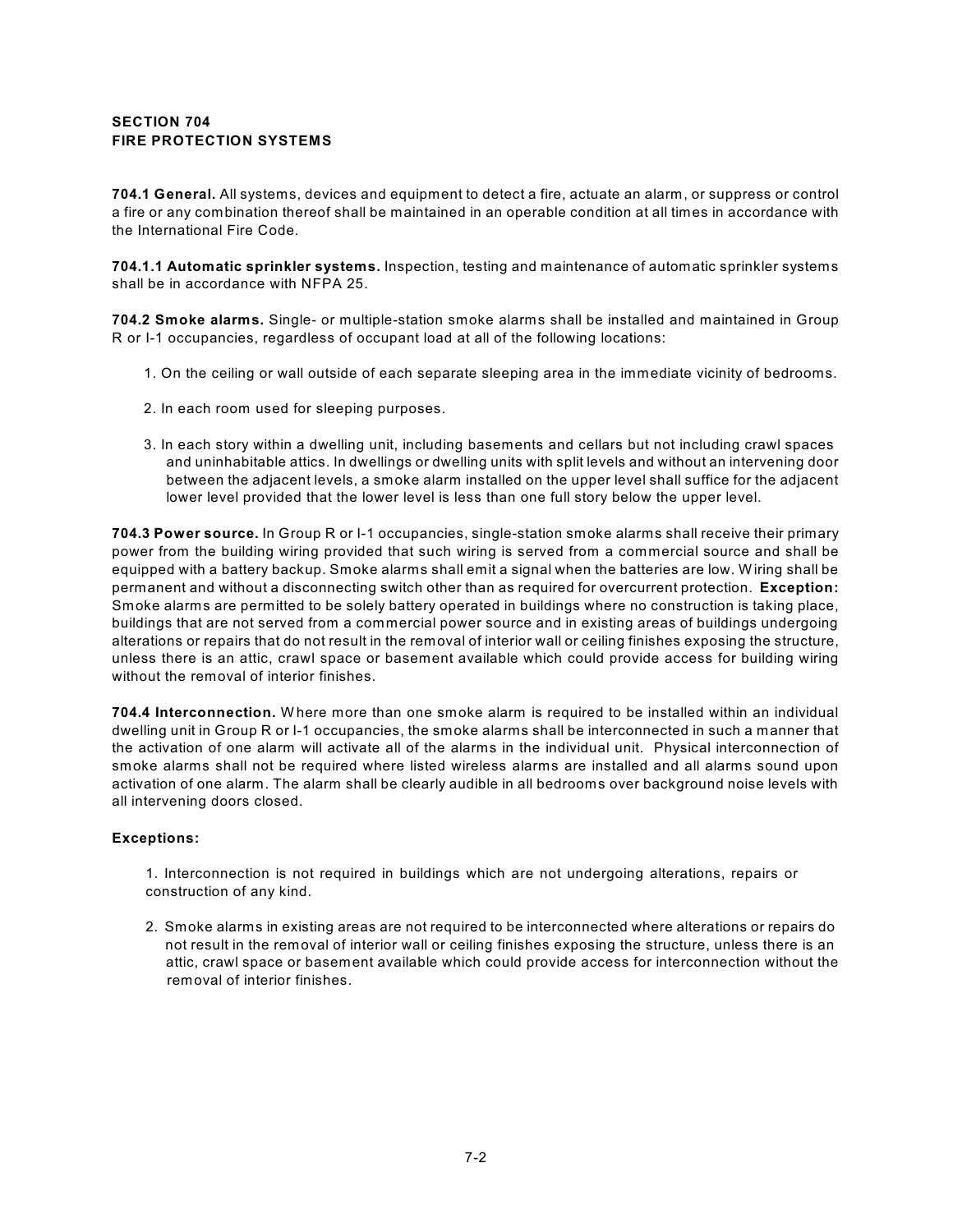### **CHAPTER 8: REFERENCED STANDARDS**

#### **GENERAL COMMENTS**

Chapter 8 contains a comprehensive list of all standards that are referenced in the code. It is organized in a manner that makes it easy to locate specific references. This chapter lists the standards that are referenced in various sections of this document. The standards are listed herein by the promulgating agency of the standard, the standard identification, the effective date and title and the section or sections of this document that reference the standard. The application of the referenced standards shall be as specified in Section 102.7.

It is important to understand that not every document related to building design and construction is qualified to be a "referenced standard." The ICC has adopted a criterion that standards referenced in the International Codes® and standards intended for adoption into the International Codes must meet in order to qualify as a referenced standard. The policy is summarized as follows:

- *Code references*: The scope and application of the standard must be clearly identified in the code text.
- *Standard content*: The standard must be written in mandatory language and appropriate for the subject covered. The standard shall not have the effect of requiring proprietary materials or prescribing a proprietary testing agency.
- *Standard promulgation*: The standard must be readily available and developed and maintained in a consensus process such as ASTM or ANSI.

#### **PURPOSE**

As a performance-oriented code, the code contains numerous references to documents that are used to regulate materials and methods of construction. The references to these documents within the code text consist of the promulgating agency's acronym, its publication designation (e.g., IBC) and a further indication that the document being referenced is the one that is listed in Chapter 8. Chapter 8 contains all of the information that is necessary to identify the specific referenced document.

Included is the following information on a document's promulgating agency (see Figure 8):

- The promulgating agency (i.e., the agency's title);
- The promulgating agency's acronym; and
- The promulgating agency's address.